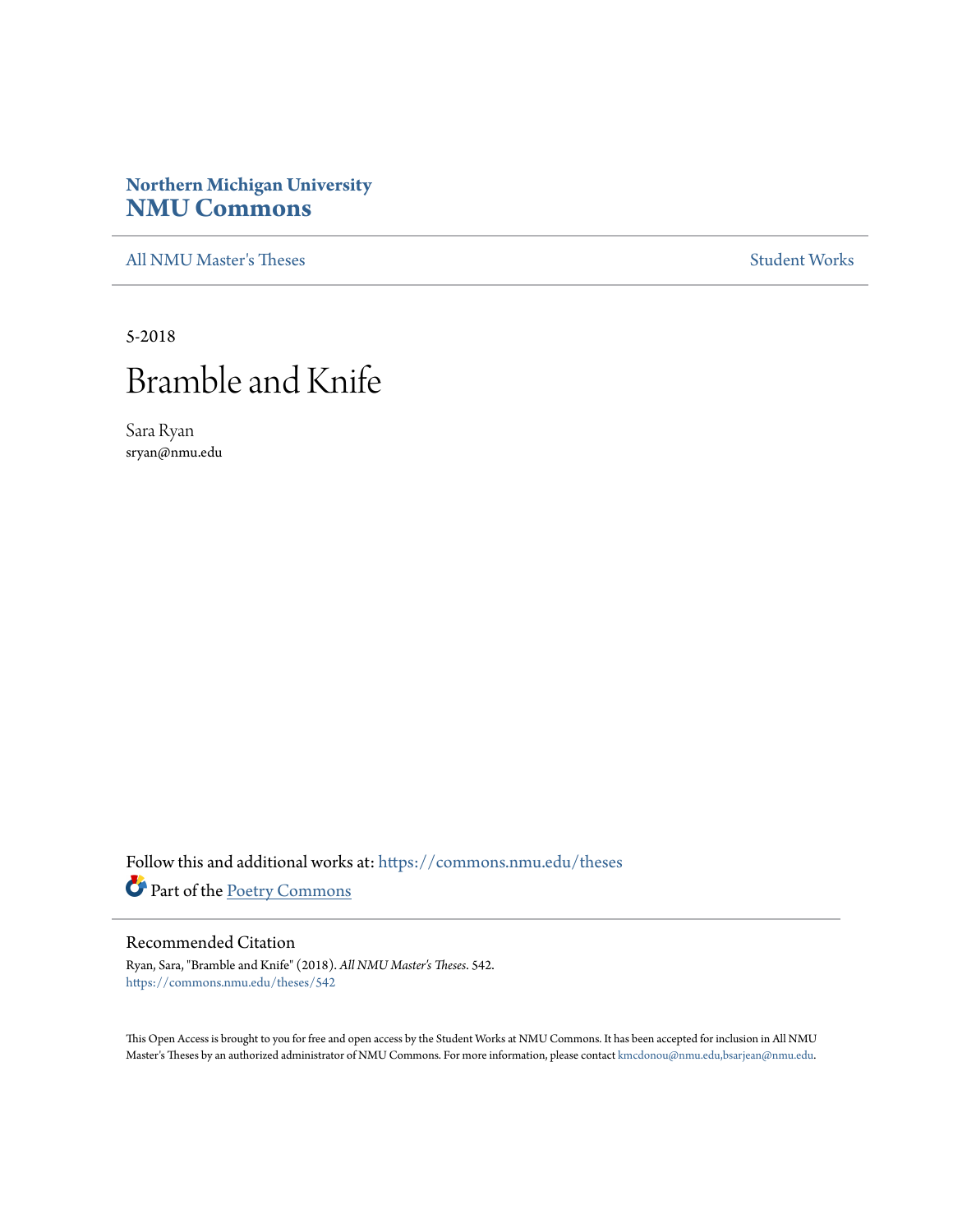#### BRAMBLE AND KNIFE

By

Sara Ryan

#### THESIS

Submitted to Northern Michigan University In partial fulfillment of the requirements For the degree of

#### MASTER OF FINE ARTS

Office of Graduate Education and Research

April 2018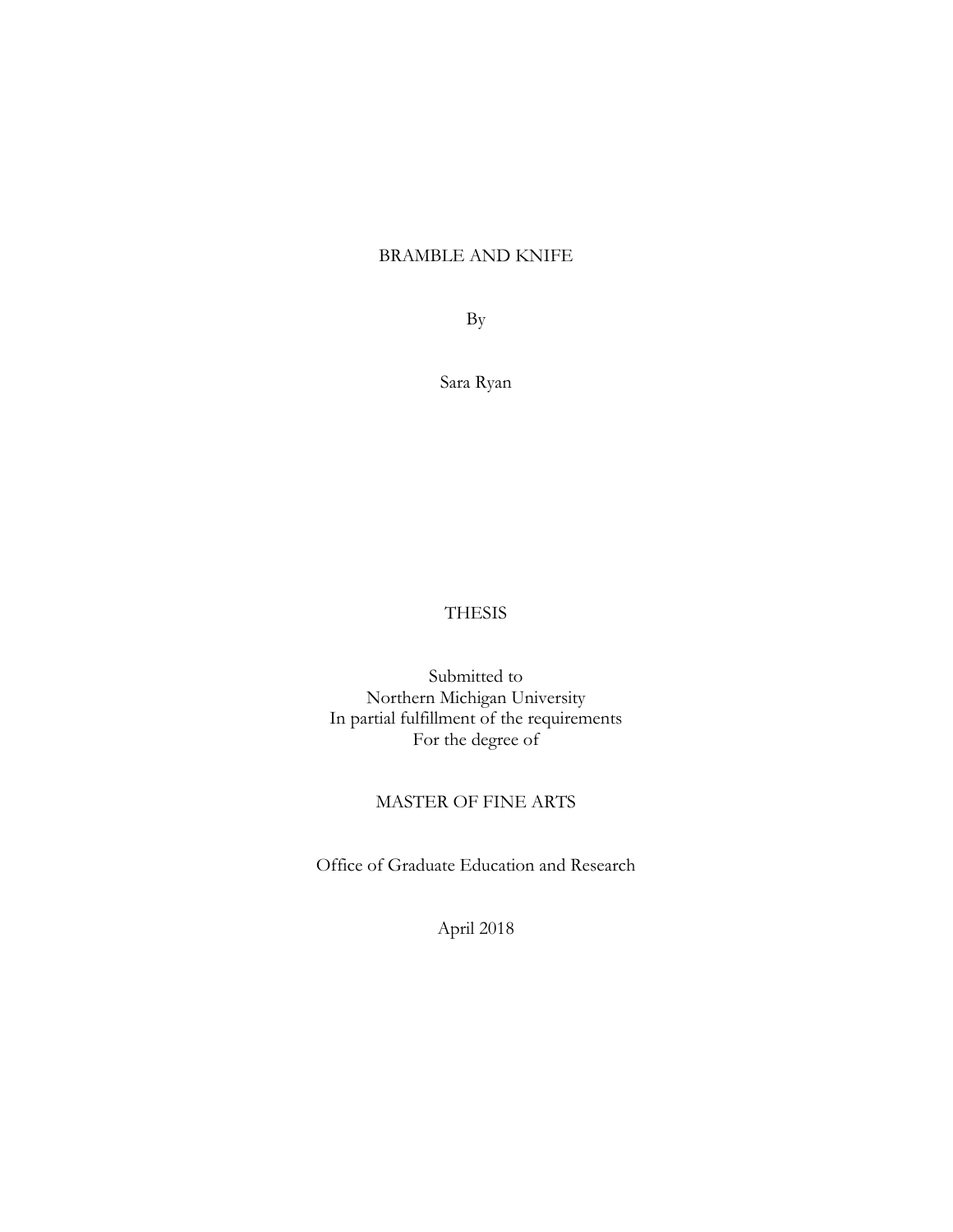### ABSTRACT

This thesis is a collection of poems that center on the themes of extinction, family, the female body, and the presence of the animal. During my time in the Upper Peninsula, I found a connection with the natural world around me, and this led to my fascination with animals and extinction, both of which manifested in my poetry. As I struggled with the residual effects of toxic relationships, as well as the bleak romantic landscape of the UP, I saw my own body reflected in the bodies of animals. I specifically noticed this reflection while studying the art of taxidermy; I saw my own struggle with my body in the preservation of the animal body. During my summers at NMU, I was also funded through grants to travel through Scandinavia, as well as various parts of the Midwest, and these travels developed into poems in this manuscript as well, often poems about family and familial history and the slow forgetting of that history. In this thesis, I interrogate what Adrienne Rich calls "a fascination and a terror" in the manifestation of men in women's writing. I also see this fascination and terror in the animal body, as well as in the themes of extinction, both natural and familial. The collecting of these memories and these words is an anxiety, a terrible and beautiful thing. Throughout these pages, these themes dwell between the poetic lyricism, and the raw feeling in these pieces. These poems are brambles. These poems are knives.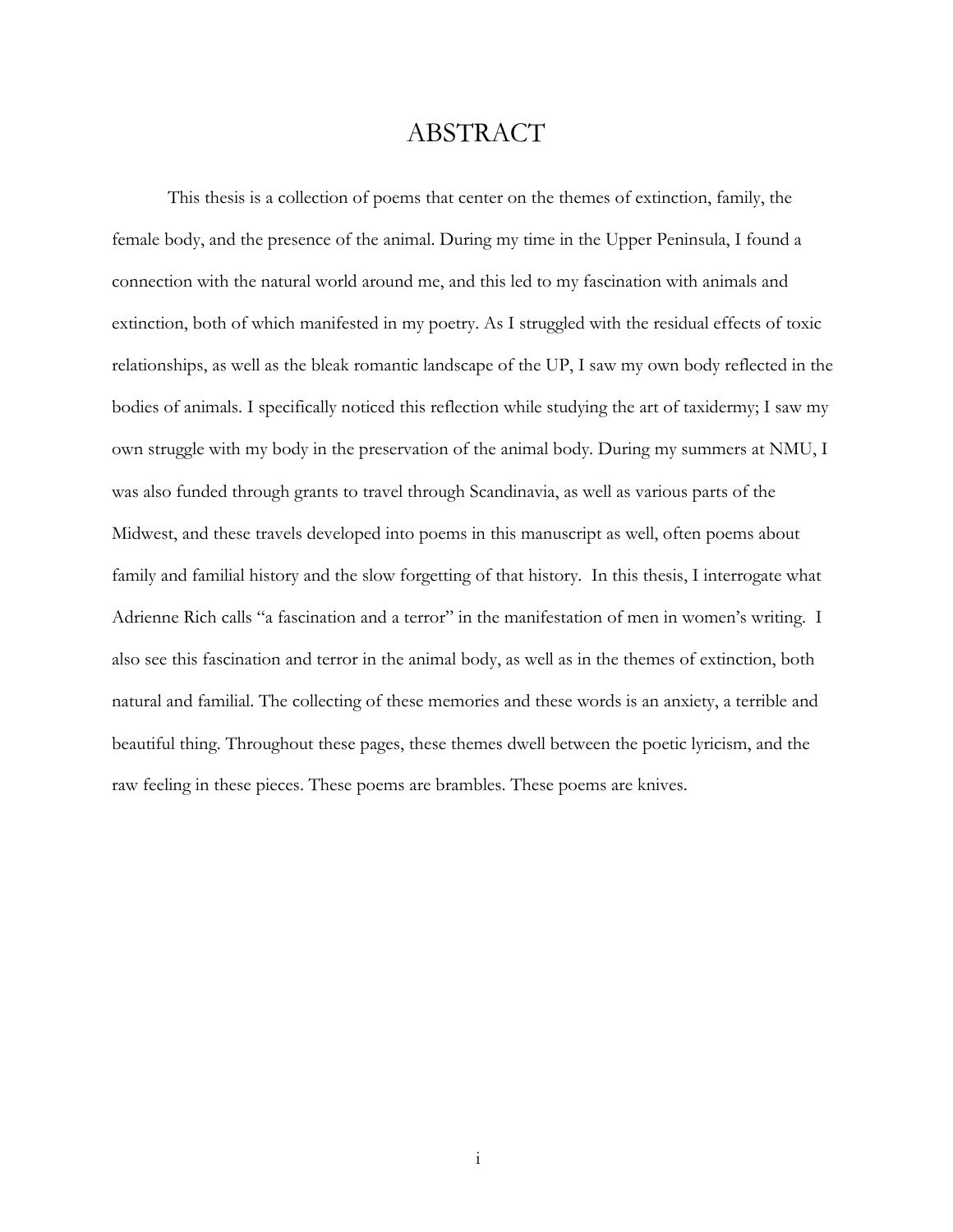© 2018 Sara Ryan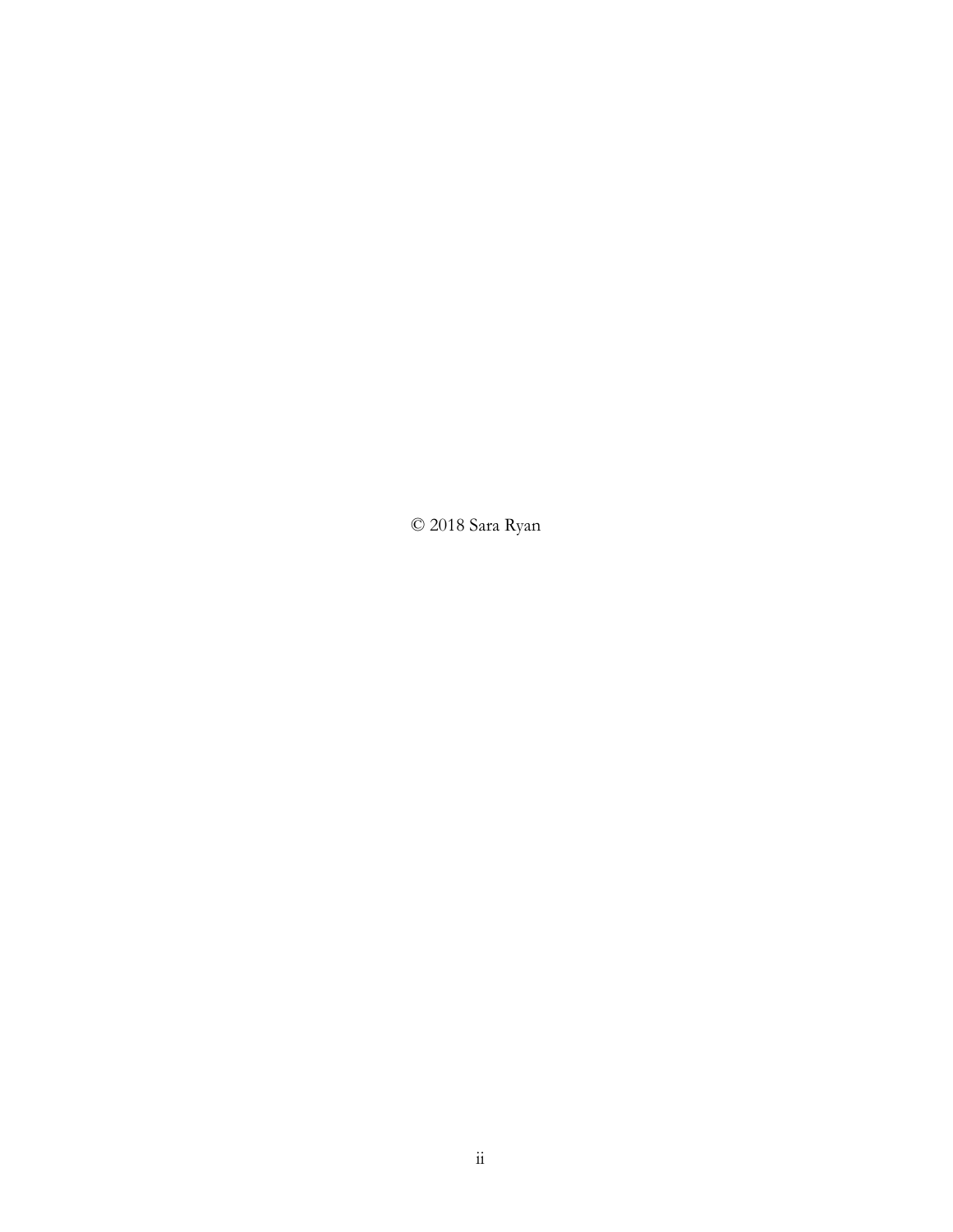for Emily. for my parents. for the dead birds, the dead buffalo, the dead wolves, and all the dead people.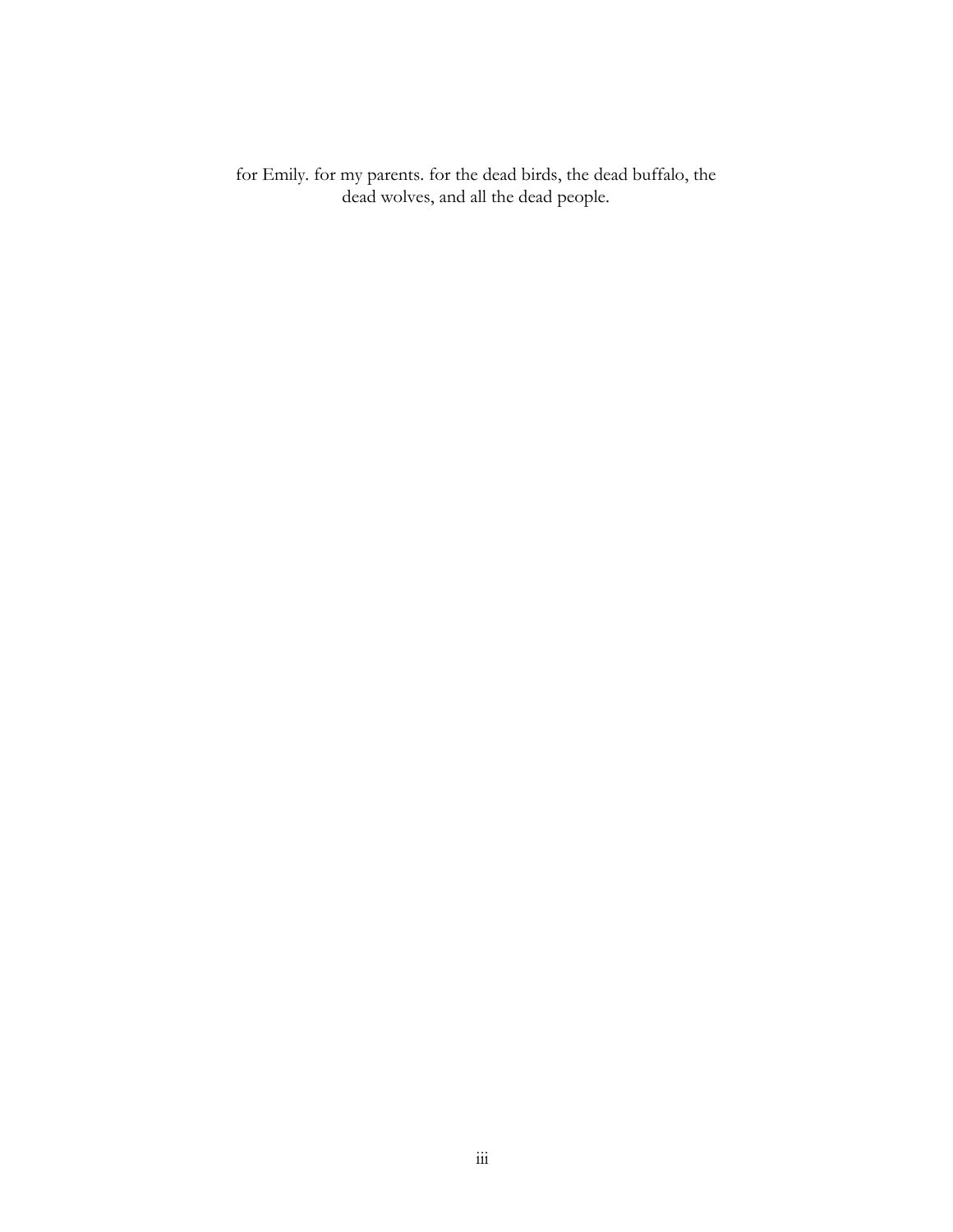### ACKNOWLEDGEMENTS

Endless thanks and much love given to my family. Thank you for letting me write about you. Thank you to Austin Hummell, for reading and working with me on this manuscript for over a year, to Caroline Krzakowski and Rachel May for reading these poems and constantly supporting my scholarly and academic goals and interests. Thank you to NMU for granting me two Excellence in Education grants, with which I was able to dedicate two summers to writing this thesis. as well as the Future Faculty Fellowship, which allowed me the financial stability to dedicate myself to writing. This thesis, specifically the creative introduction, is arranged according to MLA 8 formatting. Lastly, thank you to these journals and magazines for publishing the following poems from this manuscript:

Prehistory – **Gordon Square Review** Bramble and Knife – **Sonora Review** I Thought There Would Be More Wolves – **Hunger Mountain** Your Daughter is a Liar – **Prairie Schooner** Sending a Book to a Boy, For a Moment, A Girl Sings Into a Well – **Sequestrum** Renovation – **Third Point Press** Bad Hunter, I Will Have Forgotten You By Sunday **– Fairy Tale Review** A Man Tells Me How Difficult My Body Is, Pantoum for Dark Lands – **Tinderbox Poetry Journal** Knives Before Forks – **New South Journal** Stopping Time – **Third Coast** Gifts from Birds - **Rust + Moth** Of Men and Birds – **Blueshift Journal** The Farm – **Moonsick Magazine** Fieldborn – **Sugared Water**  Mud Ceremony – **Molotov Cocktail**  The Farm – **Moonsick Magazine** Woolly Bones – **Storm Cellar** Phaedras de Blondel –**Crab Fat Magazine** Blossom Rot, Scrape – **Reservoir Journal** Favor, Making a Meal – **The Boiler Journal** This History of Lungs, Phedras de Blondel – **Crab Fat Magazine** Self Portrait As/With Sister, Loving With Scissors –**Wildness** A Compulsion of Letters – **Yemassee**

Some of these poems have also appeared (in various stages) in the chapbook *Never Leave the Foot of an Animal Unskinned*, to be published by **Porkbelly Press**.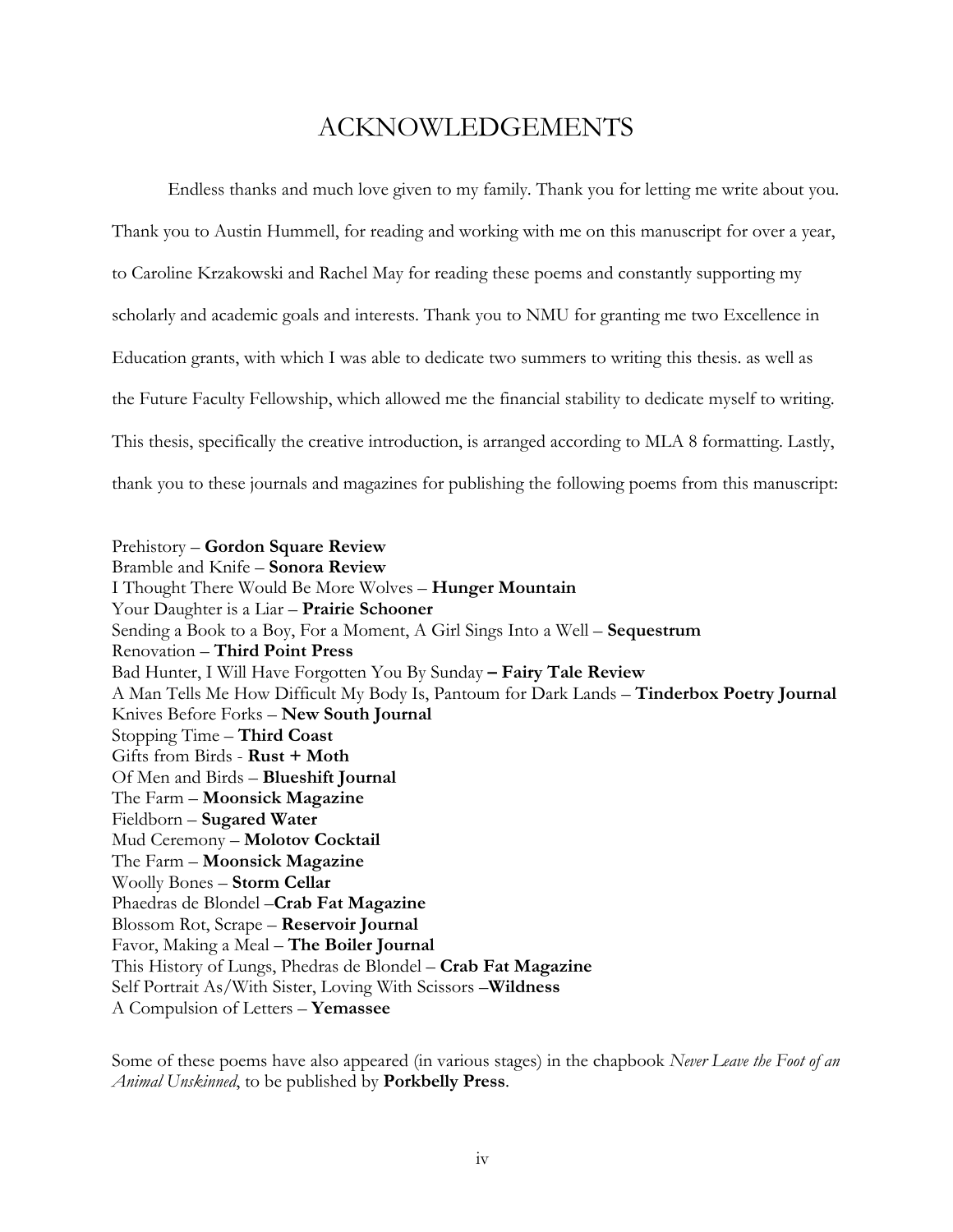## TABLE OF CONTENTS

| CRITICAL INTRODUCTION                   | $\overline{1}$ |
|-----------------------------------------|----------------|
| <b>GIFTS FROM BIRDS</b>                 | 16             |
|                                         | 17             |
| <b>KNIVES BEFORE FORKS</b>              | 18             |
| PREHISTORY                              | 19             |
| THE FIELD MUSEUM                        | 20             |
| <b>BAD HUNTER</b>                       | 21             |
| <b>RENOVATION</b>                       | 22             |
| MY SISTER SHOPS FOR CASKETS AT COSTCO   | 23             |
| IN PRAISE OF THE EXOSKELETON            | 24             |
| <b>GLASS GRAVITY</b>                    | 25             |
| A MAN TELLS ME HOW DIFFICULT MY BODY IS | 26             |
| <b>MIRROR UNIVERSE</b>                  | 28             |
| <b>BEAST FABLES</b>                     | 29             |
| THE MACKINAC FOX                        | 30             |
| THE VOLUME OF A HUMAN HEART             | 31             |
| <b>STOPPING TIME</b>                    | 32             |
| OF MEN & BIRDS                          | 33             |
| <b>13 HORSES IN MICHIGAN</b>            | 34             |
| I WILL HAVE FORGOTTEN YOU BY SUNDAY     | 35             |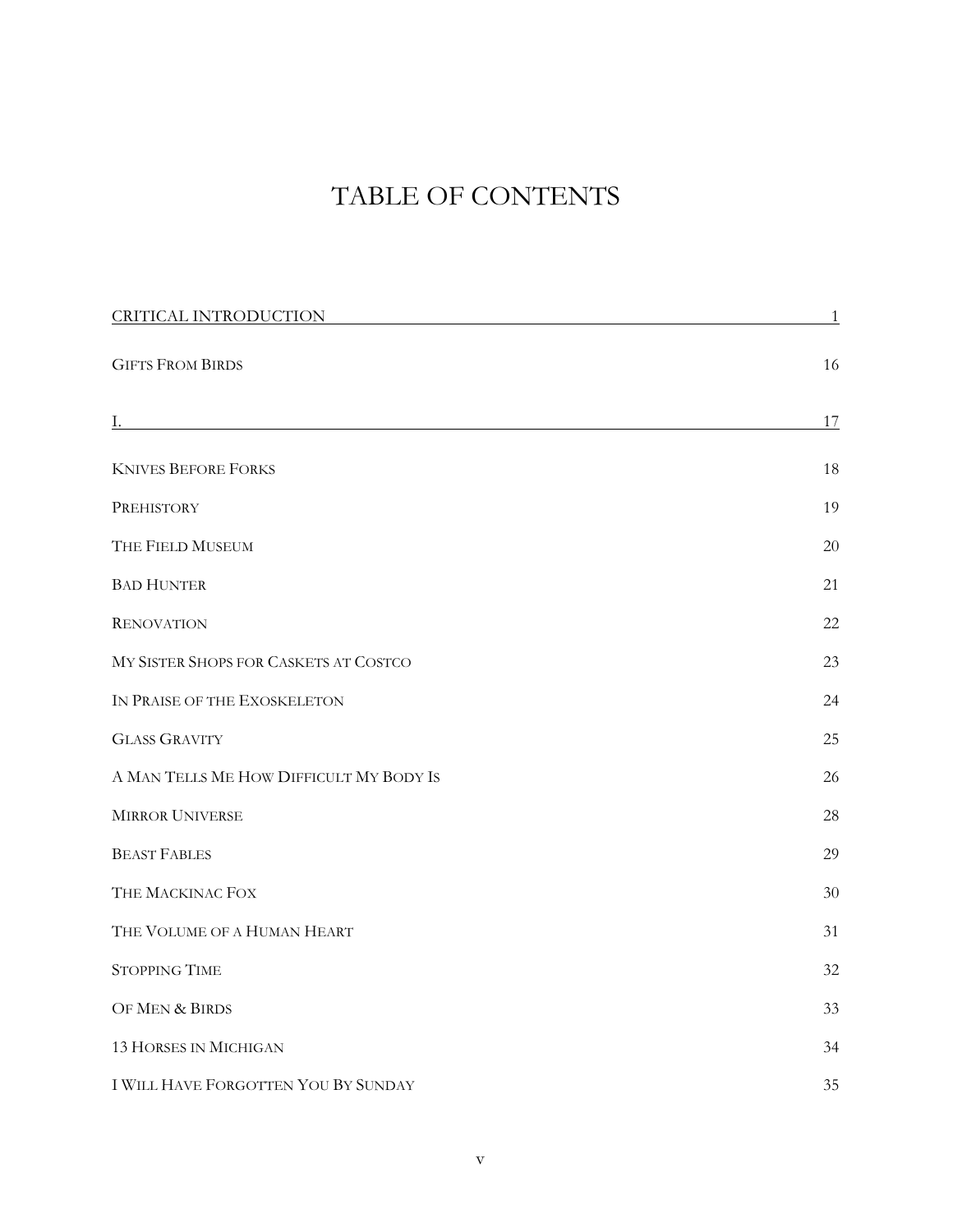| <b>GIRLS I AM MISTAKEN FOR</b>                                                                                                                                                                                                 | 36 |
|--------------------------------------------------------------------------------------------------------------------------------------------------------------------------------------------------------------------------------|----|
| <b>BRAMBLE AND KNIFE</b>                                                                                                                                                                                                       | 37 |
| Н.                                                                                                                                                                                                                             | 38 |
| <b>SCRAPE</b>                                                                                                                                                                                                                  | 39 |
| <b>SAY IT NEVER HAPPENED</b>                                                                                                                                                                                                   | 40 |
| A MAN IN A BAR TAKES A PICTURE OF ME                                                                                                                                                                                           | 41 |
| A GIRL SINGS INTO A WELL                                                                                                                                                                                                       | 42 |
| LITTLE MONSTER                                                                                                                                                                                                                 | 43 |
| <b>EXTINCT</b>                                                                                                                                                                                                                 | 45 |
| PANTOUM FOR DARK LANDS                                                                                                                                                                                                         | 46 |
| YOUR DAUGHTER IS A LIAR                                                                                                                                                                                                        | 47 |
| THE LIZARD THAT LIVED FOREVER                                                                                                                                                                                                  | 48 |
| THE LAMB WITHOUT A MOTHER                                                                                                                                                                                                      | 53 |
| PHOTOGRAPHING THE BLACK HOLE                                                                                                                                                                                                   | 54 |
| <b>RIFLE SEASON</b>                                                                                                                                                                                                            | 55 |
| SENDING A BOOK TO A BOY                                                                                                                                                                                                        | 56 |
| <b>MAPPING MY FATHER</b>                                                                                                                                                                                                       | 57 |
| THE LIBRARY WILL BE CLOSING IN 15 MINUTES                                                                                                                                                                                      | 58 |
| <b>WOOLLY BONES</b>                                                                                                                                                                                                            | 59 |
| <b>BLOSSOM ROT</b>                                                                                                                                                                                                             | 60 |
| THE FARM                                                                                                                                                                                                                       | 61 |
| MUD CEREMONY                                                                                                                                                                                                                   | 62 |
| III. And a strong of the strong strong strong strong strong strong strong strong strong strong strong strong strong strong strong strong strong strong strong strong strong strong strong strong strong strong strong strong s | 63 |
| <b>SOMEWHERE INBETWEEN</b>                                                                                                                                                                                                     | 64 |
| 2 LITTLE LIES                                                                                                                                                                                                                  | 65 |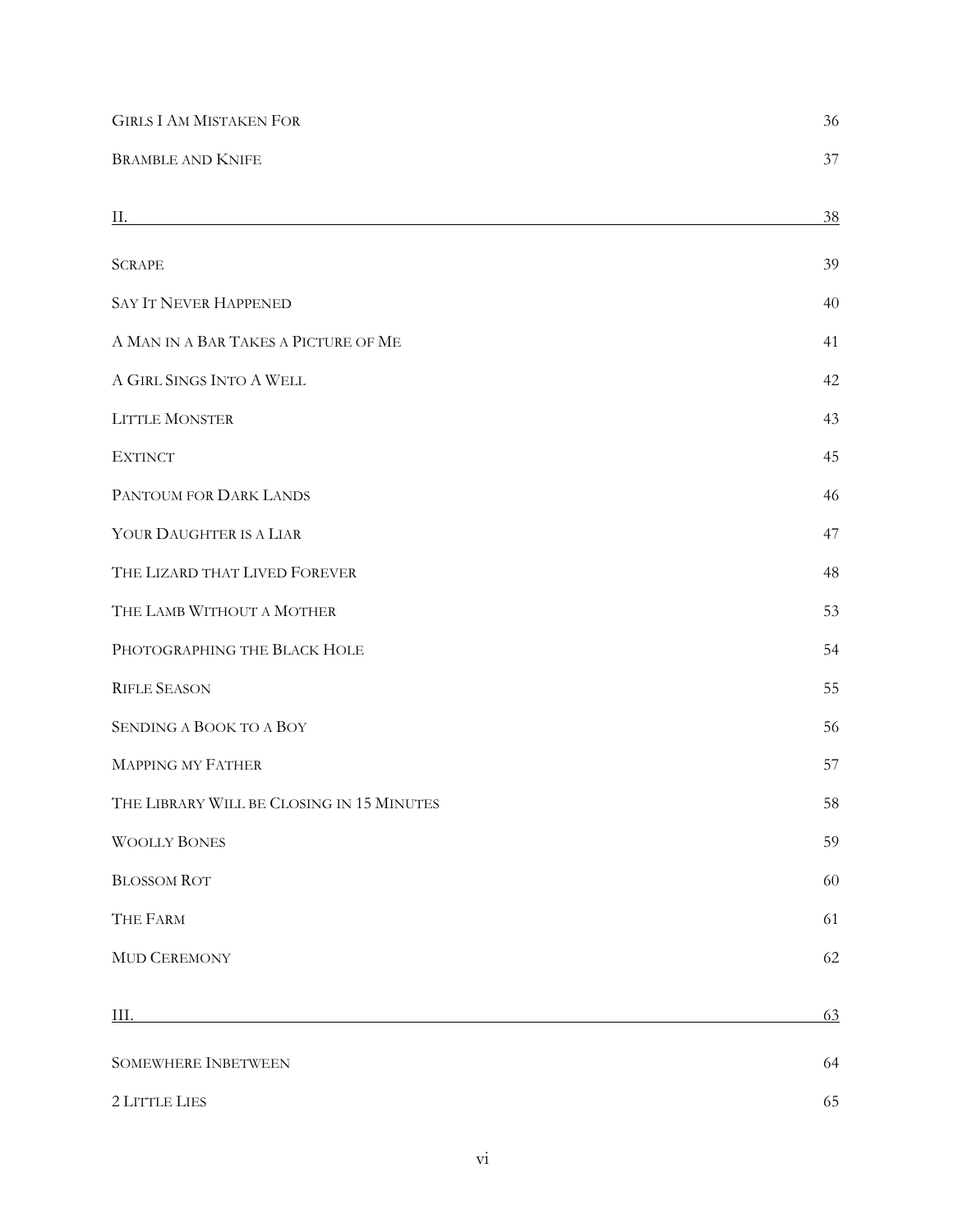| <b>FAVOR</b>                                | 66 |
|---------------------------------------------|----|
| <b>MAKING A MEAL</b>                        | 67 |
| <b>RAW HONEY</b>                            | 68 |
| THIS HISTORY OF LUNGS                       | 69 |
| THIS IS HOW I WILL LEAVE YOU                | 70 |
| <b>LOVING WITH SCISSORS</b>                 | 71 |
| SELF PORTRAIT AS/WITH SISTER                | 72 |
| <b>FEVER</b>                                | 74 |
| THIS IS THE REALM OF LAST CHANCES           | 75 |
| A COMPULSION OF LETTERS                     | 76 |
| PHEDRAS DE BLONDEL                          | 77 |
| THINGS THAT HAVE LOST THEIR POWER           | 78 |
| FOR A MOMENT                                | 79 |
| <b>UNITS OF SOUND</b>                       | 80 |
| LOVE POEM IN WHICH I AM IN LOVE WITH NO ONE | 81 |
| LOOK WHAT I HAVE DONE                       | 82 |
| FIELDBORN                                   | 83 |
| I THOUGHT THERE WOULD BE MORE WOLVES        | 84 |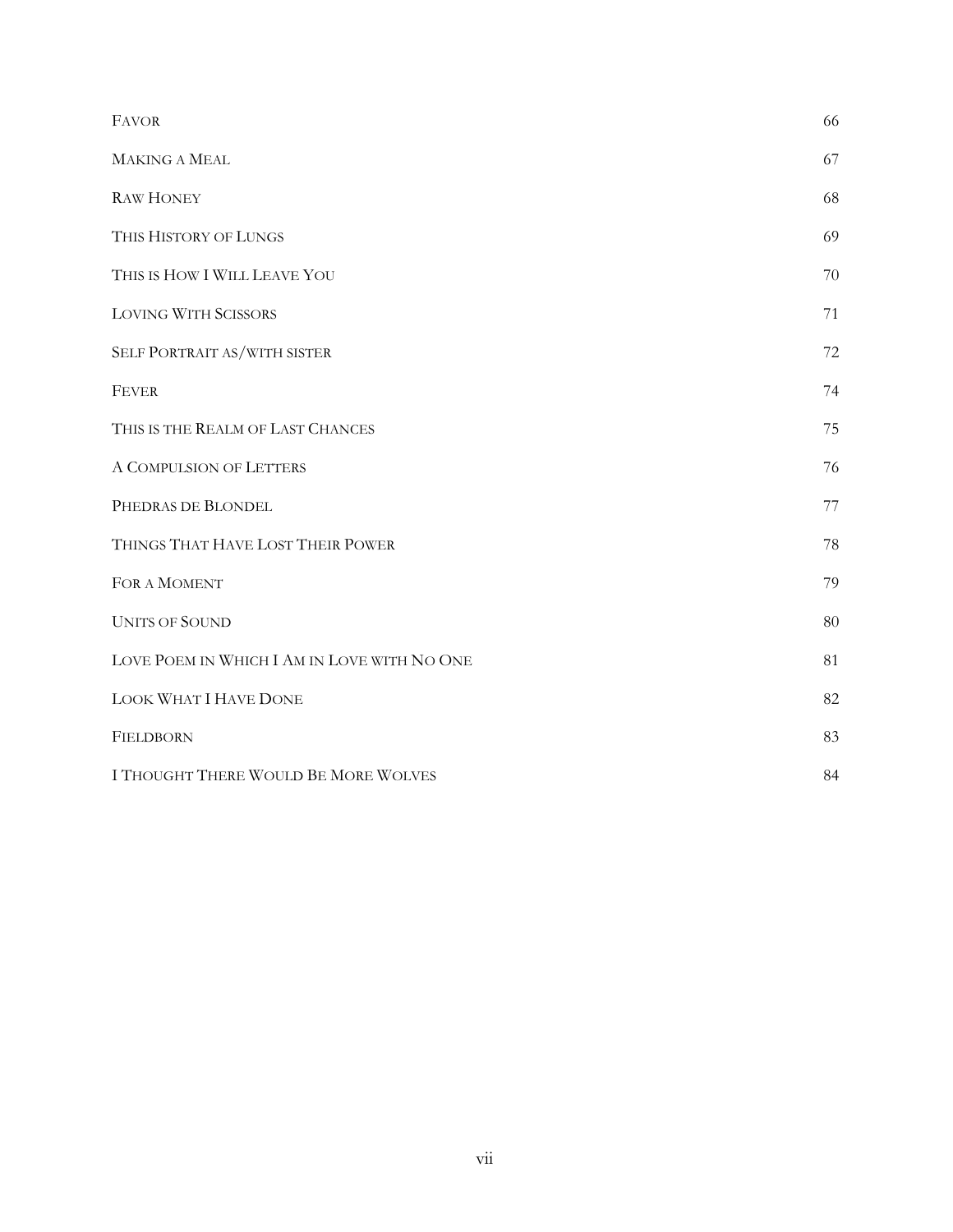### CRITICAL INTRODUCTION

#### **Preface**

I am a collector. I gather objects in drawers, boxes, and small, self-contained shells. I write these collections. I write them into space, out of the basement, beyond the grave. This work engages the objects and cultural phenomena that surround death and grief—the anxiety of loss in the collecting of things, memories and people. In this thesis, I involve identity, liminal spaces, hybridity, and the themes of loss and extinction. A large part of this thesis hinges upon the material study of taxidermy and how the practice, or art, of animal body preservation shapes what Rachel Poliquin, a writer and curator, describes as a "culture of longing" (Poliquin).

For a project during a material culture theory class, I stumbled upon a book in NMU's library entitled *Taxidermy and Zoological Collecting*, by William Temple Hornaday. The book was old, and had not been checked out of the library since 1992. It was originally published in 1894. This book, I must have thought, had nothing to do with poetry. It turned out, however, that this text, with its directions and diagrams and instructions on how to treat "the skins of small mammals", or how to "collect fishes" would become the heart of my project that semester. Then, it became so much more. It became the tangible inspiration for my thesis—in it, I found fascination and terror, I found the men, the male gaze, my family, and of course, the animals: alive and dead, in me, or hung on the wall, displayed in the museum.

Writing a thesis is strange in this way. What was a book held together with yellowing tape became the driving force of this thesis. As I sift through these poems, I recognize and relive the moments that churned forth the words. The snippets of this book that shook me to my core. These poems span the entirety of my MFA. Some were written during my first workshop at Northern

1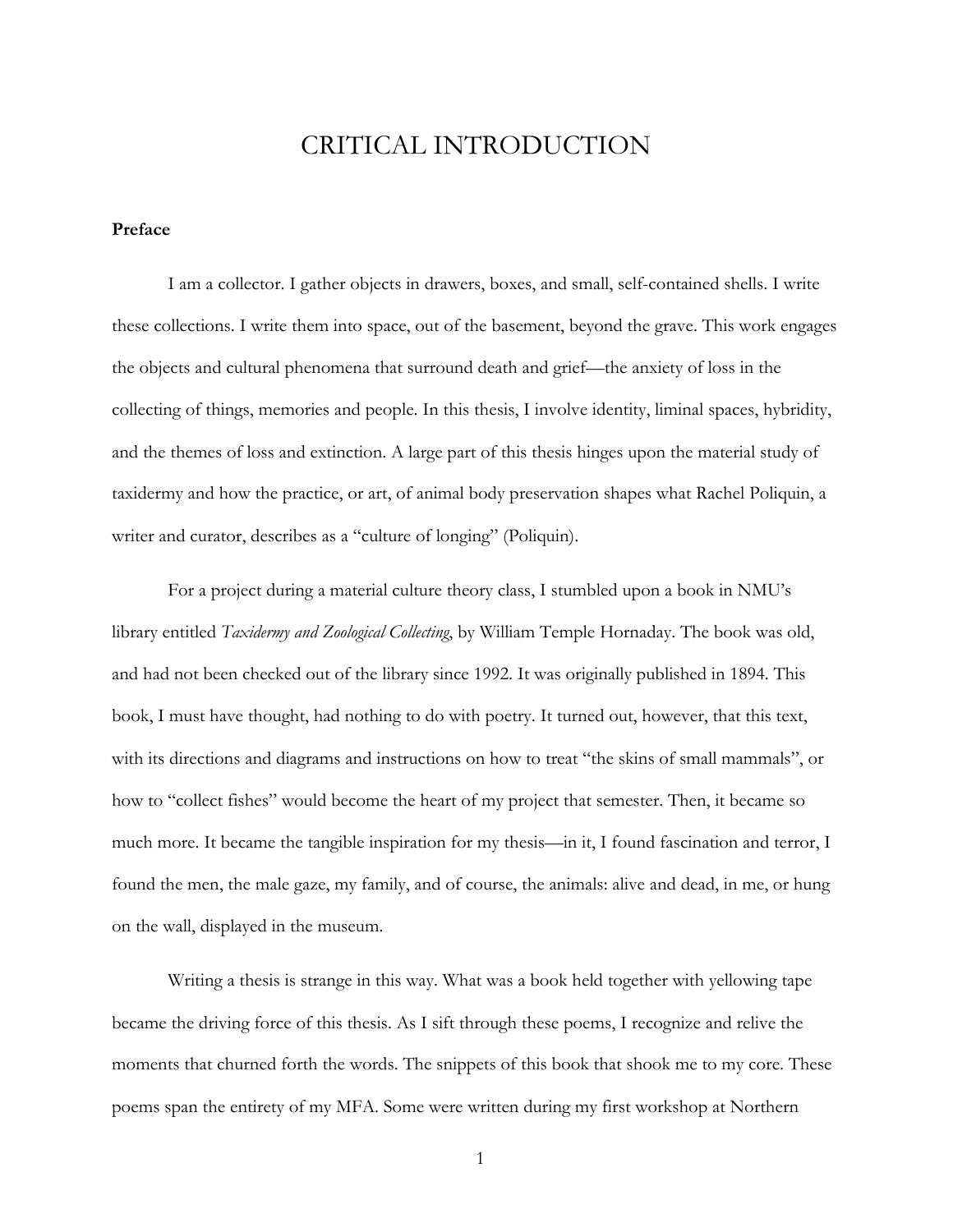Michigan University. Some were written mere weeks ago. Throughout my time writing this thesis, I've encompassed and interrogated many related themes in my writing. I kept returning to them. I needed them. I hope that, in this book, I create a new mythos. A mythos that is me. The main challenge in the writing of this thesis was not in the writing of the poems, but in the finding, identifying and naming of the thing as a whole, addressing the strangeness of the animals, the unknown and well-traveled subjects and objects.

In between these themes, I reveal and interrogate liminality, a shuffling between worlds and the shadows of extinction, death, family, feminism, and the presence of the animal. These themes swim between the poems. The poems in this book encompass all of these themes, both singularly and in multiplicity. In this introduction, I will address each of these themes, and will hopefully construct a map of this book.

I have titled this book *Bramble and Knife*, and it is a collection of exactly that. In this manuscript, I collect the brambles, the thickets, the difficult and necessary darknesses; I clear them with a knife. I stab them through and through. Grief, death, loss, recovery, and recreation dwell in the soft spaces of this manuscript. The poems in this book are the skeleton; they are strong and unflinching. They clack and bruise and make loud sounds. But in between the lines, in the warm places where the blood hides, this is where the brambles dwell. The brambles, dense with thorn, pool around each word, each little animal in the text.

#### **Family, Memory, and the Leaving Behind**

In the summer of 2017, I received an Excellence in Education grant that allowed me to travel to the many places that my family has lived in, lost, and left. On this trip, I explored this theme of extinction and its various forms. In my grant proposal, I wrote about the various themes that occur throughout my work:

2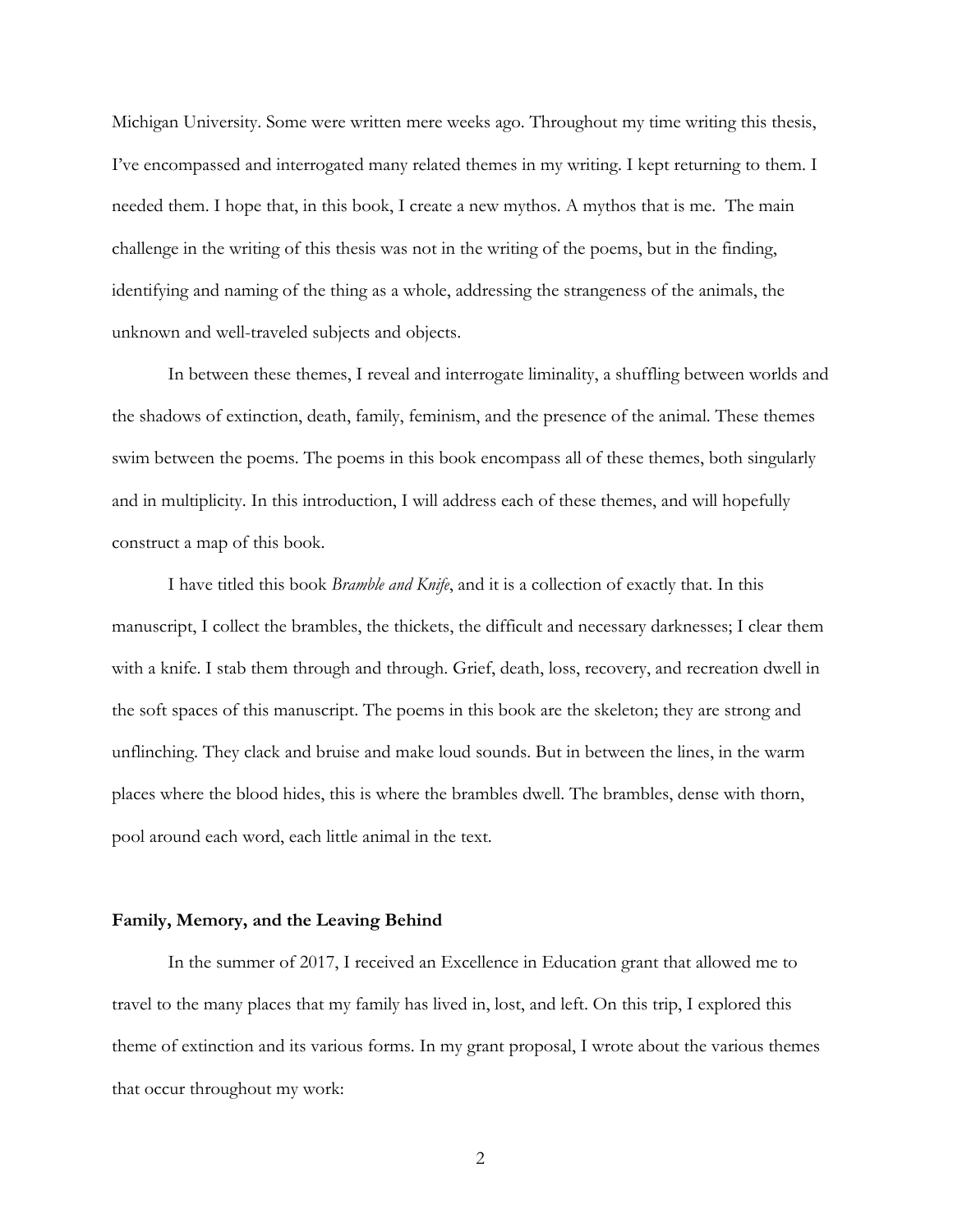Throughout my time in the MFA, my work has engaged with morbidity, hybridity and the enchanted undertones of reality. I have been drawing upon animalistic, mystical and monstrous images found in folklore and fairytales from various culturally historical texts. Braided into these images are themes of family, loneliness, loss, female identity, fantasy and survival (Ryan).

While many of these themes are quantifiable and researchable, I believed that the themes of loneliness, loss and survival needed to be explored again where they had originated. This trip was in pursuit of those memories. Memories that were not only my own, but were collective, familial, historic memories that were buried and hidden throughout the Midwest. My family was, and is, good at hiding pain.

In the poem, "Mapping My Father", I visit Michigan City, Indiana, where my father spent a lot of his childhood. It is a strange place, and it became even stranger as I drove through the town, on the phone with my father, as he directed me, from memory, to his mother's grave. To the house that his grandmother owned. The storage facility next door, now covered in vines and rust. In this poem, I name my father's pain directly. He refuses to do this himself. I visit his mother's grave, and it is engraved with my own name. I am named after my grandmother, but she died in her sleep before I was born. This poem touches upon the strangeness of seeing a grave with my name on it. I wonder about my own mortality in this poem, as well as my father's. I imagine his body buried next to his mother's. In Michigan City, I drive to the lake, where the earth splits apart into blue. I drive to the prison that my father and his cousins used to play beside. In the poem, I write "the truth doesn't always hurt—sometimes the town is/ just the town" (57). I do not know this place, and I never will, but I know something there, and I feel the pain in the green siding on my great-grandmother's old house. Maybe this is a genetic memory—something passed down through blood.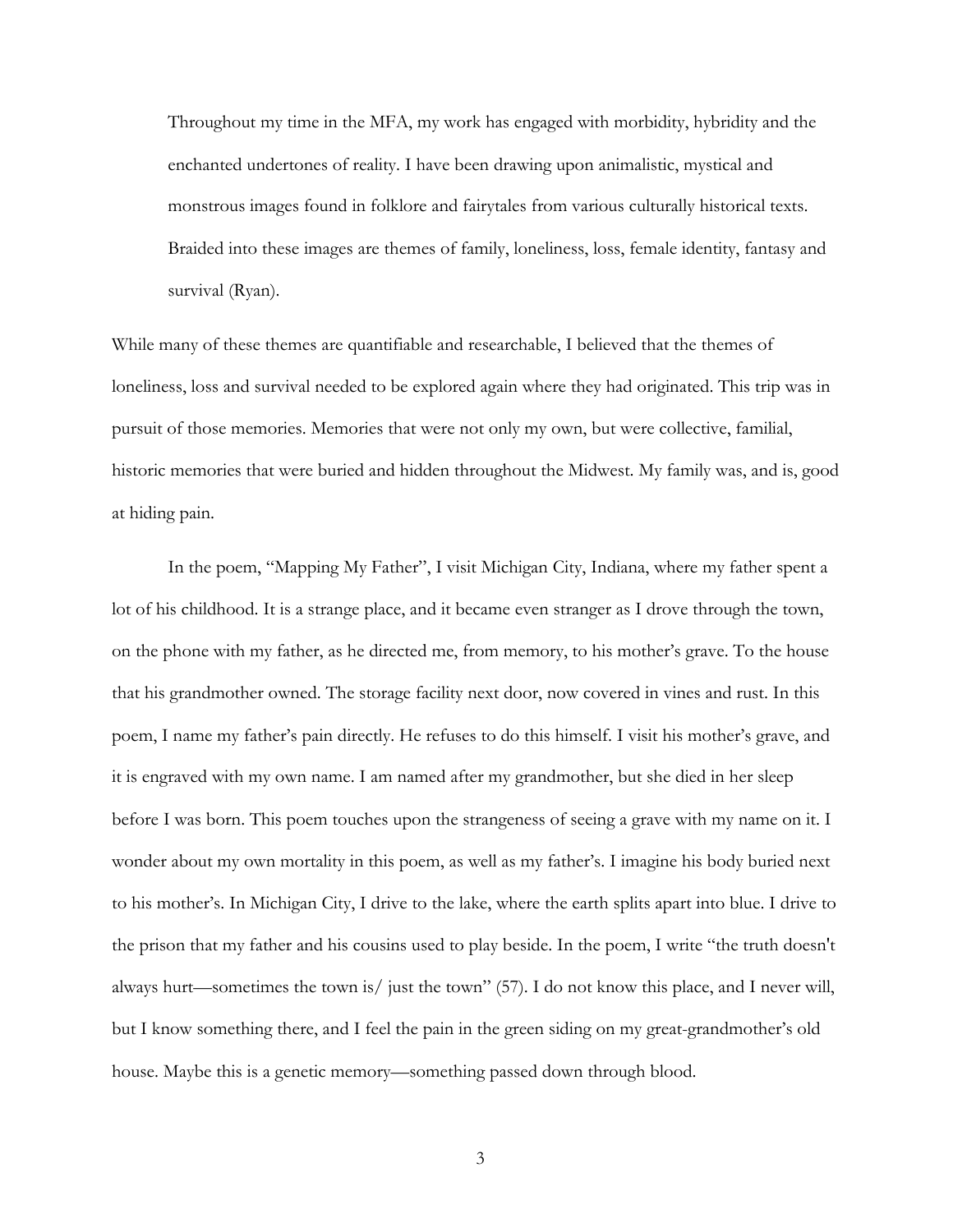I address this familial theme of extinction through other poems as well. In "Raw Honey", as well as the poems "Self Portrait As/With Sister", and "My Sister Shops for Caskets at Costco", I come to terms with my sister's struggle with heroin addiction, and our constantly shifting relationship in the aftermath. In "Raw Honey", I compare the Antelope Valley Poppy Reserve in California to the poppies that produce opium—the heroin in my sister's blood. I admit, "it's not the same. i know. but the opium poppy looks/ just as much like blood" (68). In this poem, I come to terms with my sister's addiction, but also force myself to confront the beauty of the flower that became, so quickly, a poison burrowing its way through my family. My sister, now, is obsessed with death, having seen so much of it, and having had so many friends die. In "Self Portrait As/With Sister", I talk of our mutual navigations of her life post-addiction, and how our relationship shifts and changes as we move further away from the pain:

I notice that her shoes

are covered in mud. I have the same pair. shined.

gleaming. when I visit her, I always do her dishes.

clean out her car. I find an old pickle. dog toys.

an uneaten black apple (72).

In the poem, I wrestle with my desire to "fix" my sister. To clean her house, her car, her shoes. I interrogate my reactions to her impulses, my need to "fix" her, as though she is broken. As the poem moves forward, I try to remind myself that her impulses are not harmful; they are not heroin. At the end of the poem, I write of our phone calls, and how she ends every phone call, even the 5 minute ones, with "I love you". I know that this is because, once, she almost died and she hadn't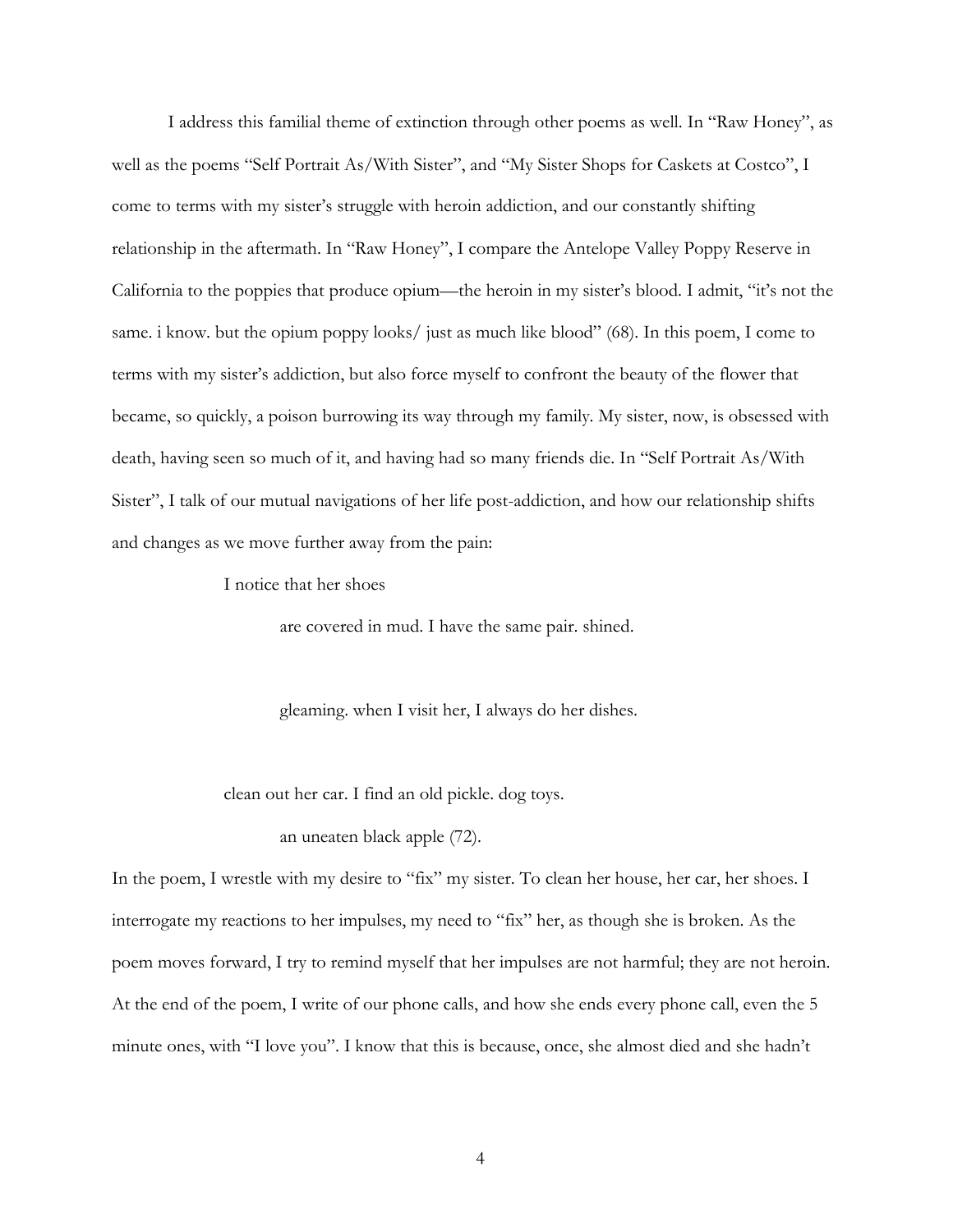held those words in her mouth. She knows that her addiction hides in her skin, that any day, it could come back, rearing its ugly head:

> on the shortest phone calls, she says I love you. and I say I love you, too. we both know why. this is our way. our forced, grinning

> > photograph. our aching pattern of blood (73).

In "My Sister Shops for Caskets at Costco", I rewrite a dinner table conversation in which my sister expresses her interest in going to school for social work and grief counseling. She wants to help people through their own dying, and through the deaths of their loved ones. In this conversation, my sister seems to be searching for my parents' death wishes. She wants to know what they want to happen to their bodies when they die, but my parents will not speak of their deaths. This silence hangs in the air between all of us, and I can feel its heaviness (23). My family, in this poem is shaped by death, and it is our obsession.

Extinction appears in other familial moments throughout this manuscript. In "Somewhere Inbetween", I catalogue my family's first meals in our then new home in Michigan. We have left our previous lives behind, and maybe our futures can be seen in the gleam of the new kitchen, in the shining, stainless oven (64). In "This History of Lungs", and "Making a Meal", I interrogate my relationship with my mother. It is a very different relationship than the one between my father and I, but it is not one without love. In the poems, I notice my body, my knuckles, my skin, becoming more and more like my mother's  $(69 \& 67)$ . In these poems, I struggle with this inheritance.

This thread buries itself within me. It is the deepest, and sometimes most difficult, but it is the thread that began this manuscript. The poem "Favor" was one of the first poems that I wrote in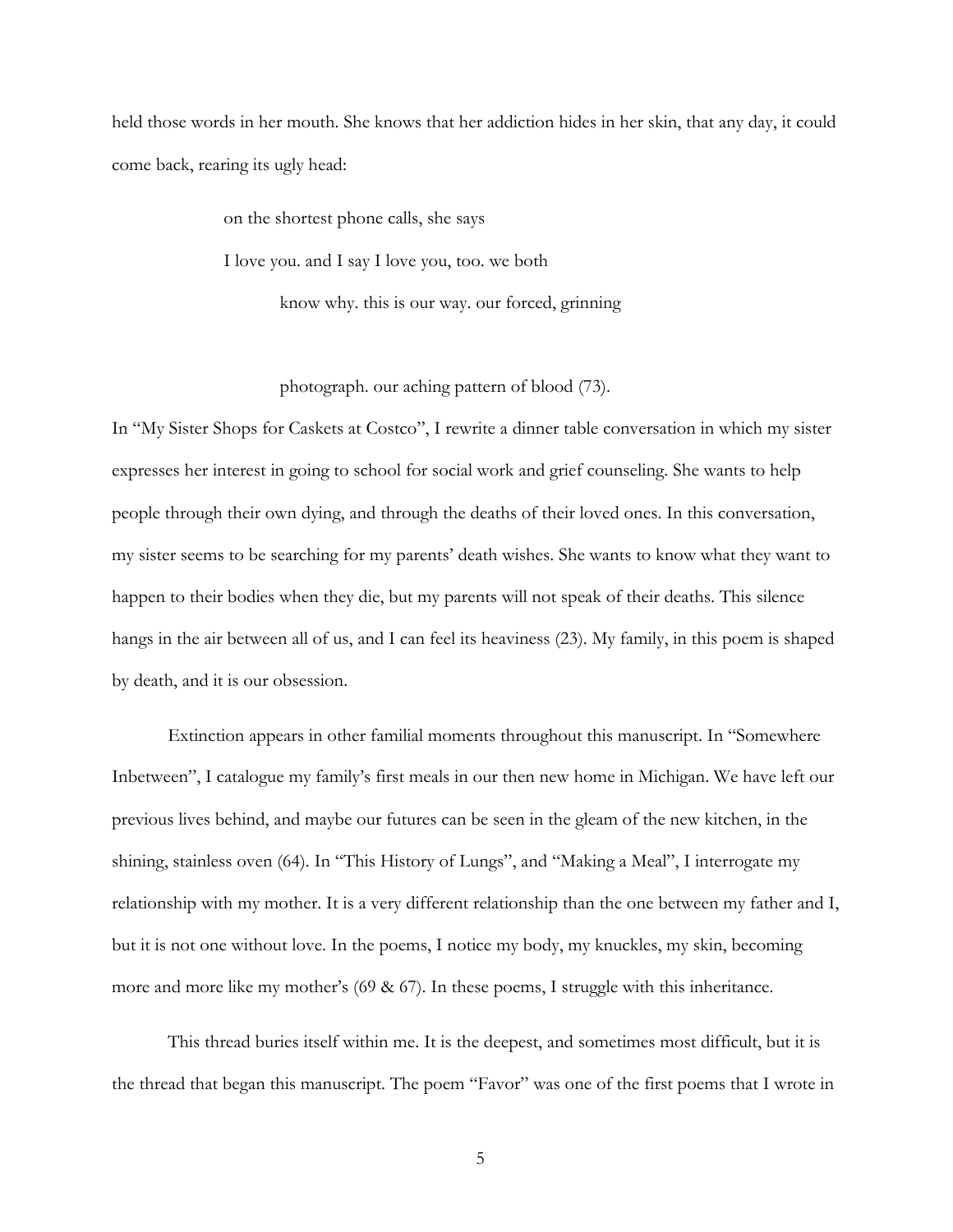graduate school. It has followed me to the end. It has carried me through. This manuscript began with my family, and encircled around that thrumming, pulsing center. These poems led me to the animal, and created another border, and another hybridity, within the manuscript. In "Favor", I write:

> I am not a patient child, or a curator of pain , so I become a young bird, underneath (66).

In this manuscript's deeply buried thread of "family", a bird was born.

#### **The Animal in Me. The Animal in Us.**

In addition to familial extinction, and extinction through death, through leaving a place that once was a home, I address literal extinction in this manuscript. Of species, of animals, of earth. My poems have always had a layer of the animal in them. They have teeth, fur and blood. In his essay "Some Notes on the Gazer Within," Larry Levis says that:

…[a]nimals are objects of contemplation, but they are also, unlike us, without speech, without language, except in their own instinctual systems. When animals occur in poems, then, I believe they are often emblems for the muteness of the poet, for what he or she cannot express, for what is deepest and sometimes most antisocial in the poet's nature. The other thing that occurs infallibly when the poet places the animal in the world, or in the world of the poem, is the recovery of the landscape. It is no longer a world without imagination, or the world of tract housing beyond time (Levis).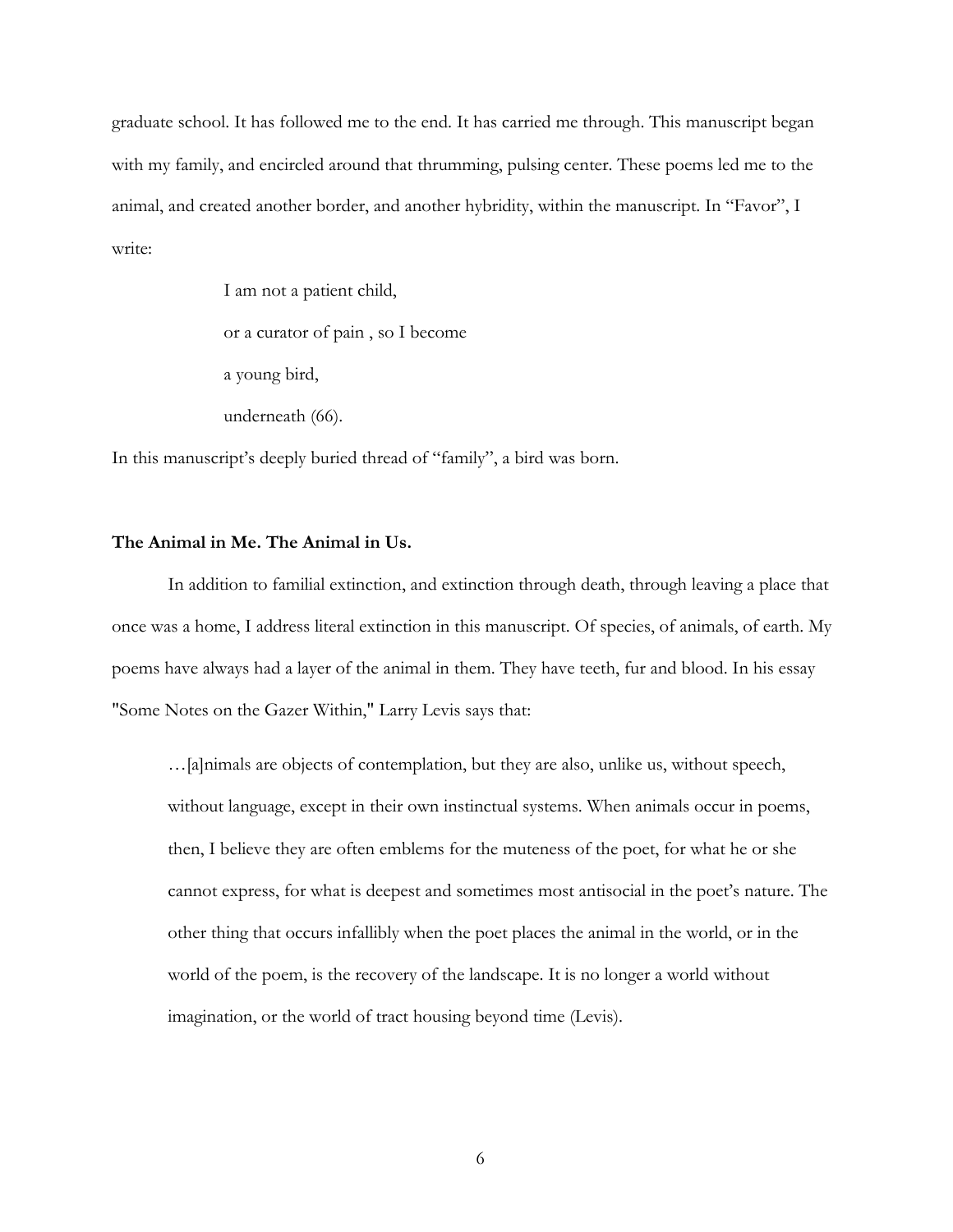Levis claims, later in this essay, "poets thirst after what is pure and other and inhuman in the animal" (Levis). I find myself doing this in my own work: thirsting for some creature outside of myself, outside of my own female body. A body that, sometimes, is difficult to write about.

In some of my poems, the human becomes the animal. For example, in the poems "Beast Fables", "Of Men and Birds", "Stopping Time" and "Gifts from Birds", the speaker wrestles with the sameness and the difference between the animal and the human form. In "Gifts from Birds" the speaker transforms into a bird when death, a memory, is confronted:

> when the bread is driest, the hunger the neediest the remembering is a stiff arm of grace, the face that preens

me gold. my feathers become small mirrors, my chest:

a fruit ripened black (16).

Maybe this representation of the animal, as something that gets close and intimate with the human body is, in some ways, a representation of the muteness the speaker feels. Maybe that animal is a shadow—the landscape of a reality in which the body is primal, has autonomy and control, and exists "beyond time" (Levis).

In the poem, "Beast Fables", I write in pursuit of this relationship again, even more brazenly. This poem, though, interrogates the violence encountered by the animal body, and how that violence changes between skin and fur, between animal and human. The speaker in this poem argues with the idea of the fable, the idea of the storybook animal: an animal body entirely void of violence, entirely void of blood. Even in these fairytales, these tea parties, the speaker sees the blood—the violence that lies underneath:

maybe you become the rabbit,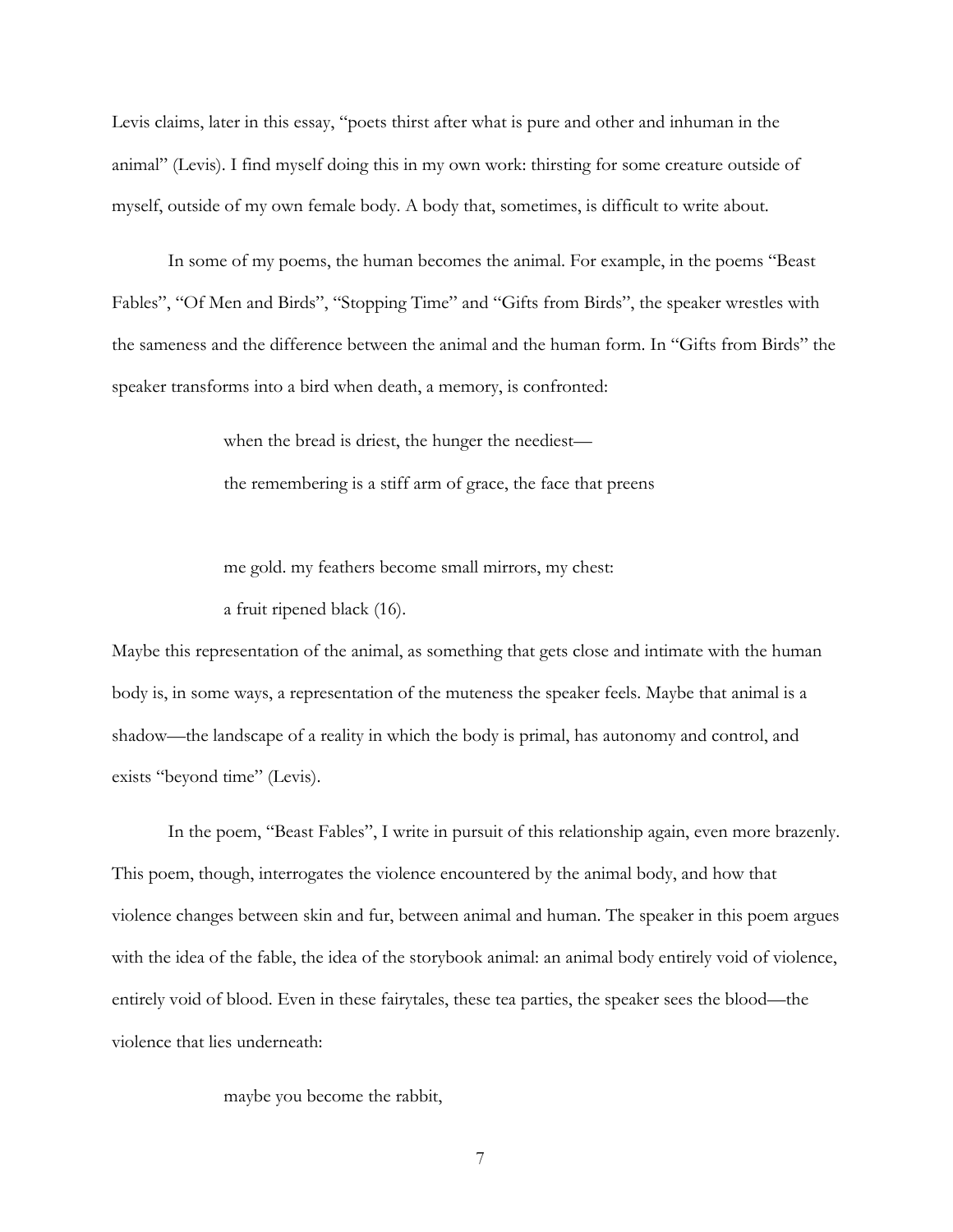and then here we are again.

brute and human. shaved, but still, waking up with hair in our teeth (29).

These poems were born out of a material culture study of taxidermy, and the strange materiality of animal death and preservation. Humans, as we view ourselves, are superior to animals. In reality, we are animal; we are skin and bones and fur and we prey on our food. What separates us from animals is our engagement with objects and material. What separates people from things is their human-ness or non-human-ness. Without things being things, we are just as much human as we are animal, so how can we make the distinction between animal and human? How is an animal a "thing"? In the poem, "The Field Museum", I question the relationship between the human and the object, the object and the animal:

> All of it looking the same and different and breathless—the Egyptian exhibit and tombs

and the infant mummy and the miniature dioramas of men putting organs into jars. All smaller now, all looking like the same dead things (20).

In this poem, I navigate the idea that through making, humans make themselves—through the construction of museums, the posing of preserved animal bodies, the arrangement and presentations of objects, we are making ourselves. While visiting The Field Museum in Chicago with my father, I know myself, and I know him, and I know the strangeness of what surrounds me in that space.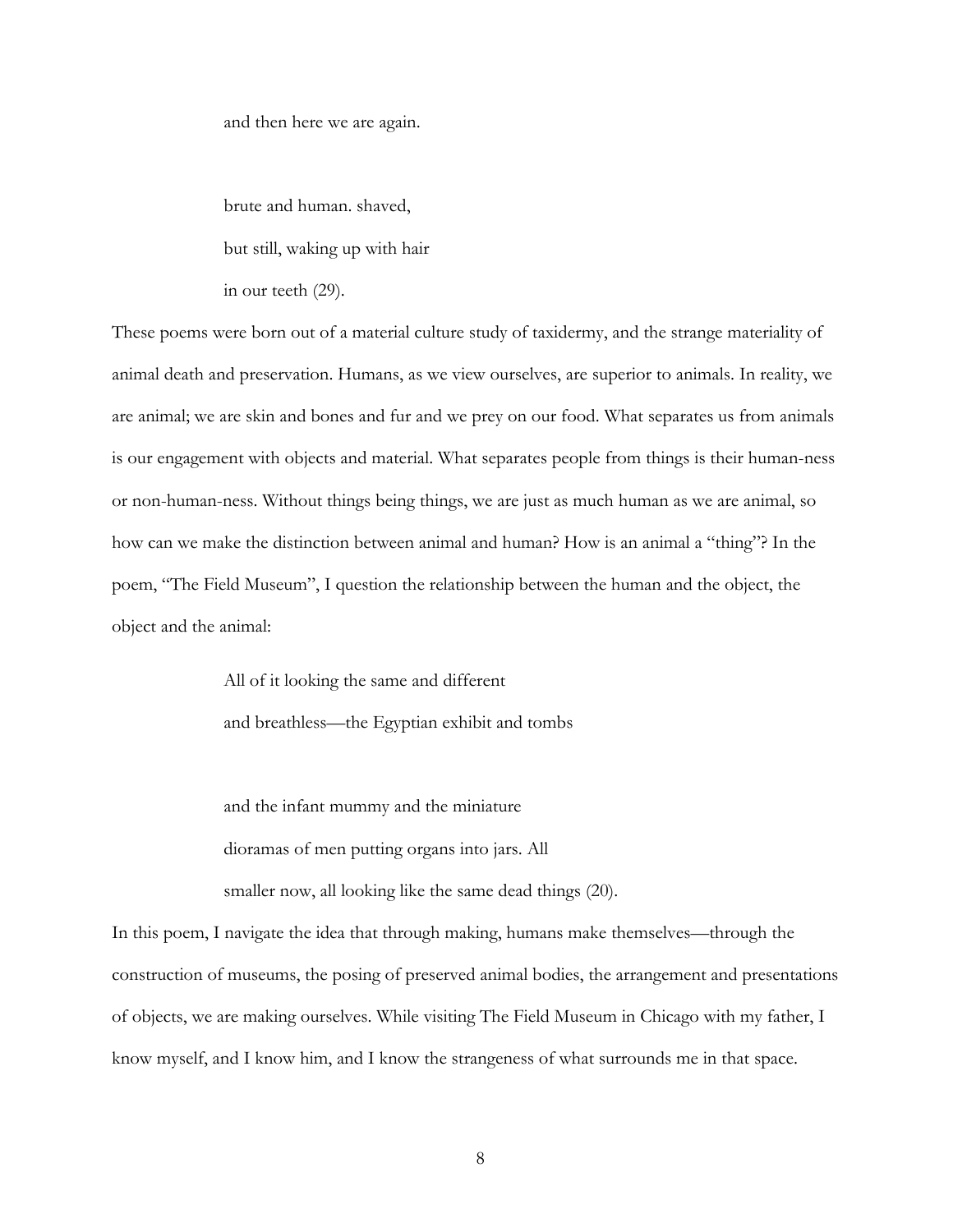Pat Morris, author of *A History of Taxidermy: Art, Science and Bad Taste*, agrees that this physical relationship with bone is how taxidermy is being born again. People have hidden from the animal for so long that "when someone picks up a bone or skull, they are completely knocked out by it, by what an incredible, wonderful thing it is" (Blitz). The same goes for a dead bird, fallen from a tree. The small body in your hand becomes something special, a connection with the feather. You are a witness to the death, and you preserve it. Rachel Poliquin describes taxidermy as being "still the animal but forever blurred with human desire" (Poliquin). It is not an interpretation. It is time, stopping. It is life, captured forever. Undying. Undead. There is longing in that, in the darkly unknowable. In being uninitiated. Fittingly, I have a poem in the manuscript called "Stopping Time", and in this poem, I write:

nothing dies that doesn't need

to be dead. nothing is skinned that shouldn't be

turned inside out. when you hold a skull in your hand it is suddenly more than bone. more than a maze

of holes and structure.

The skull of an animal, when held in my hand, becomes a fascination and a terror. It signifies violence, but it also signifies life, what was and what could have been. In some ways, it is a maze, but a maze of so much more than merely the bone.

In these poems that center around the animal, there is another layer, one that is "blurred with human desire". Derrida, in *The Animal that Therefore I Am*, identifies these borders, and writes: "I move from "the ends of man," that is the confines of man, to "the crossing of borders" between man and animal. Crossing borders or the ends of man I come or surrender to the animal—to the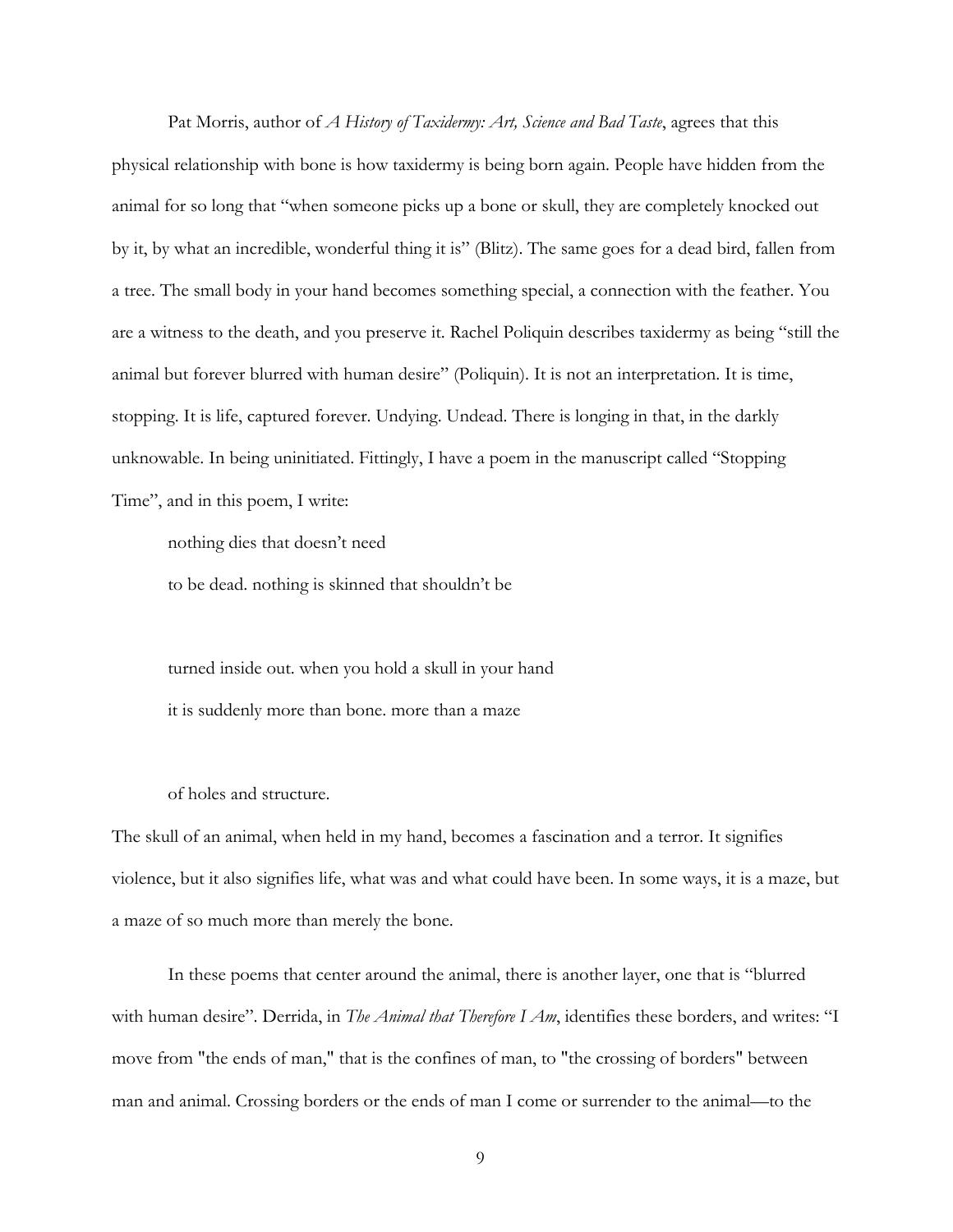animal in itself, to the animal in me and the animal at unease with itself" (Derrida 372). In this way, I am surrendering to the animal, to the animal in me. I think that women writers and poets, in particular, are keener to this animal. We see this in the writings of Marianne Moore, H.D., Alison Hawthorne Deming, Brigit Pegeen Kelly, Anne Sexton, Ada Límon, Anne Carson, and Sylvia Plath. I see this in myself as well. I write the animal body because it is the body I can control. I navigate the deaths of animals, the violences against them, and the preservation of their skins because in some way, I see my own body in that animal—in that wolf, that horse, that crow. I see my body in the animal that is subject to violence. This animal presence in my book is not quiet, and it leads to a discourse with the female body, my own body, and my own feminism, in a necessary and urgent way.

#### **The Female Body and the Male Gaze**

Many of the poems in this manuscript deal with my own body, and my own realization of its power, as well as its lack of power. In many of these poems, my body cowers against the male gaze, and I try to challenge that instinct in those pieces. In the poems, "A Man in a Bar Takes a Picture of Me", "A Man Tells Me How Difficult My Body Is", and "Girls I Am Mistaken For" the speaker engages in various conversations and interactions with men that make her feel small, unimportant, and unmemorable. These poems interrogate those moments; "A Man Tells Me How Difficult My Body Is" is one of the longer poems in the manuscript, and performs an erasure of itself as the poem continues. This idea of presenting a poem, and then erasing parts of it in the same space, as though parts of a body, was powerful to me, and I think it created an interesting visual dynamism on the page:

he tells me I am a nest of bees. a dust storm.

10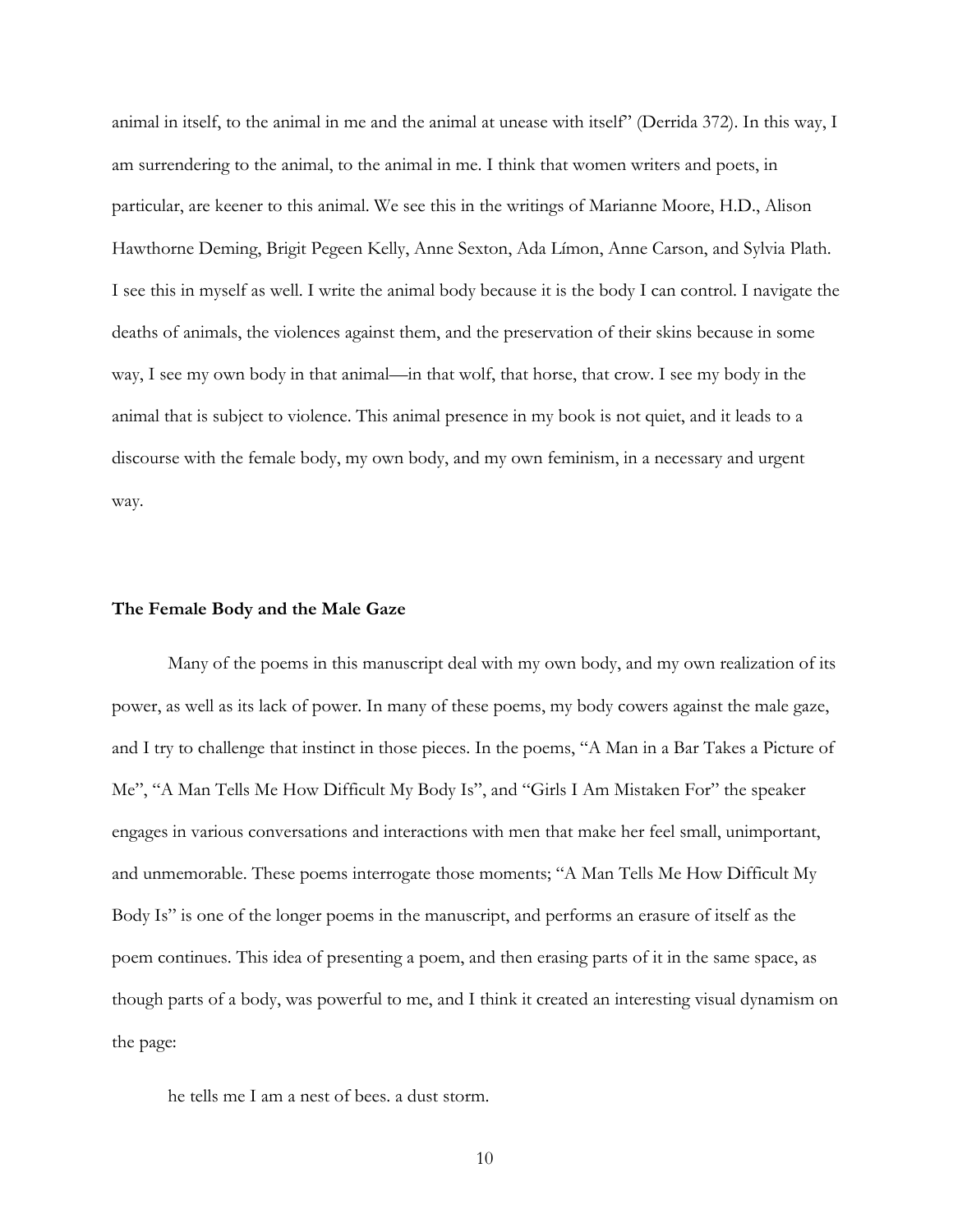a dead owl. taking up so much space

with my skin and limbs. he must be an enthusiast of the female body. he must

know the tightness of metal on my back…

…a nest of bees. dust storm.

owl. my skin—

an enthusiast.

metal (26).

In this poem, the animal appears again, but we also see the female body as a conquest, as a subject to be "enthused" about. In the poem "A Man in a Bar Takes a Picture of Me", the speaker questions how power is exchanged when the picture is taken, and questions her own apparent submission to that power: "the cartoon snapshot sound his phone made. the flash he didn't turn off./my eyes, alive, in a circle of light—above this man's head, like/ he was my sun. like I was a moon, orbiting" (41). The male gaze isn't hidden in these poems, but at the same time, the poems critique the male presence—they are unashamed in their address of it. In Hélène Cixous' "The Laugh of the Medusa", she writes:

Woman must write her self: must write about women and bring women to writing, from which they have been driven away as violently as from their bodies-for the same reasons, by the same law, with the same fatal goal. Woman must put herself into the text-as into the world and into history-by her own movement (Cixous 875).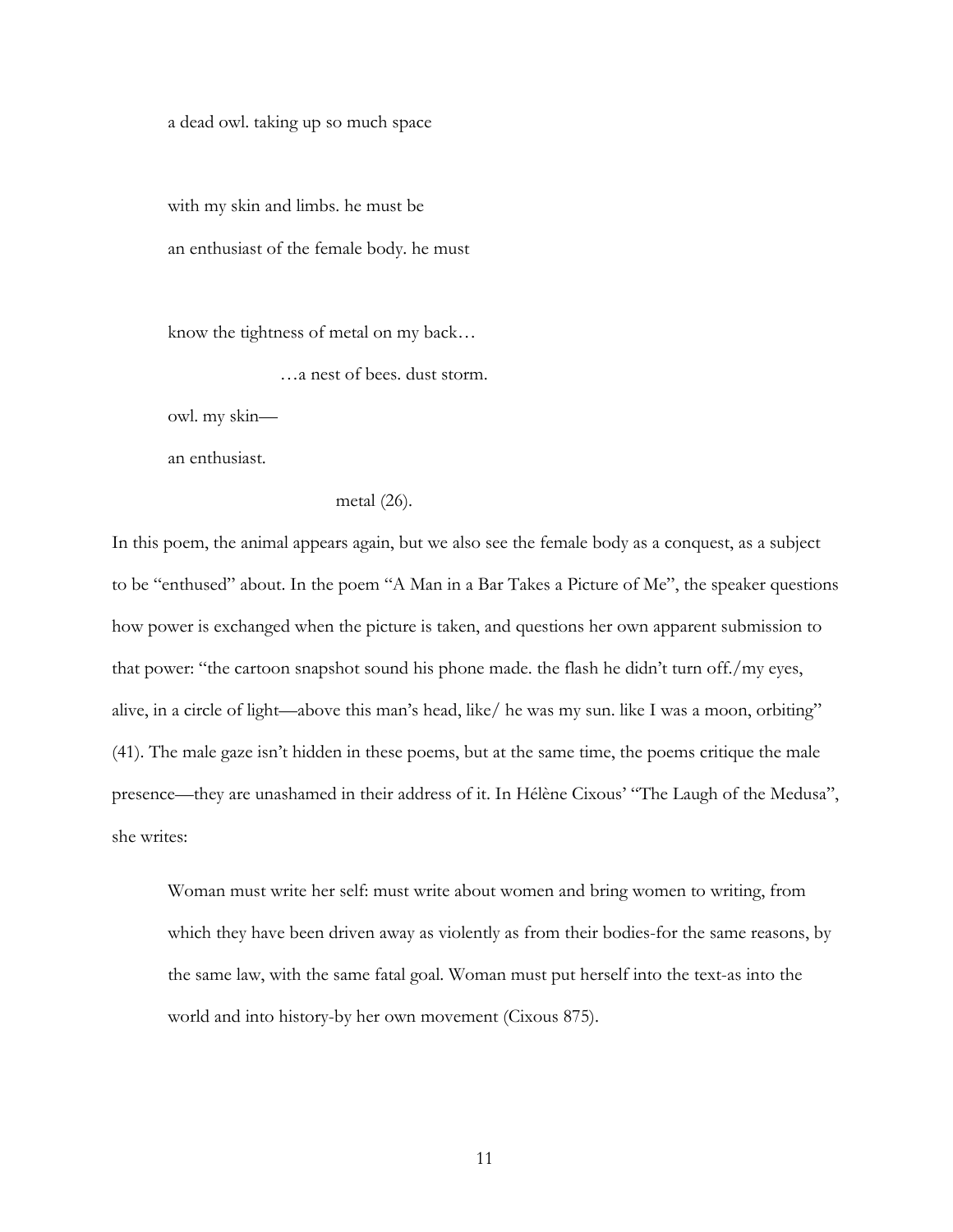Though men appear in these poems, and their gaze and power exists within the text, they also are only referred to in relation to the female body. Ever romantic male presence in this manuscript could be the same man; they could all be the boy from Louisiana. Without the woman's body, the poem would not exist, and neither would the man. These poems are dictated by the female form, and by her movement alone. In Cixous' essay, she also writes of writing as being a reclaiming of the body:

By writing her self, woman will return to the body which has been more than confiscated from her, which has been turned into the uncanny stranger on display—the ailing or dead figure, which so often turns out to be the nasty companion, the cause and location of inhibitions. Censor the body and you censor breath and speech at the same time (Cixous 880).

In these poems, where I may have censored myself before, I find myself writing about my own body, and the body of the speaker, even more explicitly. This, I believe, is a feminist act—I am reclaiming what has been "confiscated" from me, or from the speaker. In "Girls I am Mistaken For", the speaker's name is taken from her, but she reclaims it:

> i am not who you are looking for. i am being reclassified—renamed as girl with brown hair

and no face. let's take the blindfold off. let's take off these dumb masks. they keep my eyes empty.

they keep me in the dark. hidden from wolves or men who say they don't want me. men who

12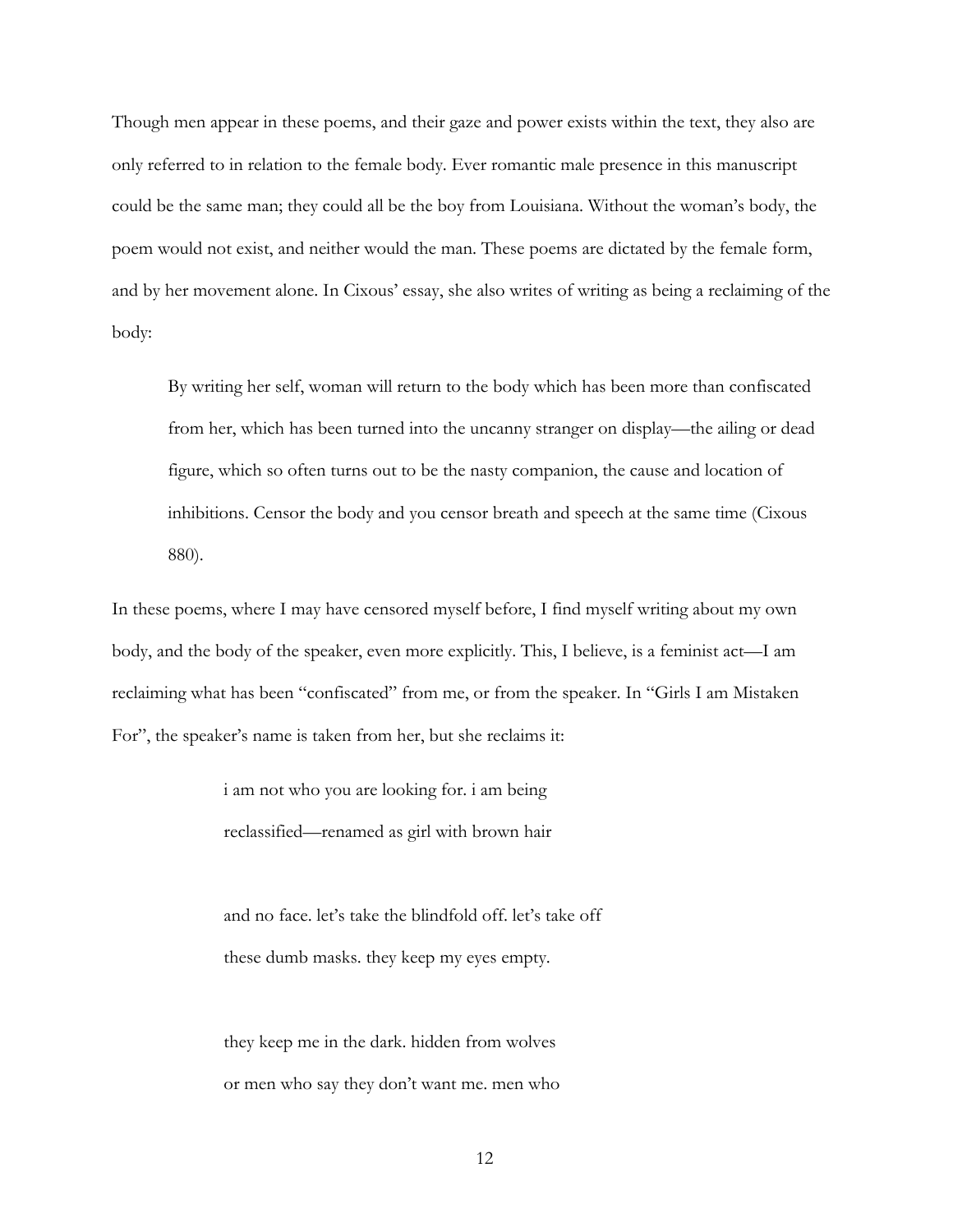forget my name. who can't spell my body right (36).

In this poem, the speaker rejects the masks that are given to her. She rejects the men who forget her name and her body. Throughout the poem, the speaker is named incorrectly, but in that incorrect naming, the speaker learns what she wants to be called.

In the long prose poem a the center of the book called "The Lizard that Lived Forever", the speaker also wrestles with the male gaze, and interrogates the struggle of yearning for companionship in the shadow of harassment, assault, and abuse from the men in her life:

> when the man at the store tells me what he thinks of my body, I want to tell him that I haven't been touched in three years. maybe I am lying. maybe this is the struggle he speaks of.

\*

I am a person who forgets to take out the trash. I am three dead flies on a windowsill. my black cat carries a dead moth through the house and I do nothing to stop it. I am friendly. I have learned how to make people smile on command. I use words like watchmaker, stream, blueberry, turtle. I twirl in circles. I giggle and it sounds like the goddamn rain (49).

In the same breath, the speaker considers what the man says to her as truth, but then follows up that thought with truths of her own, listing them off without shame or embarrassment. Later in the poem, the speaker admits, "it is easier, of course, to pretend none of this is real" (51). It would be easier to not confront the reality of the female body, it would be easy to ignore the male gaze and leave it at that.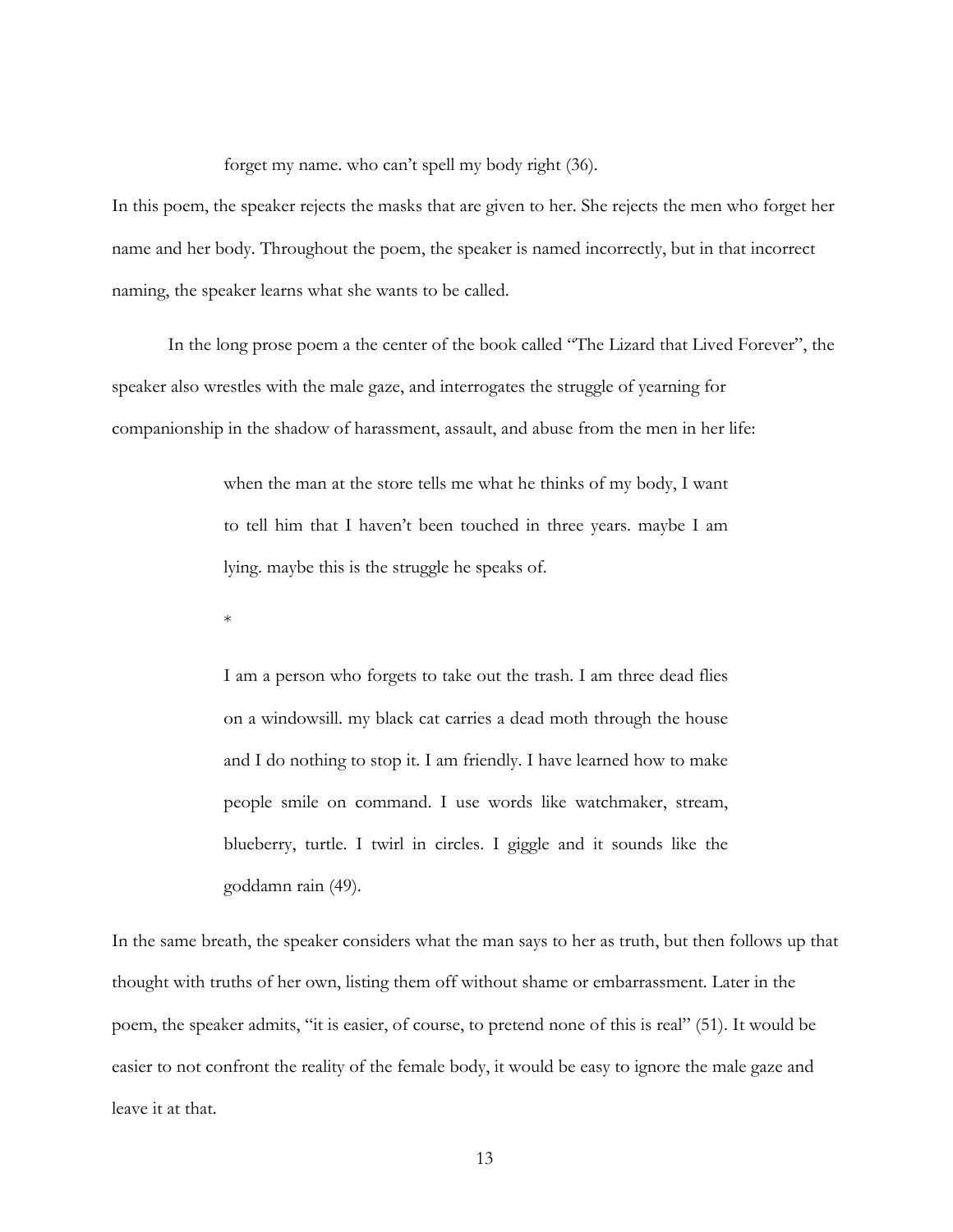#### **Conclusion**

In Adrienne Rich's When The Dead Awaken: "Writing as Re-Vision", she recognizes, in the writing of Plath and Diana Wakoski, "the myth-making tradition, the romantic tradition… what women and men have been to each other":

… in the work of both Man appears as, if not a dream, a fascination and a terror; and that the source of the fascination and the terror is, simply, Man's power-to dominate, tyrannize, choose, or reject the woman. The charisma of Man seems to come purely from his power over her and his control of the world by force, not from anything fertile or life-giving in him...it is finally the woman's sense of herself—embattled, possessed—that gives the poetry its dynamic charge, its rhythms of struggle, need, will, and female energy" (Rich 19).

I think that, underneath all the themes in this manuscript, what ties the animals, the family, the memory, the body, and extinction together is this "woman's sense of herself—embattled, possessed" (Rich 19). Taxidermy, the violence against certain animals, the graves of family members, the female body; all of these are a "fascination and a terror" (Rich 19).

I am a collector, and this is a collection that I have gathered around me for three years. It has breath, it has blood, it has bones. It is my second sister. It is my blood memory. I think that, in this collection, I have interrogated the terrors and fascinations in my poetry, the various themes that shape and mold them into myth, into my body, into me, and my constantly shifting narrative.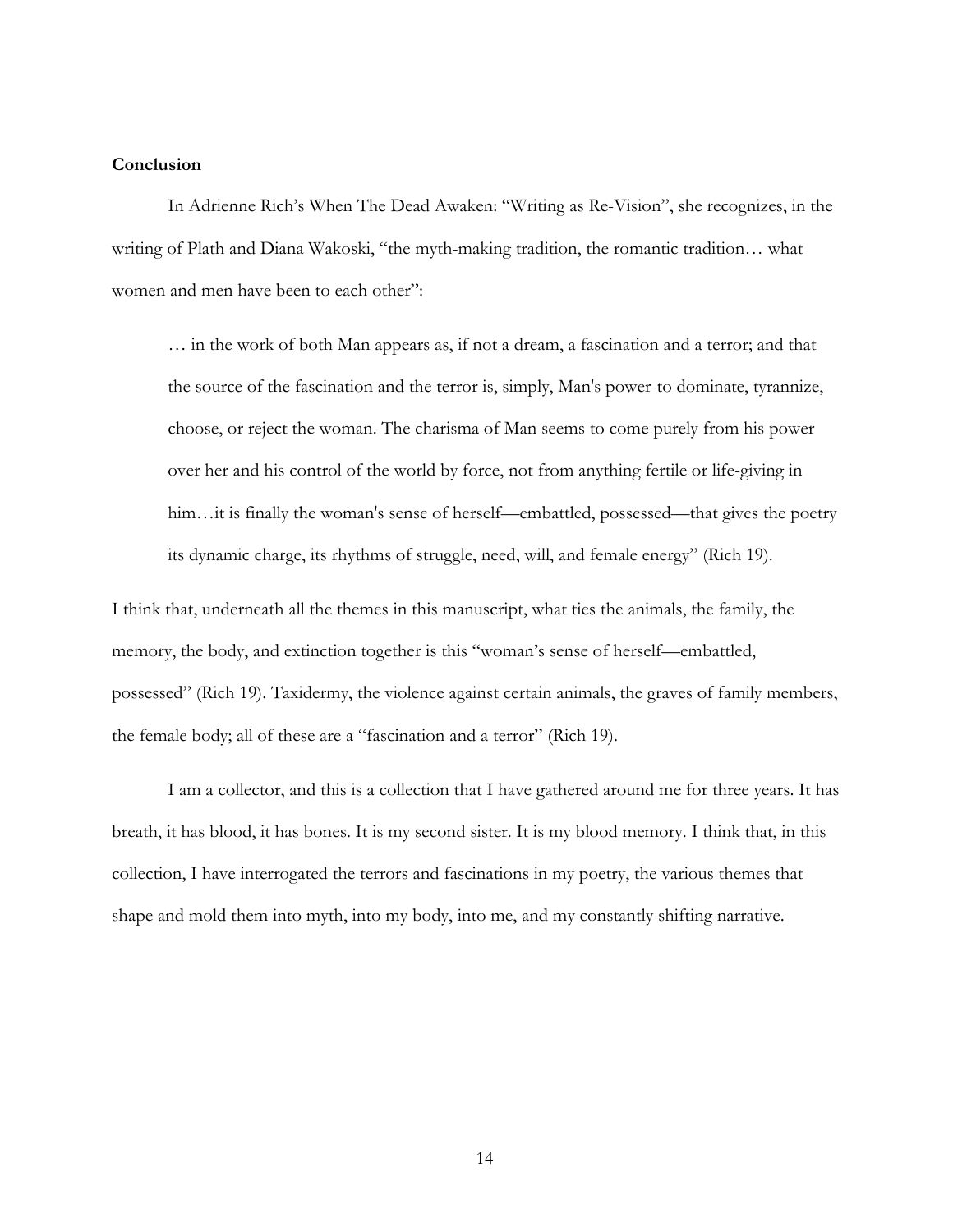#### WORKS CITED

- Blitz, Matt. "Why Taxidermy Is Being Revived for the 21st Century." *Smithsonian.com*, Smithsonian Institution, 19 June 2015, www.smithsonianmag.com/arts-culture/why-taxidermy-being revived-21st-century-180955644/.
- Cixous, Hélène, et al. "The Laugh of the Medusa." *Signs*, vol. 1, no. 4, 1976, pp. 875–893. *JSTOR*, JSTOR, www.jstor.org/stable/3173239.
- Derrida, Jacques, and David Wills. "The Animal That Therefore I Am (More to Follow)." *Critical Inquiry*, vol. 28, no. 2, 2002, pp. 369–418. *JSTOR*, JSTOR, www.jstor.org/stable/1344276.
- Levis, Larry. "Some Notes on the Gazer Within." *Blackbird: An Online Journal of Literature and the Arts*, Virginia Commonwealth University, blackbird.vcu.edu/v8n2/nonfiction/levis\_l/gazer\_page.shtml.
- Poliquin, Rachel. The Breathless Zoo: Taxidermy and the Cultures of Longing. University Park, PA, Pennsylvania State University Press, 2012.
- Rich, Adrienne. "When We Dead Awaken: Writing as Re-Vision." *College English*, vol. 34, no. 1, 1972, pp. 18–30. *JSTOR*, JSTOR, www.jstor.org/stable/375215.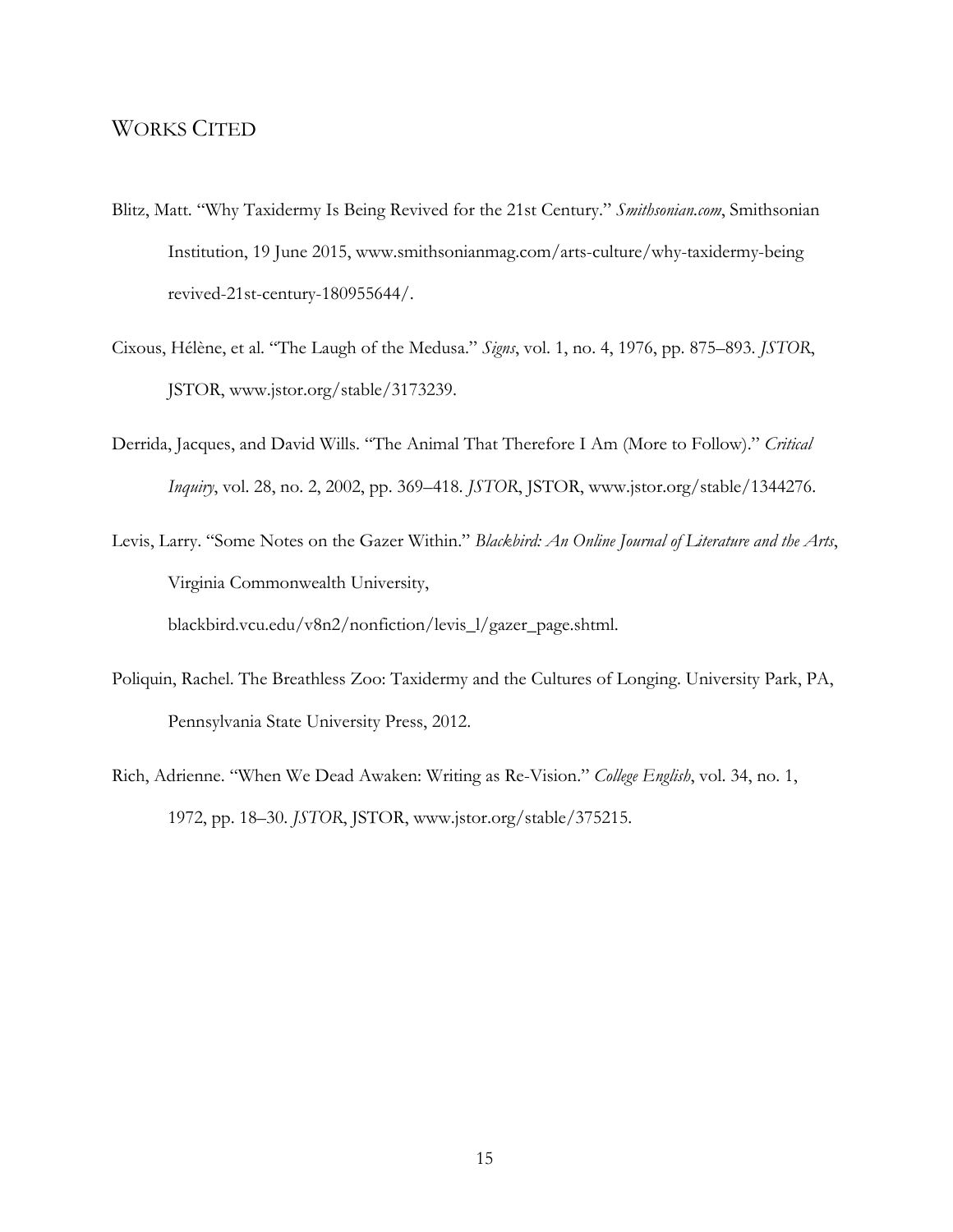### GIFTS FROM BIRDS

when I feed the crows, they bring me marbles. they bring the rusted hinges of doors, pieces of foam,

bits of bone from dead mice. the rotting claw of a crab, a screw, a broken light bulb. a crow never forgets

a face—they bring the gifts directly to my mouth, straight to the tip of my nose.

I know when I'm being watched. I know when someone close to me has died—I can feel it in my blood before

the phone bleats death. crows, too, know of this remembering hurt, the face that threw the stones.

when the bread is driest, the hunger the neediest the remembering is a stiff arm of grace, the face that preens

me gold. my feathers become small mirrors, my chest: a fruit ripened black. I remember this face—I bring stones

beat soft by water, beads made of ink and glass, a button, a bolt, a paperclip.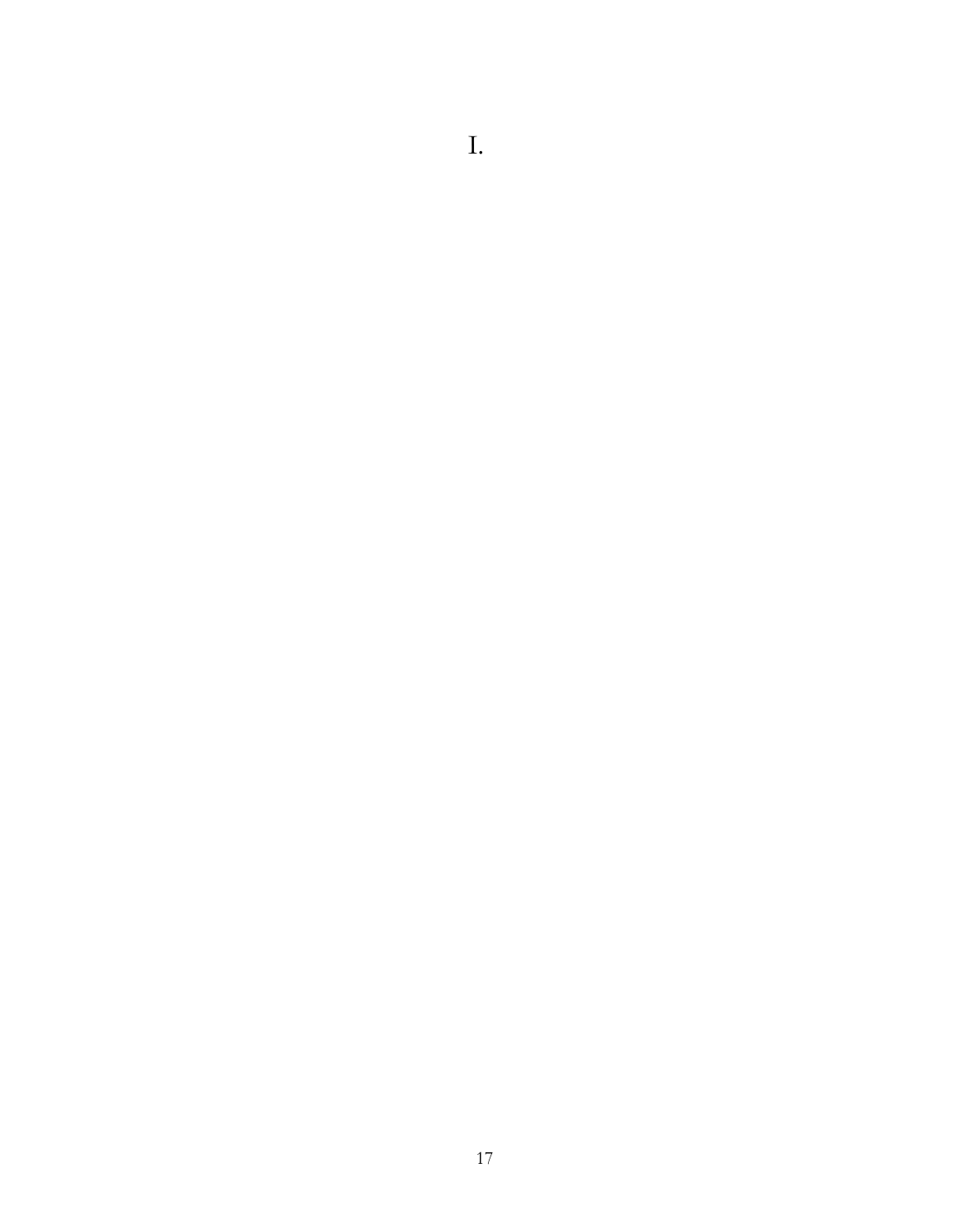### KNIVES BEFORE FORKS

My thumb is a dagger and a spoon – carrying a clip of apple to my teeth

My father gives me a set of knives for my birthday and in this moment, I am the wooden block— I am the dark recesses into which the knife slides deeper.

The handles are heavy and black and my knuckles fit around them like round stones slung together with leather.

When I was young, my bones were not strong enough to push through meat. They flexed against the knives and forks until the plate chipped into blue.

My father cut the ribeye, red with blood and gristle, into manageable tragedies.

My fingers curled around forks but did not know the name for tongue.

I am still trying to learn to be wholly metal. To carry eggs without them tumbling from the spoon.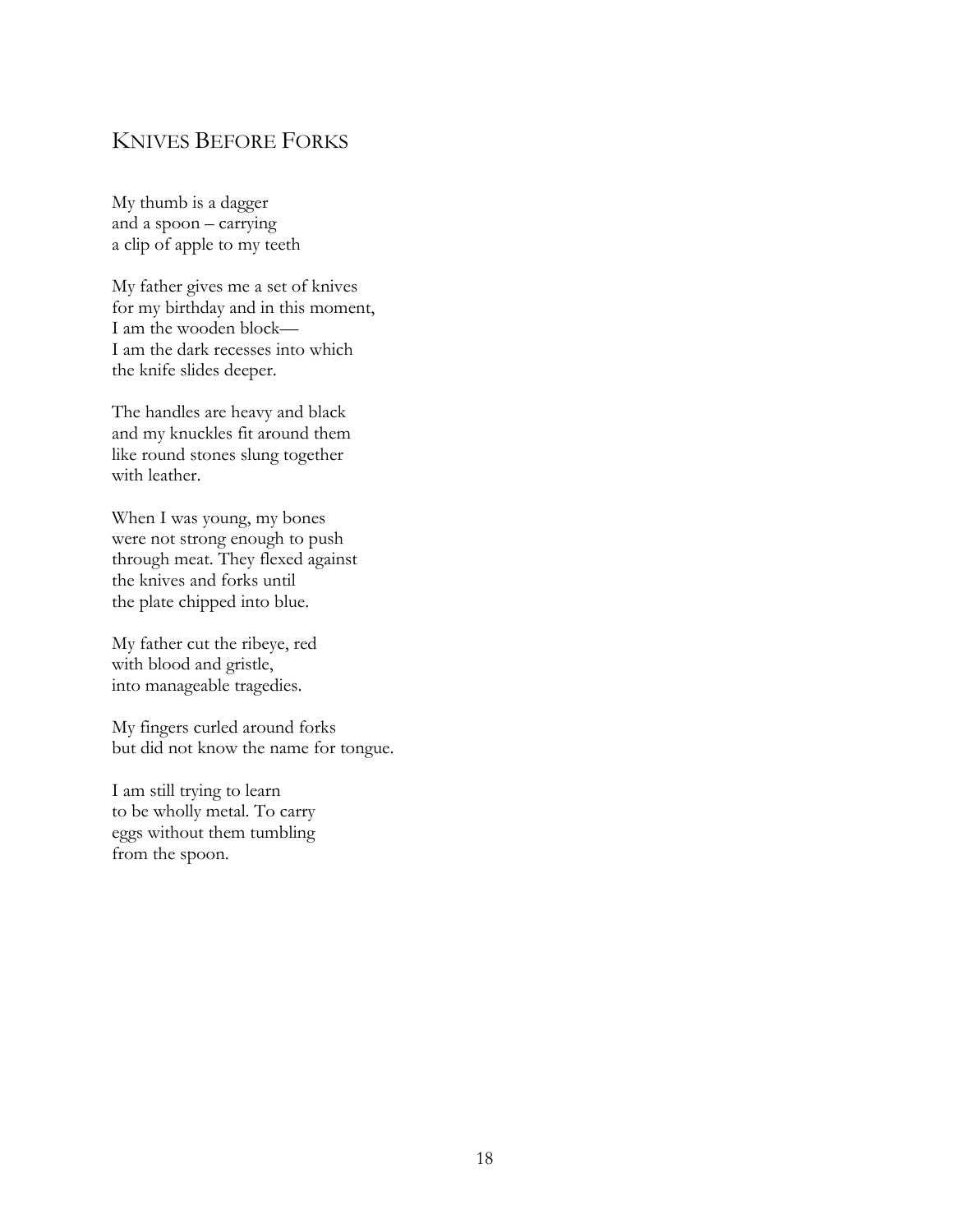### **PREHISTORY**

I wanted to be an archaeologist until my mother told me my office

would be in the basement of a museum and my lungs would fill with dust.

Still, I learned the names of dinosaurs and identified the difference between

a shoulder blade and a pelvis in middle school science. I dug into the fetal pig's

cold belly while a boy pulled my hair. I bleached the skull of a mouse that I found

in the woods. I remember when I found a dead spider perched on its head like a crown. When

I promised my mother I wouldn't dig up bones for a living, I only meant in deserts and far away

forests. I only meant to not dig up what others bothered burying. I only meant the bones

that didn't belong to me.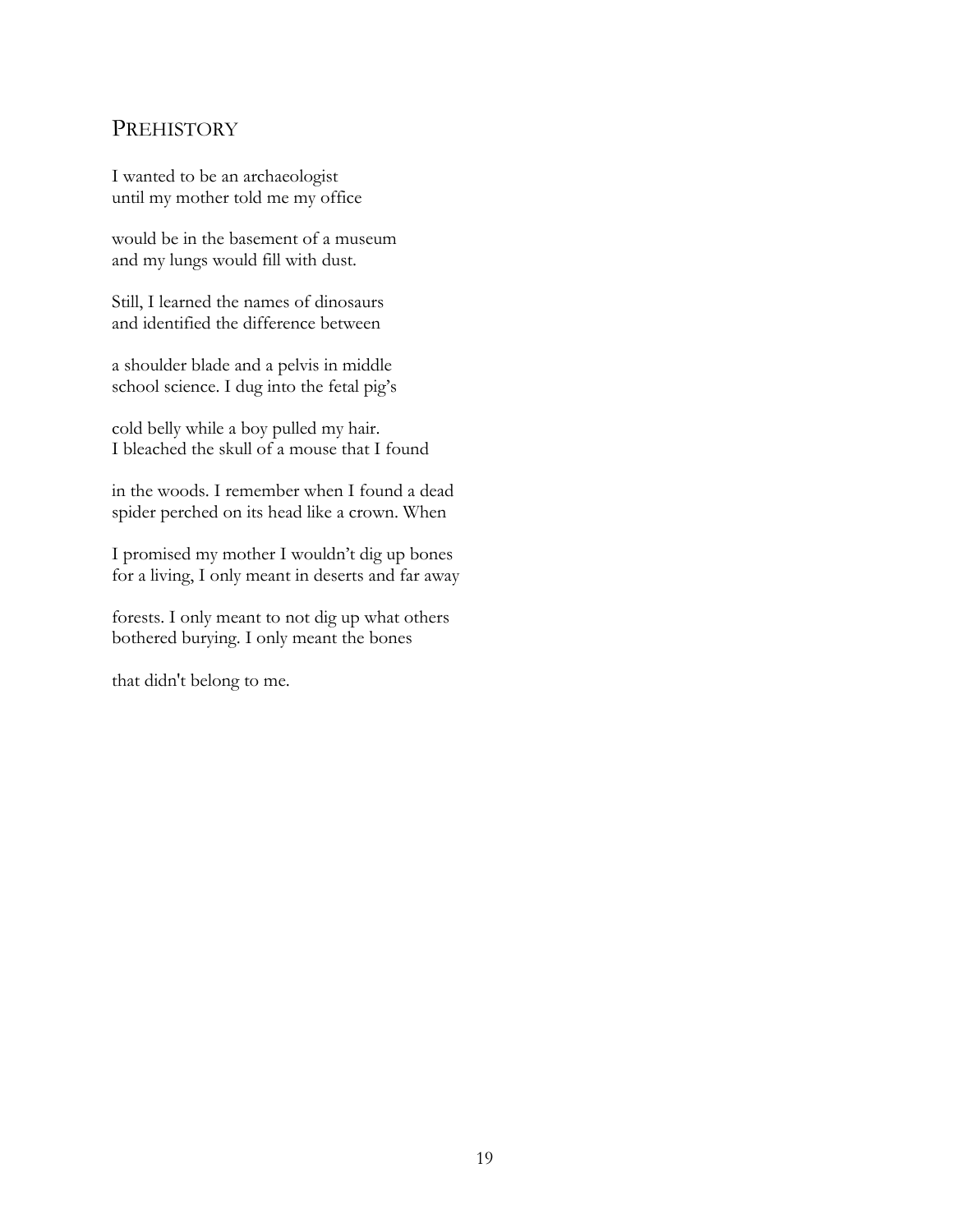### THE FIELD MUSEUM

I remember the bones bigger. I remember the echo and the pillars. Sue is skinned and her head is heavy.

In the Terracotta Warrior exhibit, the stable boy guards a room of dead birds. Even the horses

in their bone and leather. My father studies a map and closes his blind eye. His leather jacket a crown of blood.

My tattoos lifting away from my skin like fickle monarchs—something I have disremembered. In the basement,

I am shrunk to the size of a penny. A mechanical spider shudders and breaks the neck of an ant. This: disremembered, too.

I pace around the carved out shells of cicadas. All of it looking the same and different and breathless—the Egyptian exhibit and tombs

and the infant mummy and the miniature dioramas of men putting organs into jars. All smaller now, all looking like the same dead things,

my father in another leather jacket and me still small as a penny. The charging lions by the vending machines, in all their slick bronze,

in all their movement and muscle and tension, still speared down. Still dead. Still gone.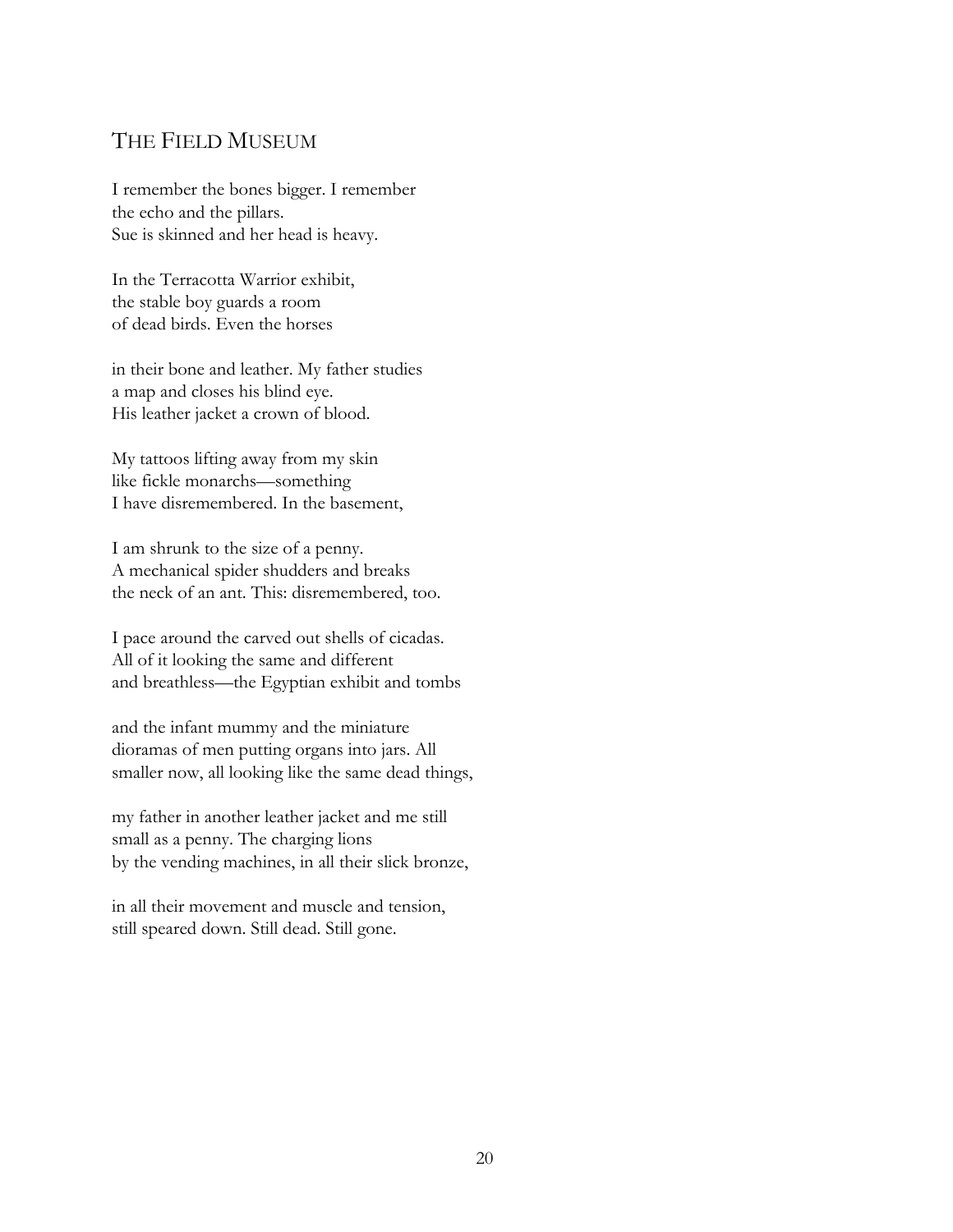### BAD HUNTER

at the Taxidermy World Championships in Missouri, women flock around like smart pink birds. they comb

their small foxes with toothbrushes, and preen the wings of swallows. men wearing leaves chew on toothpicks.

women with sharp bangs and blue glasses pull at the lips of whitetail deer. one paints the tongue of a rat a sweet

blushy rose. the mounted heads of bucks are lined in neat rows like an army. the judges wear thin glasses and flash bright

little lights. this is how wet the nose should be, this is how cocked the hoof. a girl dusts paint flecks off of her road-kill

beaver. a boy licks a pearl of blood from his thumb.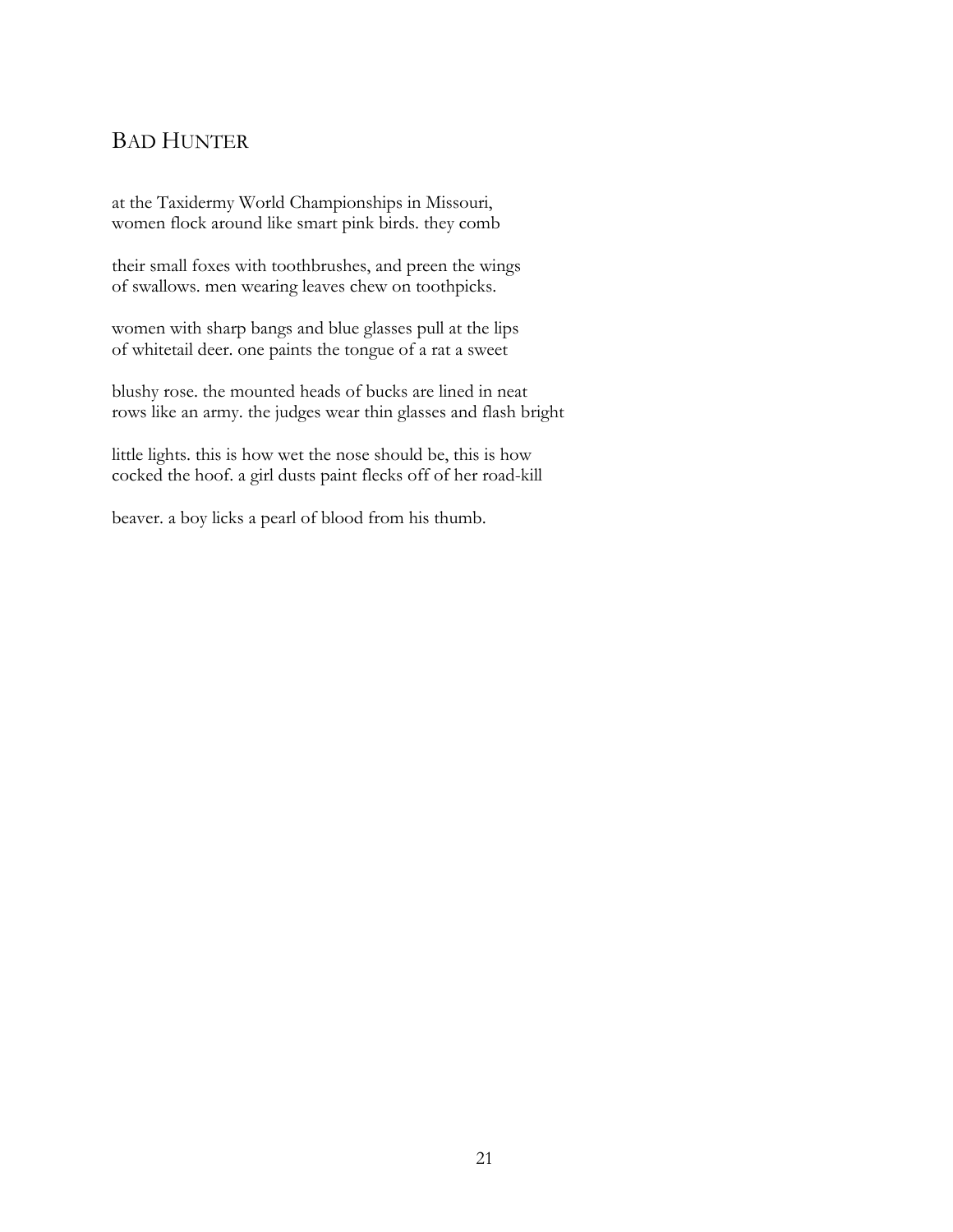#### **RENOVATION**

this time, we say *rally, rally win*. we condition the leather until supple. we talk about the men we have lost as if they had never been anything but lucky to touch us. it's like this: the orange peels gone limp in the yard. the glasses, old and sticky in the sink. the wallpaper peeling like a snake. good grief, the guns in the closet are dusty and bullet-less. good grief, the inside is made of oil and liquor. when the chalkboard turns into a dark swarm of wasps, I have forgotten how my name denies my body like water and butter. the beads of yellow lifting to the surface like small, stubborn suns.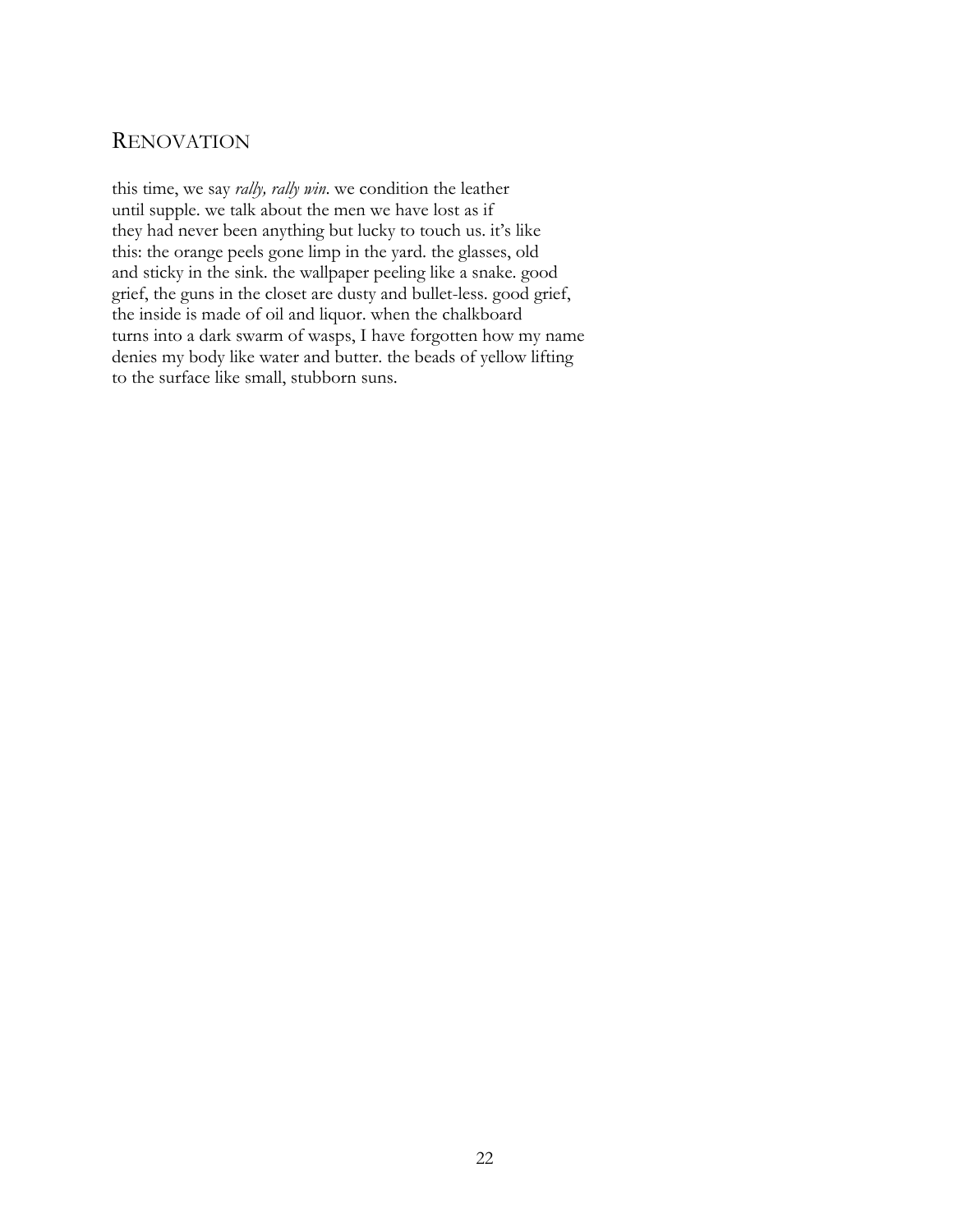### MY SISTER SHOPS FOR CASKETS AT COSTCO

my parents, i'm sure, think this is my fault. talking like i do, with grief in my mouth. all those bones clicking against my teeth.

my sister builds a pine box in her bedroom, and every night, its walls become more intricate. gilded with fur and red lipstick.

she talks of pollution. embalming fluid coats her tongue. my mother is heavy with regret. her own parents sealed and swallowed up.

my father lights his parents on fire. i can feel the flame licking at my knees. the tip of my head. in her voice, i can hear the questions

my sister won't ask. that my parents won't answer. she wants them to say: burn me, burn me. throw me into a river. make me

ash. make me a memory. drop poppies at my feet.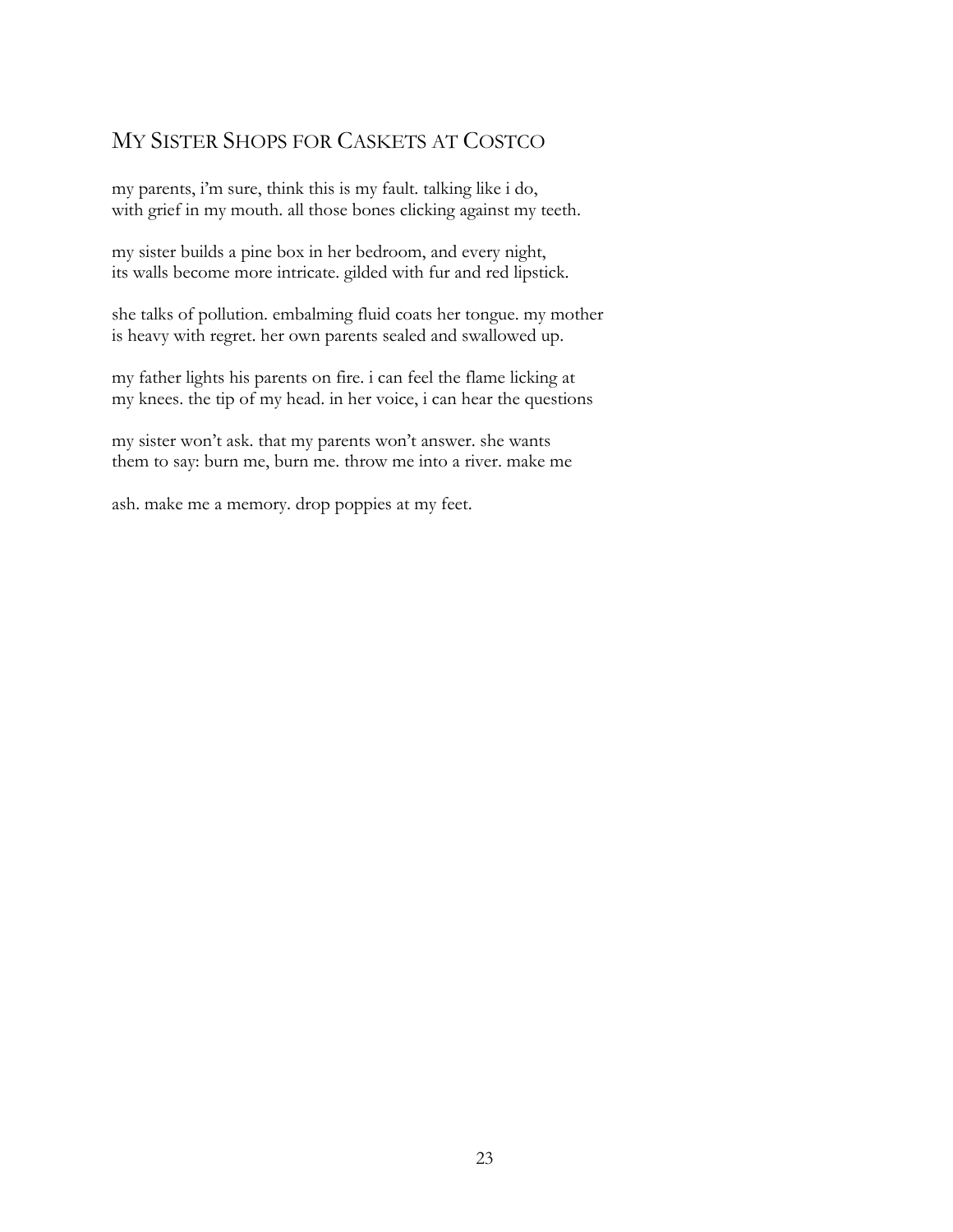### IN PRAISE OF THE EXOSKELETON

the ability to stay entirely untouched. unscavenged. unhaunted by the other

bodies inside your own. once, pavement, split me right down the middle. I learned

my blood and its spread. the lengths my skin went to in its healing. the way I lost

and lost and came back—bright. pink. new. when men tell me what to think of my body,

I pull my bones around me like a slick jacket of white. harder this way. rigid and resistant.

ready for rocks. there are mechanics to this method. to becoming a shell and staying soft

underneath. there's failure, too. in the scales I develop in direct sunlight. in the cracks

that let the light in. the superglue that won't hold me. the doctor told me I will never grow taller

and I said, that's fine, people always see me as taller than I am. I am elastic energy.

when you're not looking, I am a swarm of locusts. when you touch me, it sounds like thunder.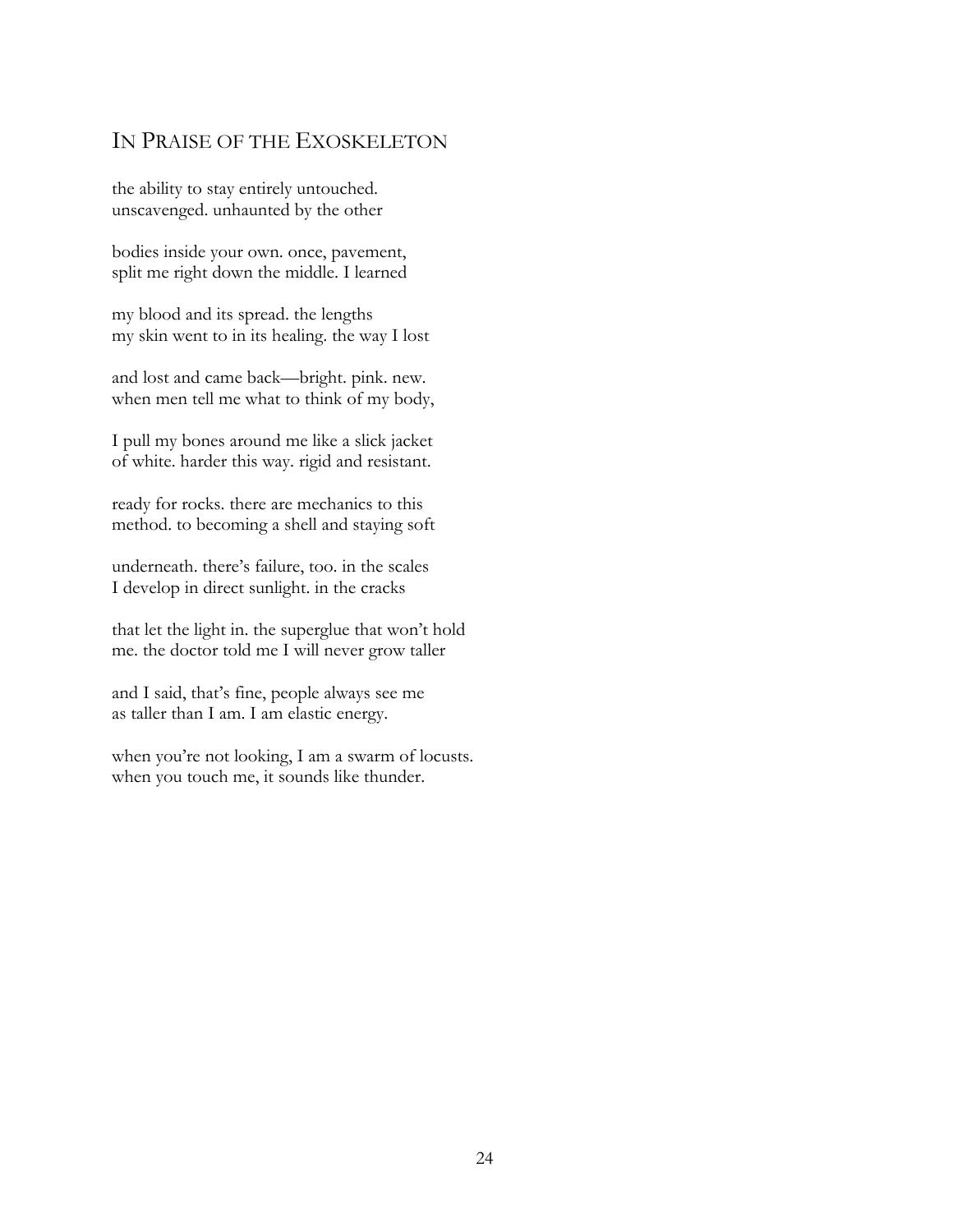### GLASS GRAVITY

| i didn't ask you to open your mouth like that<br>for your body to turn towards me like a sundial                                        | i didn't ask<br>your eyes small                     |  |
|-----------------------------------------------------------------------------------------------------------------------------------------|-----------------------------------------------------|--|
| and ticking clocks i haven't thought about that penny i found<br>it has been sitting in my pocket<br>on the ground for weeks            |                                                     |  |
| cast in bronze<br>going unspent                                                                                                         |                                                     |  |
| in this scene, i am in love or asleep all summer<br>naked<br>waiting for any butcher to have at my body in its steam and sweat and salt |                                                     |  |
| its rich and unthankful blood<br>of gasoline on the road                                                                                | i often see my face in the slick<br>in the concrete |  |
| birdbath split down the middle<br>what delicious gravity                                                                                | what a waste to have never                          |  |

felt clean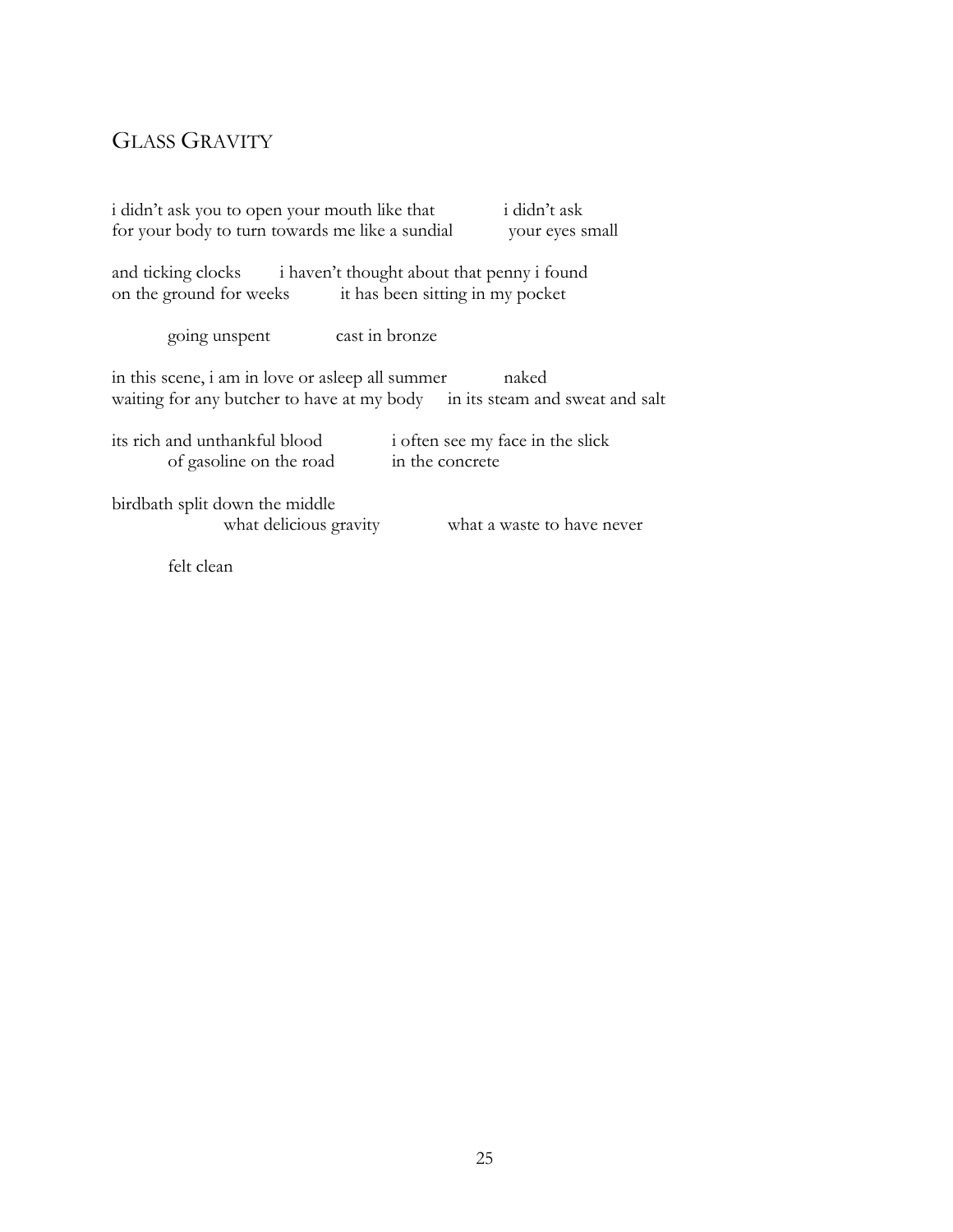### A MAN TELLS ME HOW DIFFICULT MY BODY IS

to look at. to stitch and pull into all the beautiful shapes he can imagine.

he tells me I am a nest of bees. a dust storm. a dead owl. taking up so much space

with my skin and limbs. he must be an enthusiast of the female body. he must

know the tightness of metal on my back. he breathes near me and says *what a struggle*

*your body must be* and his words are liquid steel. slippery as beetles. the bluffs on the north edge

of the town are black and jagged. the walleye swarm in the deep clear water. this is the biggest

lake. the largest sea of ice. it is an excellent customer of space. of taking ships and people

and trees and roads and swallowing them whole. I want to tell the man than no one has touched me

for three years. maybe this is a lie. maybe this is the struggle he speaks of. maybe he looks at my neck

like lake superior looks at boats made of wood and men. I know I am obvious. I know I am not

small or easy to throw from a dock. to look at.

imagine

the shapes.

a nest of bees. dust storm.

owl. my skin an enthusiast.

metal.

a beetle, struggling. liquid and

jagged. a

swarm of space and water.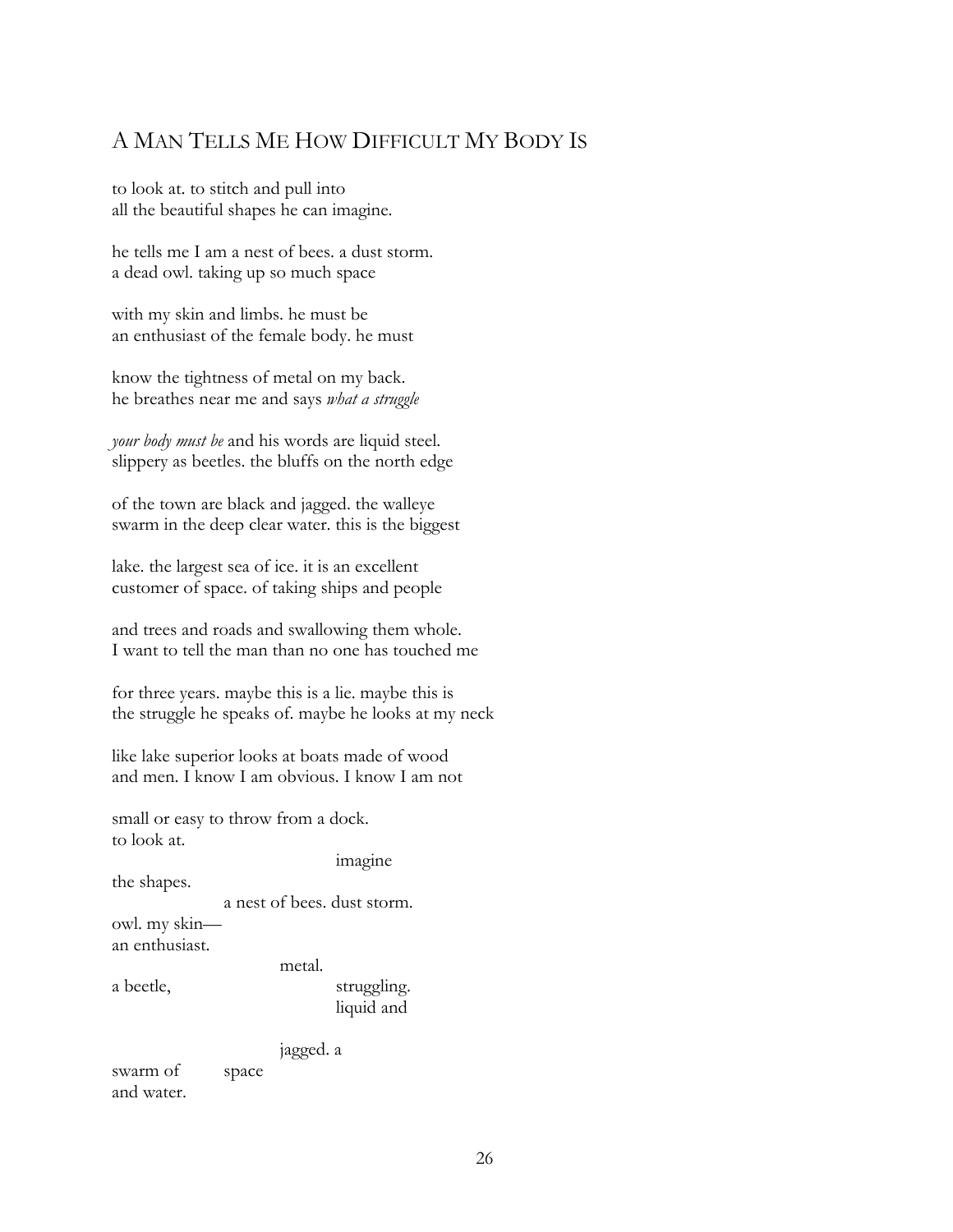swallowed whole. no one. a lie. a struggle, again. my neck, obvious.

I am not

easy.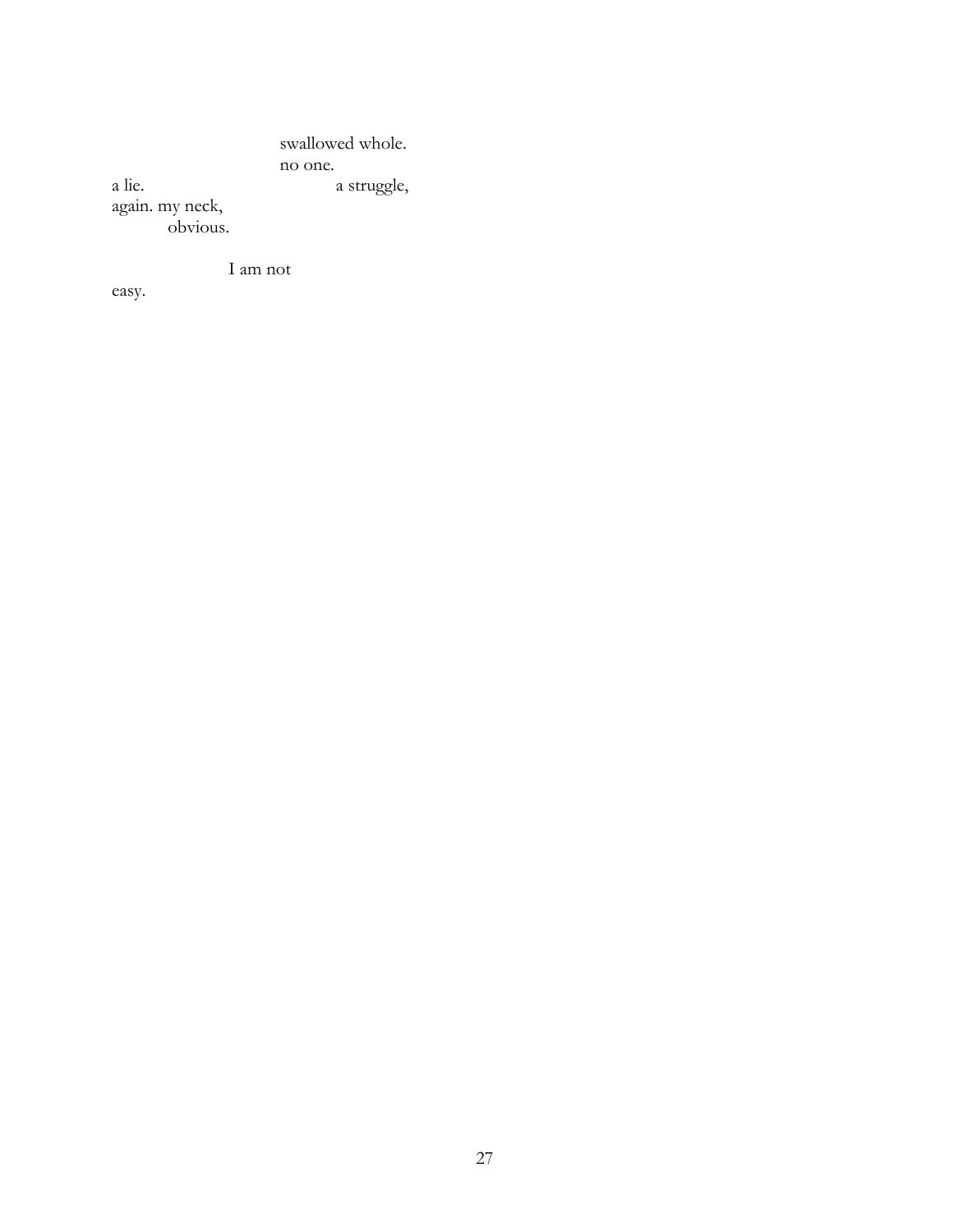## MIRROR UNIVERSE

and in it, the déjà vu is deafening. the unforgivable mistakes, nearly forgotten. what's best for us becomes

a collection of sin. a musk of sweet gasoline. the universe, never-ending. unbuttoned into ribbons

of black silk. the big bang makes no sound—the stars not constant in state or time. flickering their tongues

in yellow flurries of light. how would things have gone differently, had the black

cat next door not died. had I waited a year to leave. had the glass not shattered on the kitchen floor. had my sister

not taken the pink pills in handfuls at once, alive and dead. holding the full glass and dropping

it on the linoleum. waiting with the trees and packing bags in the same blue moment. swallowing the drugs and shuffling

them back into the bottle.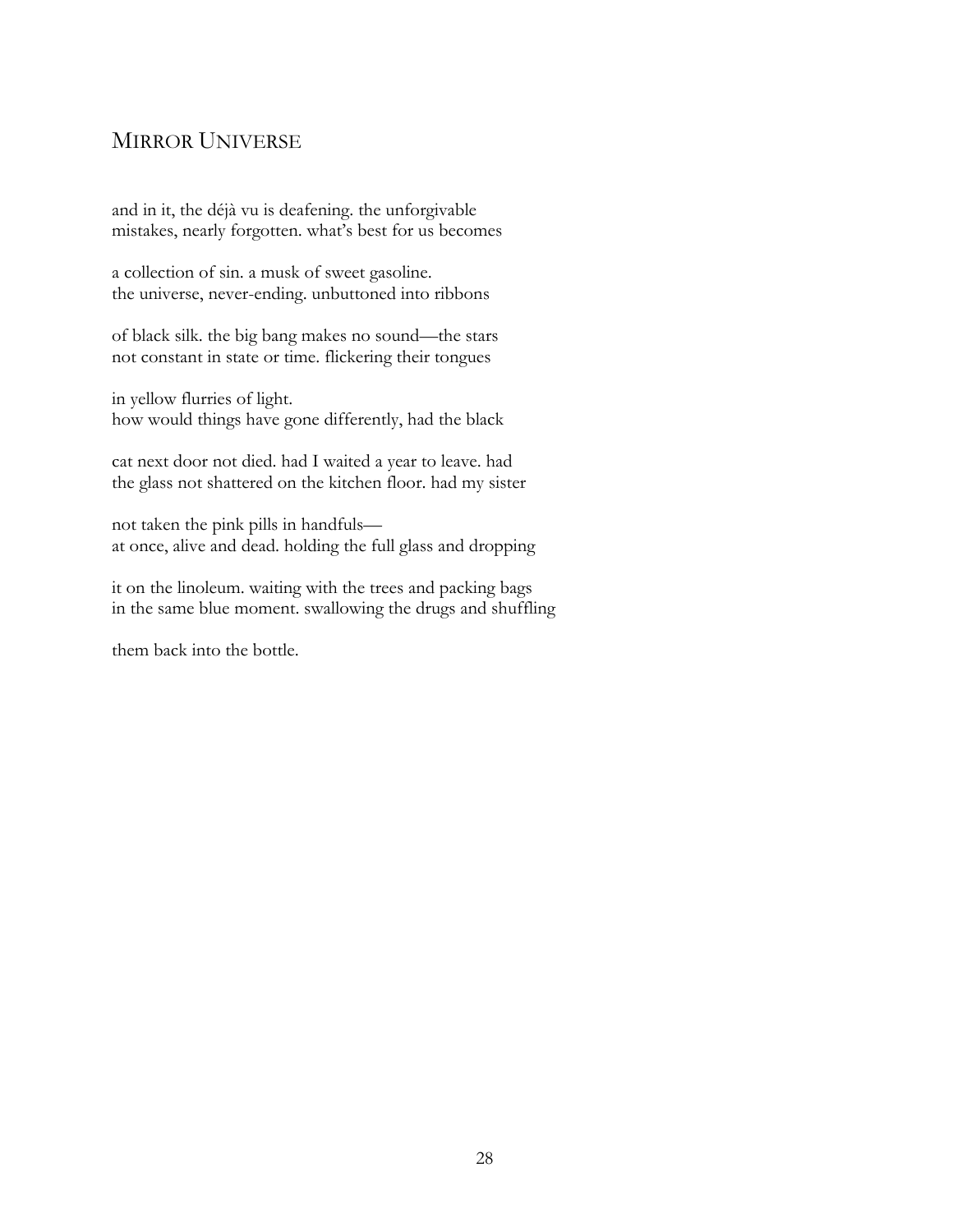## BEAST FABLES

we are all animals here the wily foxes on two legs, eating at the dinner table. the crying wolf's tail caught in the mower.

the tiger in your sister's volleyball jersey becomes a flurry of blood, and here is proximity. the animal in all our skins. behind the glass in the gutters.

this is a lesson in fake dead and real dead. in learning all the lies. six cats mourning the death of their brother.

you have a tea party in fur and feathers. this is the storybook: seeing your body turn to dust in the glimmer of mirrors.

in his honest, twitching face, you see what they rabbit really wants. maybe you become the rabbit, and then here we are again.

brute and human. shaved, but still, waking up with hair in our teeth.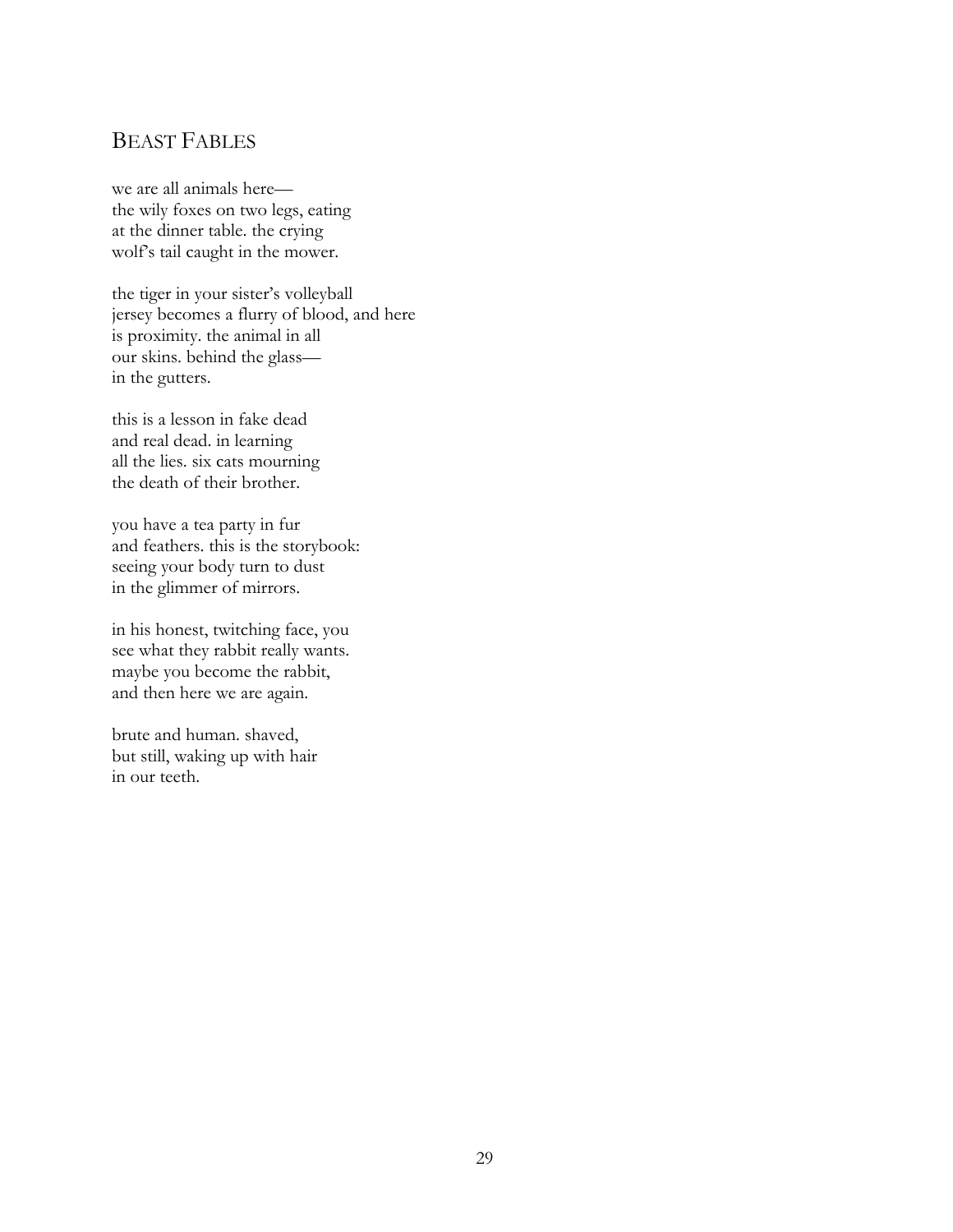## THE MACKINAC FOX

I saw the fox after I crossed the bridge. a dead bird filled her mouth; a bloody dinner. an argument of feathers. it was, for that second, a comforting violence. a red streak that knew the food chain and its unbreakable bones. how easy the crow died: a simple organization of road and wood and sky. say I outran the rain that day. say the sun set 4 times, one after the other in a thunder of blue. it's true, driving for hours is a strange chorus with the wind. a pact made between radio static and the trees. at the gas station, I pull an entire butterfly from the grill of my car. just a week ago, my body groaned through a winter. the butterfly's wings came to a grinding halt. the truth is, I am not that strong.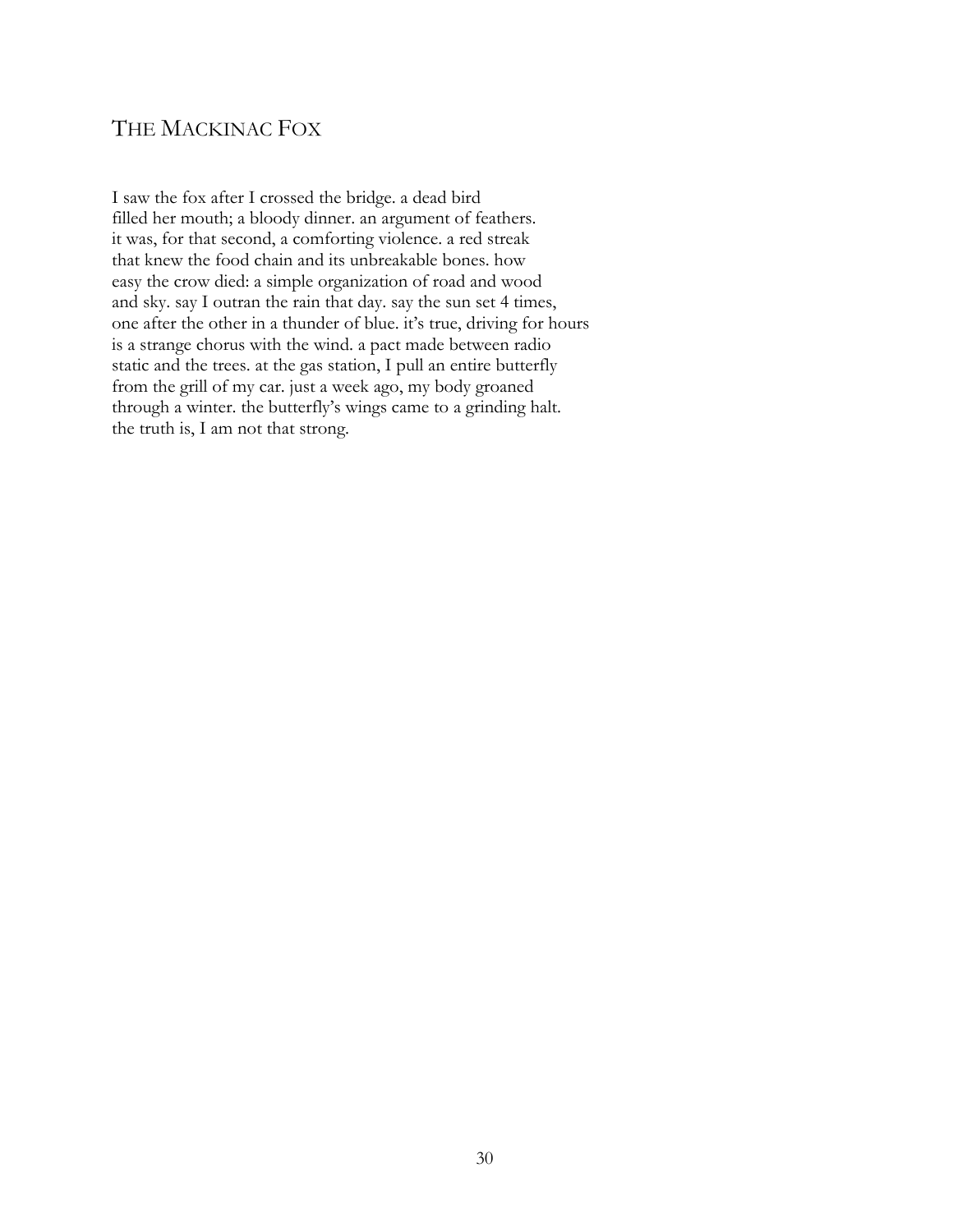## THE VOLUME OF A HUMAN HEART

when he pulls the bullet out of the deer's heart, he laughs and licks the blood from his thumb.

he spits sunflower seeds out of his pink, wet mouth. he tells me that lightning never strikes twice, and I believe

him. even when the silver lightning takes what I believe and splinters a willow tree. all his trophies, still hot and burning.

the boy puts the bullet in his mouth just to taste the blood again. he is a spitting image of brick. of buildings that are 100

years old. I believe everything he says because of this. the good ol' boy drinks the beer I bought for myself

and coughs up a black and clacking beetle. and how much blood in the heart? what is the volume of something like that?

32 bones in my mouth, chipping and shaking and grinding to dust in the night. the three hearts of the octopus beat

in synchronicity. all my little lies, maybe the good 'ol boy takes them in his arms, maybe he kills them, too. who are we to understand

the depth of the pit that we dig for grace? the blue whale has a 950 pound heart—the size of a car. who are we to understand

any of this? sometimes, the boy takes my heart in his hands. it sits there, making a mess in his palms. sometimes, the boy

puts it back. sometimes he puts it in his mouth and says *this is how much you love me.*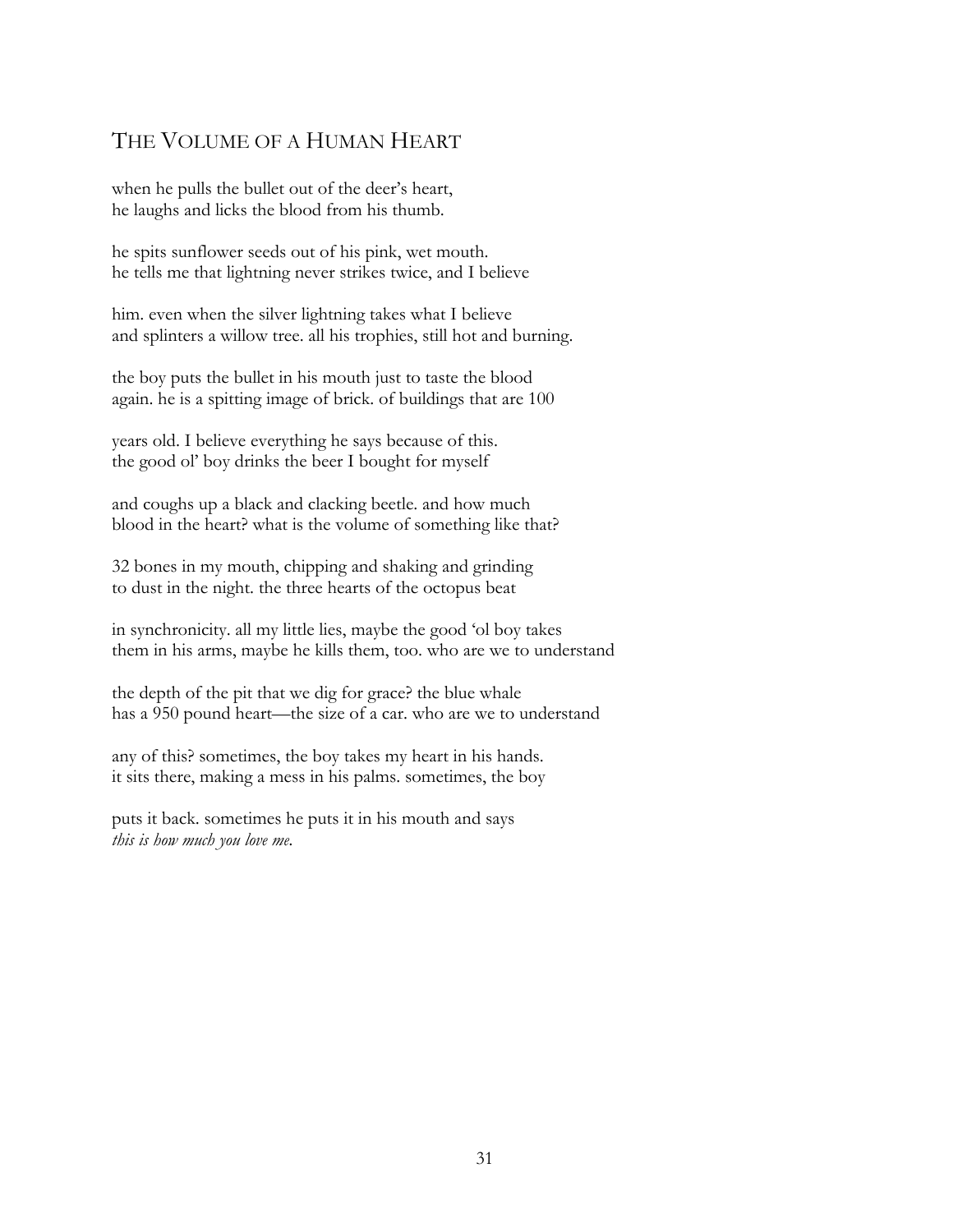## STOPPING TIME

if you want to see God, peel back the skin of a mouse's tail. see the small bones clicking their way

up in steps of pearl. nothing dies that doesn't need to be dead. nothing is skinned that shouldn't be

turned inside out. when you hold a skull in your hand it is suddenly more than bone. more than a maze

of holes and structure. when you are elbow deep in fur, the bird becomes a small piece of emerald,

the beetle a blue opal. a trophy of blood or a recreation of wind and wings broken back. there is a pot in the kitchen

labeled "for bones only", and it is a metal burnt black. the skeletons are replaced with wooden dowels and wire.

in this rehydration of skin, you cheat death like it was just a mess left on stained concrete. but there is your wall,

full of these dry dead things. all preened. all shined. all waiting. like smart little crowns.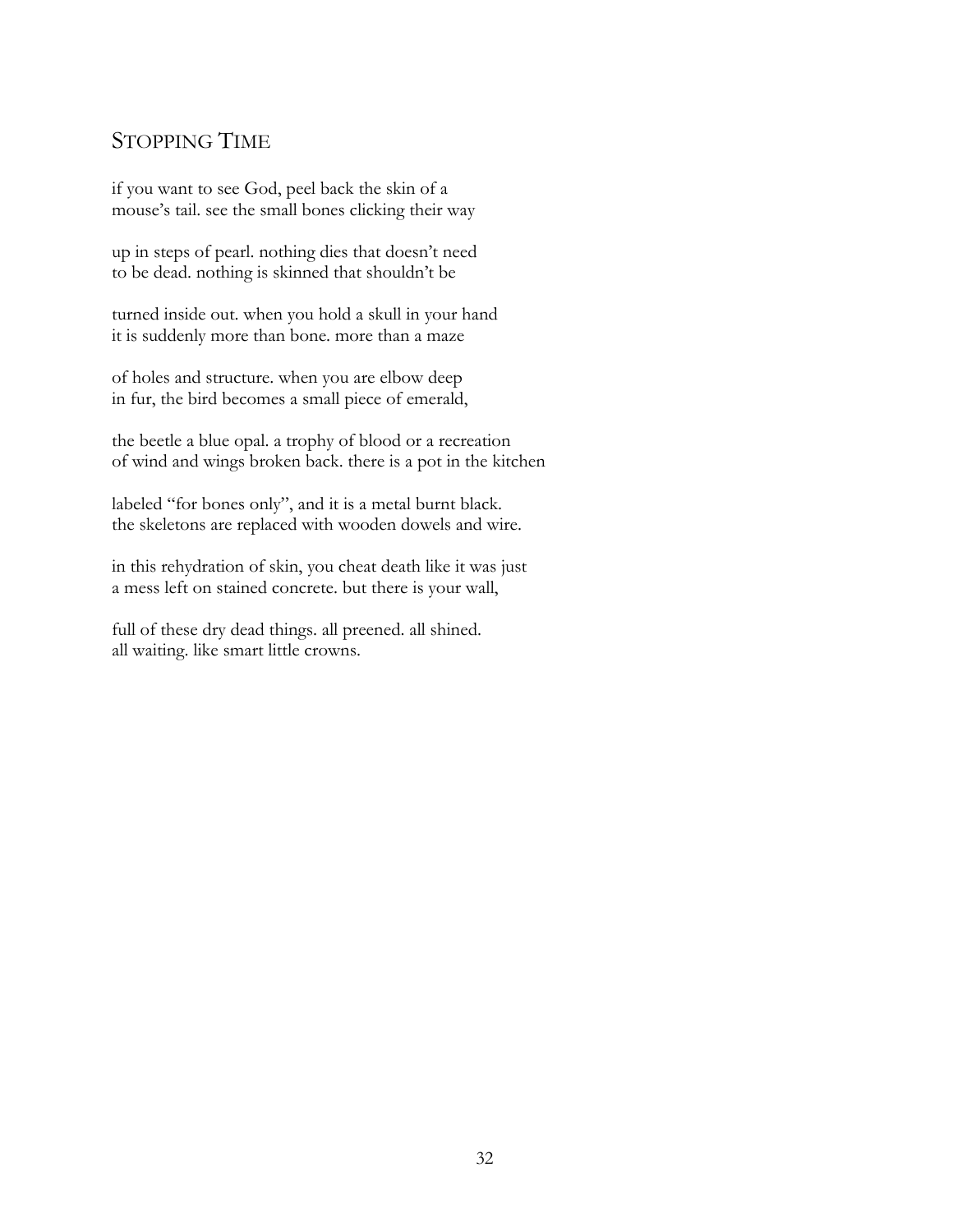### OF MEN & BIRDS

thrust your hook into his pelvis and suspend him in midair. this is so you can work with both hands.

be gentle with his neck. give his legs a coat of arsenical soap—it protects him from insects. disjoint his bones carefully.

fill him up. with cotton, dry leaves, grass, or crumpled paper. wood wool is driest and best.

when you take him home notice his body: like a great downy pillow. his bill as long as a fence rail.

and what wings! and such feet! you have never seen such a bird, not even in your dreams.

in your dreams, he is an old, rusty, second-hand crow. he is some good genius.

a thimbleful of arsenic. a pair of eyes black as ink.

when you stitch him up make sure to treat him like a lucky bird, not a greasy swan.

he should have a few stitches at his back, but not too many. for obvious reasons.

you wouldn't want him to look a fool.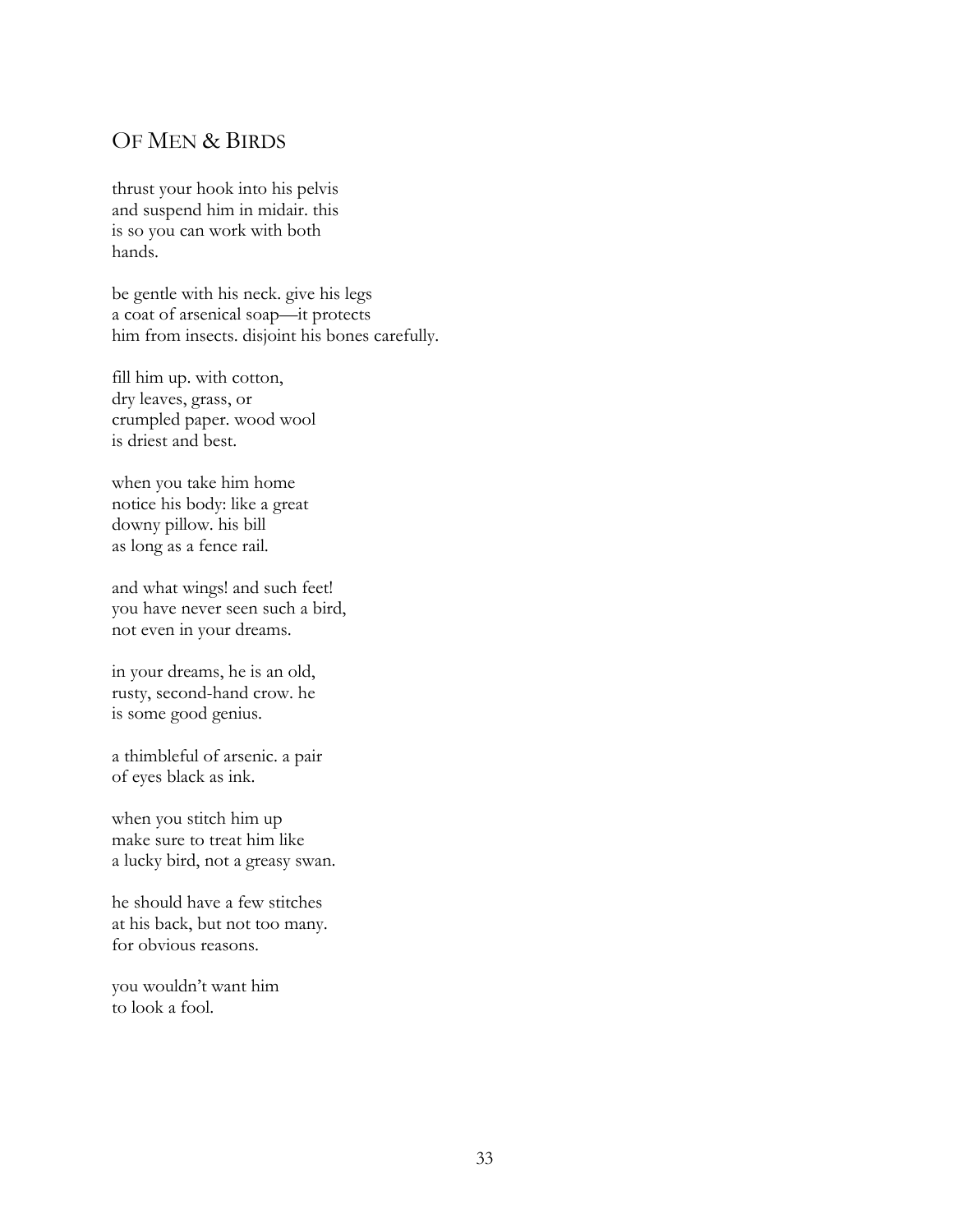## 13 HORSES IN MICHIGAN

the flames had taken the barn. the smoke inside was a dense curtain of black. this bad dream curled away from the night

like a lit candle. the thirteen horses, in minutes, stifled in ash. asleep in the windowless stable. this, in the ugly yawn of spring,

is a funeral for the bitter greens. the sweet and undisturbed hay. the long necks of the beasts gone empty and still. Elwood,

and his muzzle of velvet. Roxy, in her dappled grey coat. the shined and scraped clean hooves of Romeo. his brassy stomps in the corral.

Razz and Hero. Fiona and her teeth like milk glass. the suspicious fire in all their beginnings and endings. a horse's lungs are ten times

bigger than mine. they breathe in gallons of air every second. the horse is a prey animal. it is always wondering if it is safe.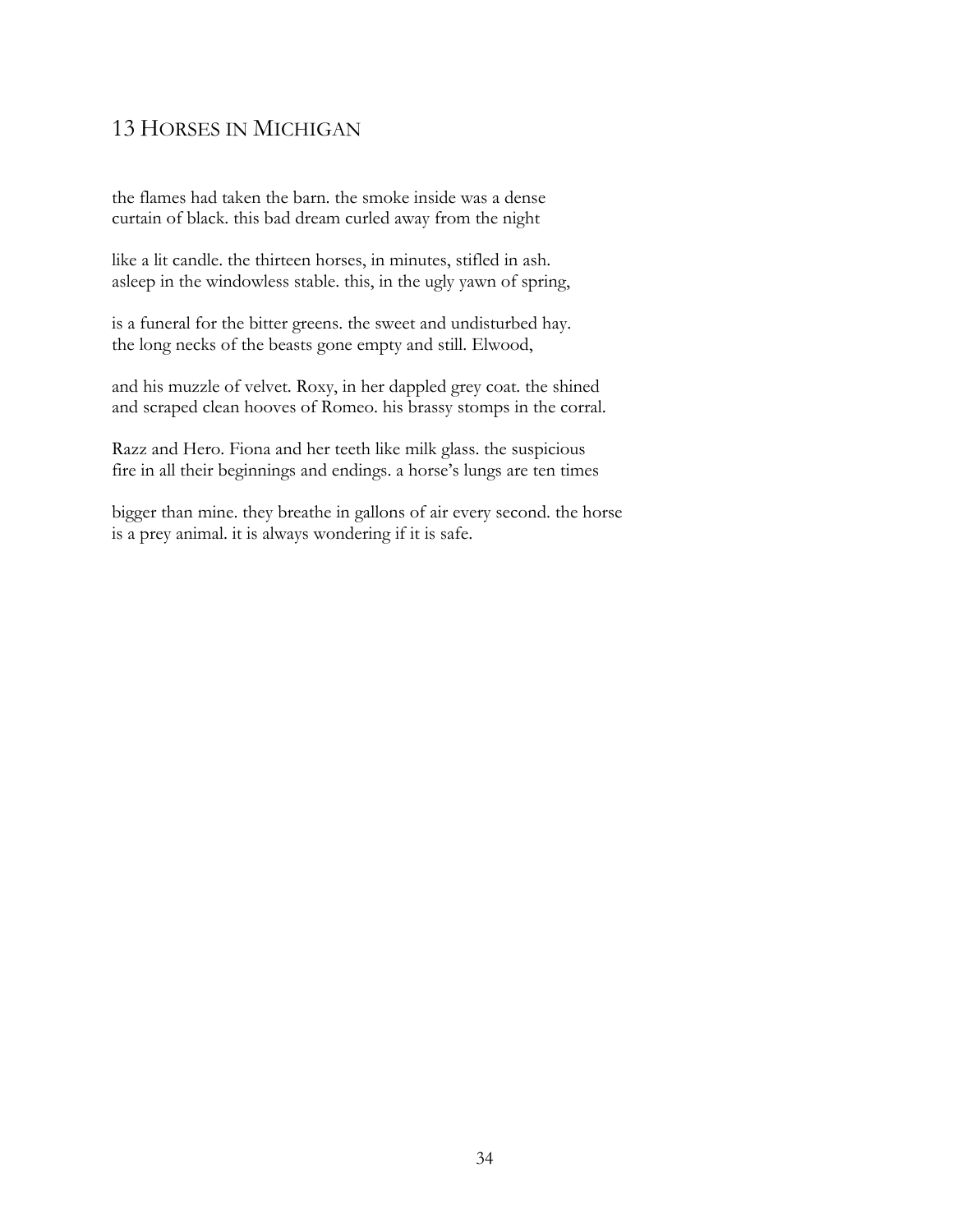## I WILL HAVE FORGOTTEN YOU BY SUNDAY

UFC fighting plays on the TV in the bar men, with ground up teeth, smile through blood and do backflips from fences.

the referee takes the hand of the winner and raises it into the dense black of the arena. his arm is stained red by the gold

lights of the ring. I am the broken bone. I am the shiny yellow belt around the man's slick waist. I am the girl that smells like clove

and wet brass. I am the dumb dove flickering in the chain-link cage. when you give me your name in the bar, I will have forgotten you

before the bell clangs. before the man's hand bounces from the blue mat like a T-bone steak. this is not to say I am forgetful.

this is not to say you are unimportant. this is to say I am busy fighting and winning and losing and keeping my teeth in my mouth.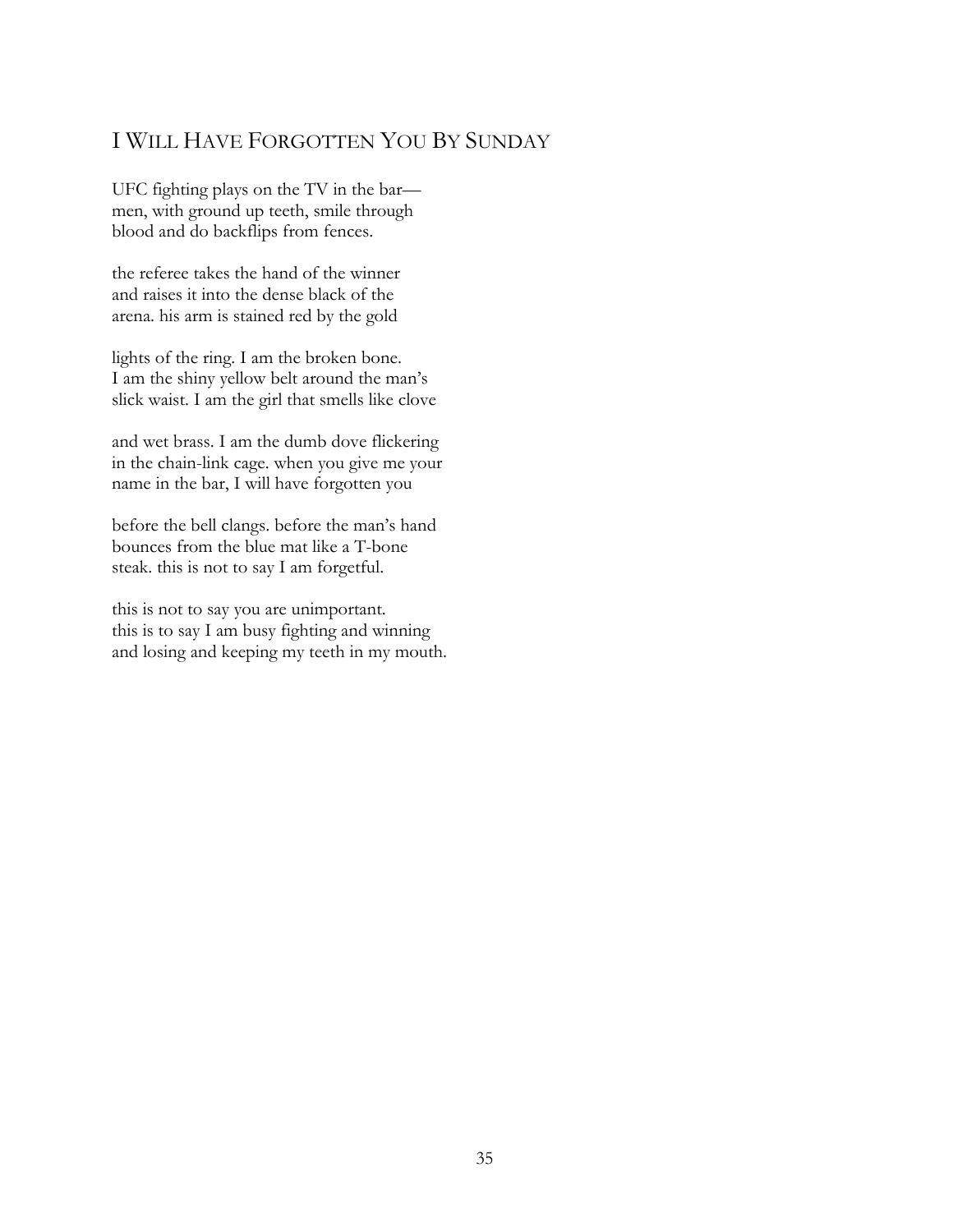## GIRLS I AM MISTAKEN FOR

in the coffee shop: dakota, marlow, girl waiting for someone she met online. girls

with more interesting names than mine. more syllables. more time on the tongue. no, I'm sorry

i am not who you are looking for. i am being reclassified—renamed as girl with brown hair

and no face. let's take the blindfold off. let's take off these dumb masks. they keep my eyes empty.

they keep me in the dark. hidden from wolves or men who say they don't want me. men who

forget my name. who can't spell my body right. who undo my letters like small, slippery buttons.

\*

at the front desk of the hotel, i wear pearls and a blue dress shirt. i am every other girl behind

that desk. i have been working for days with no breaks. i am that same girl and the next. and the next.

and the next.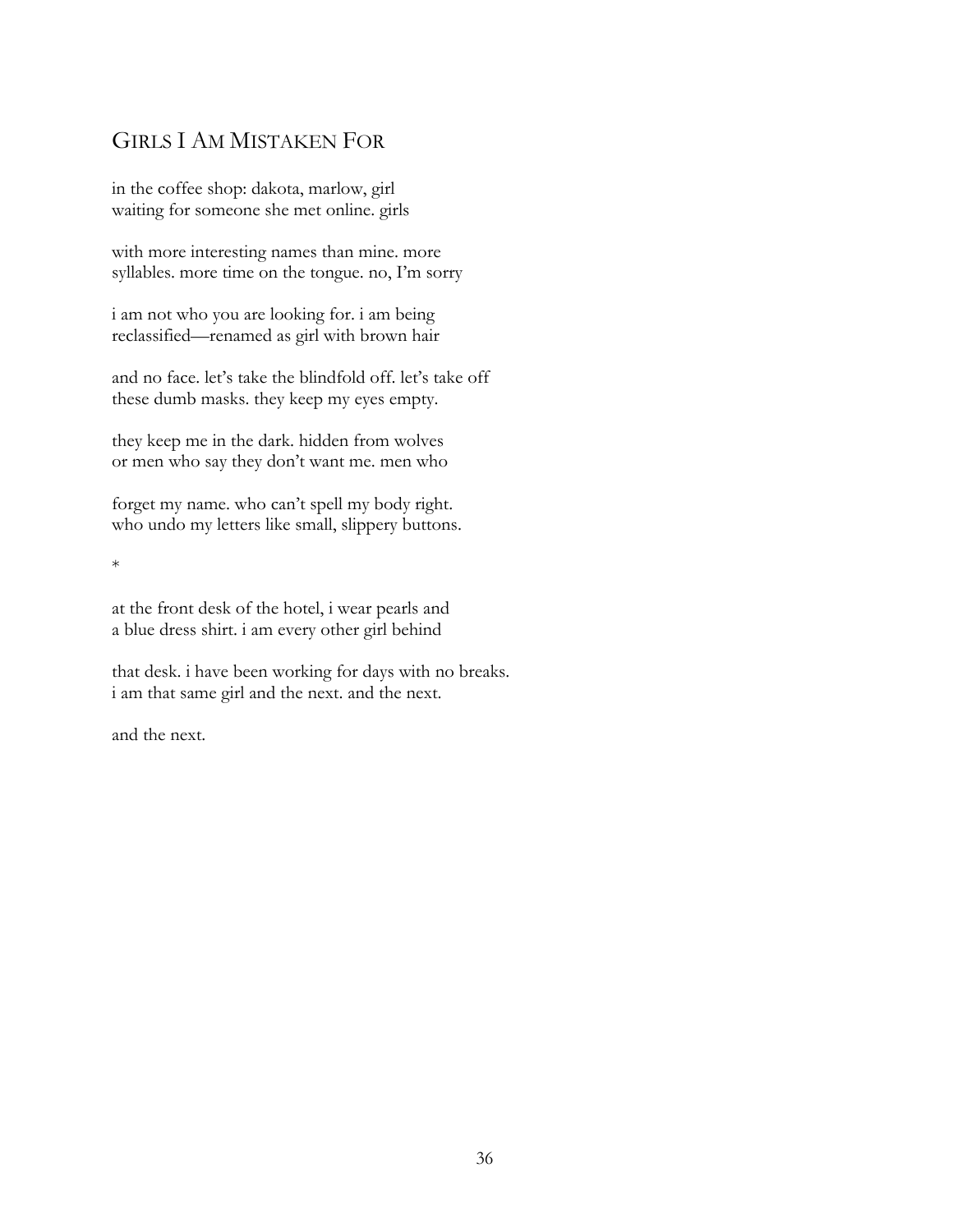## BRAMBLE AND KNIFE

never mind the string of lights that died before all the others. never mind the last white wolf in Yellowstone limping, red,

through the dense night. no one can ever tell me this is fate, how everything goes about dying like it does. how the goat's eyes

flicker in sweet quadrilaterals before the knife chomps its teeth metallic. when a boy jumps from a bridge in my hometown, his face

looks like my young grandfather, or my never-born brother. my sister skips another funeral of a friend gone missing. she polishes

the glasses in her sink until her skin glares red. listen: I am drawing diagrams of the frostbitten grass. of the small, untouched bodies

of birds. in some other life, I am breathing and my heart does not skip in my throat like a river-worn stone.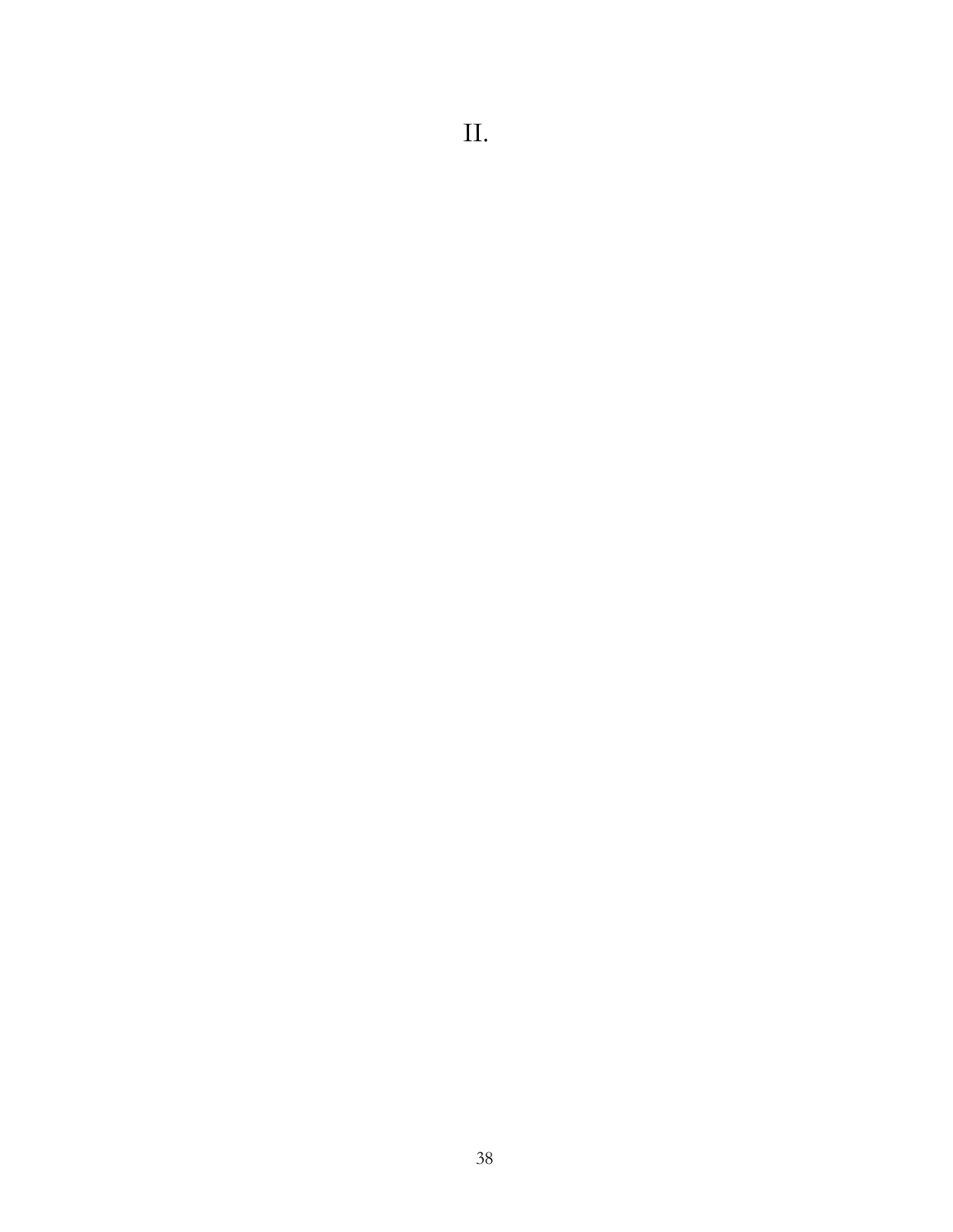### **SCRAPE**

Before I knew love, I lost 32 pieces of me a catalog of blood and quarters.

My jaw had divorced itself, my teeth spun in tessellations.

I let my incisors swing, played them like chimes over the bathroom sink,

before my father clutched my chin and clawed them from my mouth.

This was the first time a man took something of mine as his own.

I never learned to keep myself as myself.

Once, my dentist scraped too hard and a tooth sprung from my mouth like a penny. They caged my teeth like clumsy wings.

When I swallowed a tooth, I dreamt that it was burrowing inside me—becoming an extension of bone.

Now, I dream that my teeth crumble away like dry bread, fall from my mouth like dead birds.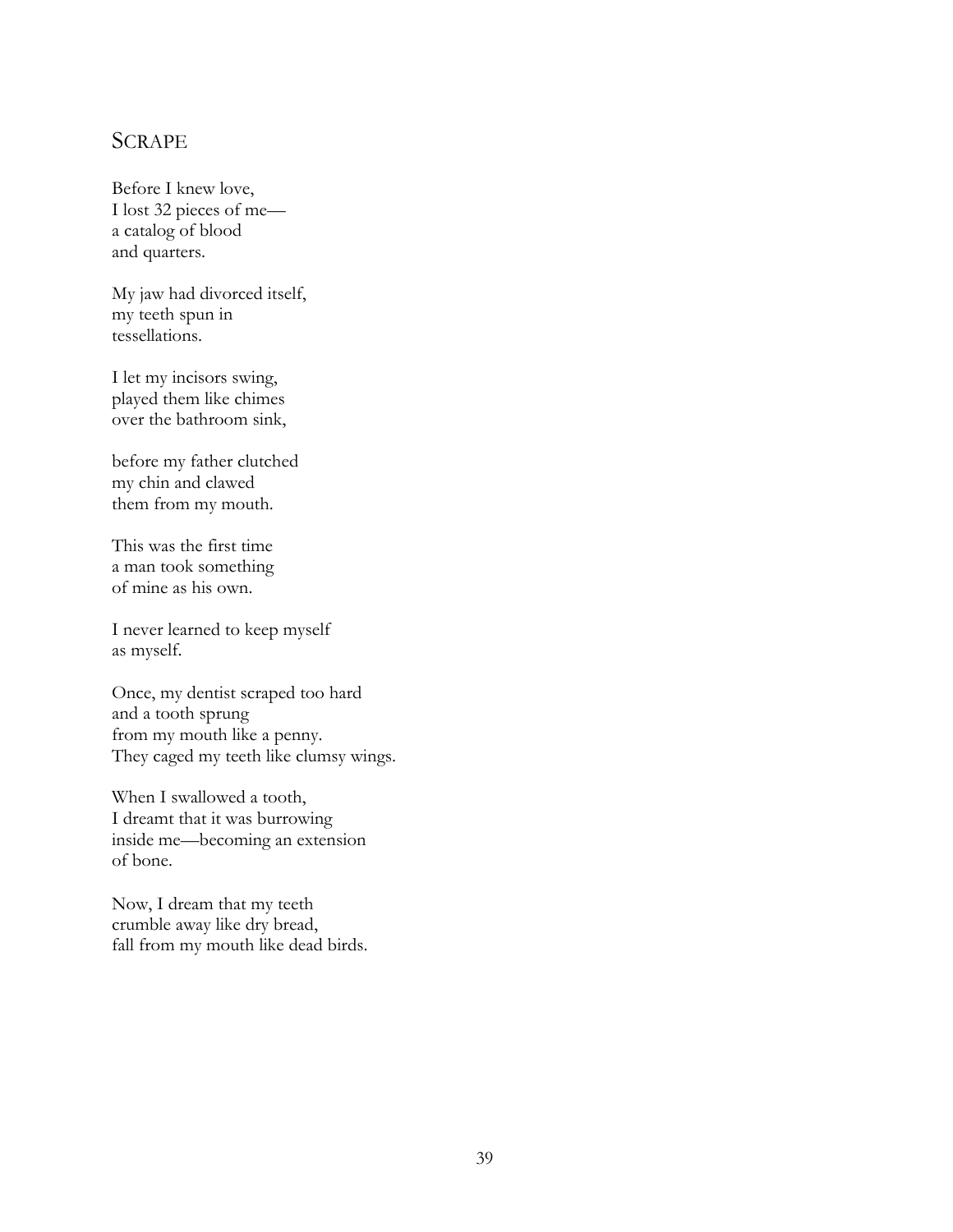## SAY IT NEVER HAPPENED

I was a dead end. a girl who stood up and ran. but what did I know. now, I am a girl who is being born. I fell through a hole in the earth and ended up in your bedroom. brushed basalt from my neck. the red dawn turning every man with a rough shaven face into you. into a body that I remember naming white ceiling. devil-bird. you fresh adventure. me, on the sea floor gathering coral. pieces of plastic boats. let me fill up until I am all water. or full of crackling leaves. in between the Beethoven, your throat of milk, your body inside mine like some fire-breathing chimera. forget this: when I wore white and chased steel down the street. when I wore white and you called me a bride. my cruel tongue and you switching bodies like a ghost. but what do I know. I am kissing all the tigers and naming them after what never mattered.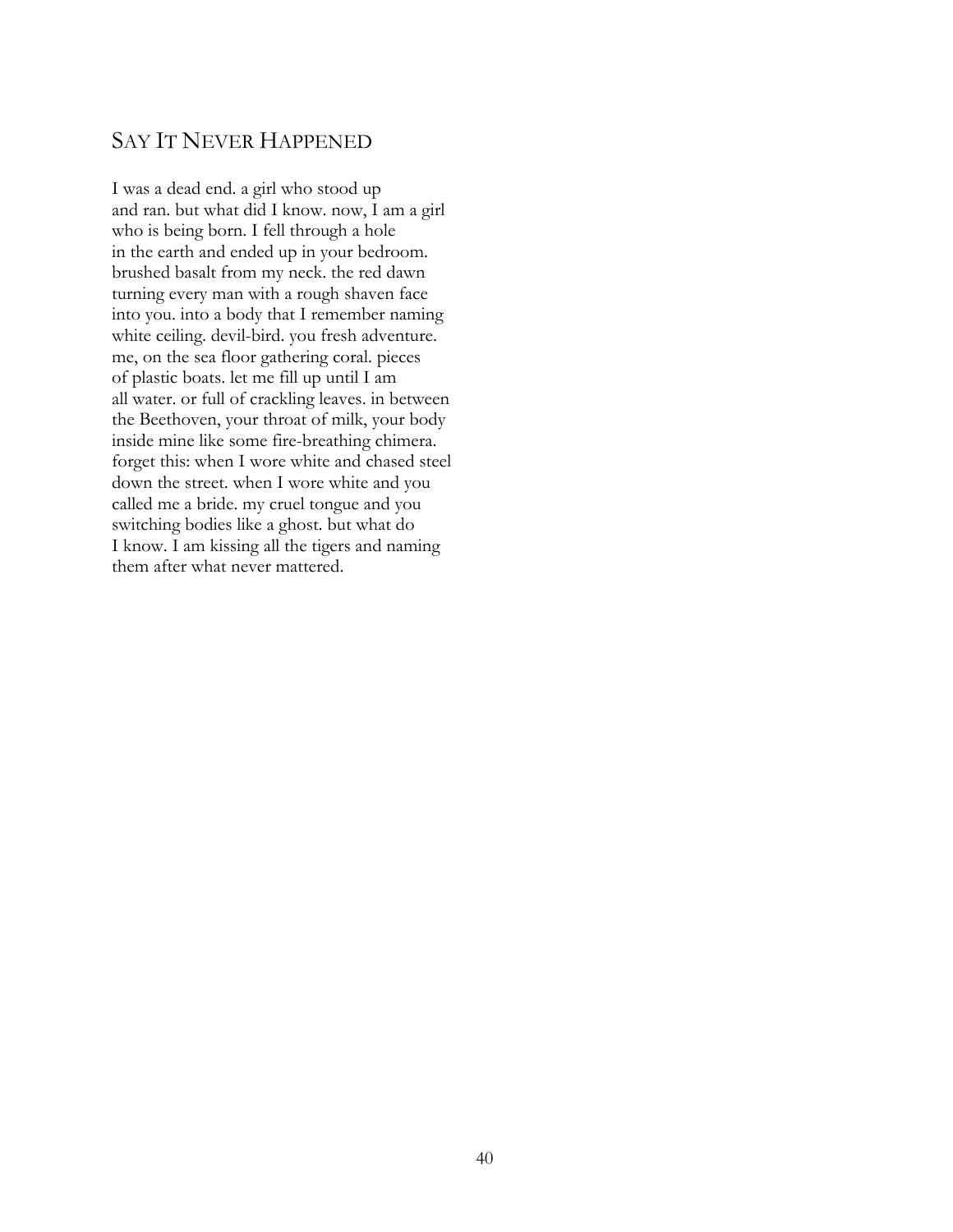## A MAN IN A BAR TAKES A PICTURE OF ME

without my permission. it's because I'm reading a book and this, he decides, is not enough fun. I should, by all intents and purposes,

be having more fun. so he poses for a selfie. his phone cocked in my direction. I know what he is doing. my knuckles are white.

I hold the book like a slingshot and a rock. this is something new: I say nothing. I glimpse the picture on the man's phone and in it,

I am staring right into the lens. he is not bothered. he laughs. I glow in the orange light of the bar. I cannot forget his hand. his thick

fingers and how he just assumed they owned me. this is the lesson: my body turns to chalk. my skin forgets its smooth, dripping shape

like wax. the next day, ice coats my car in a hardness that scrapes my palms. when I say forget, I really mean I remember every moment about that night.

the cartoon snapshot sound his phone made. the flash he didn't turn off. my eyes, alive, in a circle of light—above this man's head, like

he was my sun. like I was a moon, orbiting.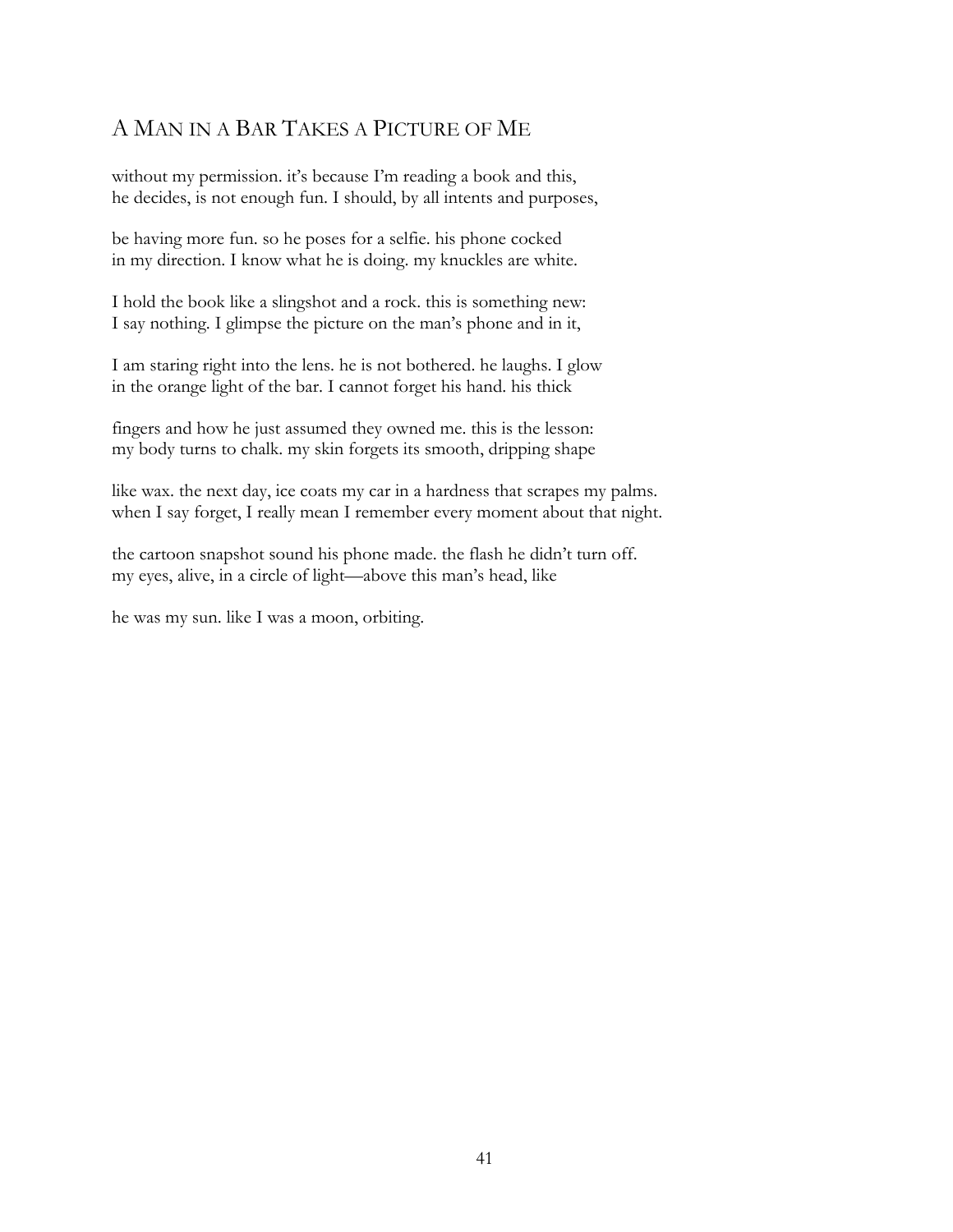## A GIRL SINGS INTO A WELL

it is deep and gaping. of course, her voice echoes like a bell.

of course, her lips are humming sticks.

her song is a leather bucket carrying the water.

of course, I am afraid of her. of the way

she opens her throat like a thirsty orchid—

she is an inevitable girl in seven aching ways.

her body arched over the lip of the well—

> its mortared stones digging into her, a familiar mutation of breath.

sometimes I am the girl, pushing sounds from my neck until I feel solid again. clacking

rebar against the rock.

a bird ricochets against the tunnel underneath a city.

> of course, I am afraid that when I wake up I will not remember.

more afraid, of course, that the remembering

becomes my voice.

lifting from my mouth like a wet and sorry moth.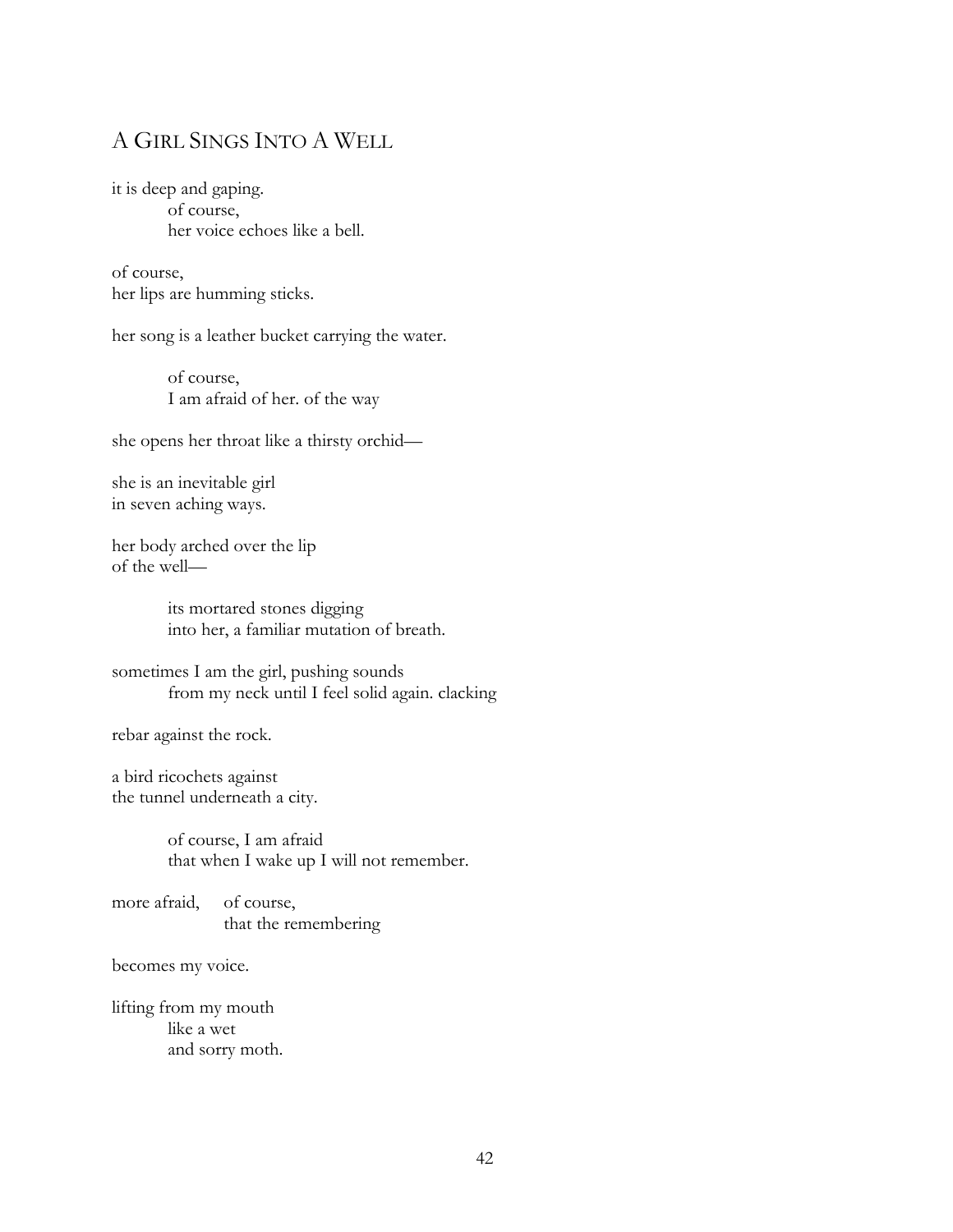### LITTLE MONSTER

I wake and think about my grave, then leave my bed. but look how blue my skin's become. this hue a mystery. the boy, he touched me once. my skin—it turned a deeper blue. my hair, it shone like light and stood on end. I do not think that this is love—it's dumb.

I once forgot my name (my throat was dumb) but now it flies above my head until I leave it crumbs outside my door. my mother ends the dinner early. under my bed, my name becomes a little monster. four flickering blue and inky wings. her teeth like knives. she touched

my cat—he turned to smoke. but when she touched my skin, I didn't vanish—my mouth was dumb again. she took my voice away. the blue, it comes across my lips: my blood, it leaves my body. blood was the boy. boy becomes the worst of me and names the monster. the end

is only starting after death—what ends must start some twisted way. like this, or touched beneath the morning. rusty, old, becomes a tired and boring sun. the dawn is dumb, my monster crawls beneath, and then she leaves and takes my name. my skin, it stretched the blue

away. the pink returns. this time, the blue is something missing: day will never end. the boy is touching me across the room. I leave his face and him alone. I want the touch of blue again. I think I'm sounding dumb but which is up or down again? The night becomes

the black again. again again becomes my skin, but pink but want but blue again again. she's back. like blood or dumb or tongue. the little monster wants to end the way my bones are shaking, touched and touched again by boy or blue or monster—leave,

untouched (or blank) my body aches to end, is leaving at edge of bed. the sun becomes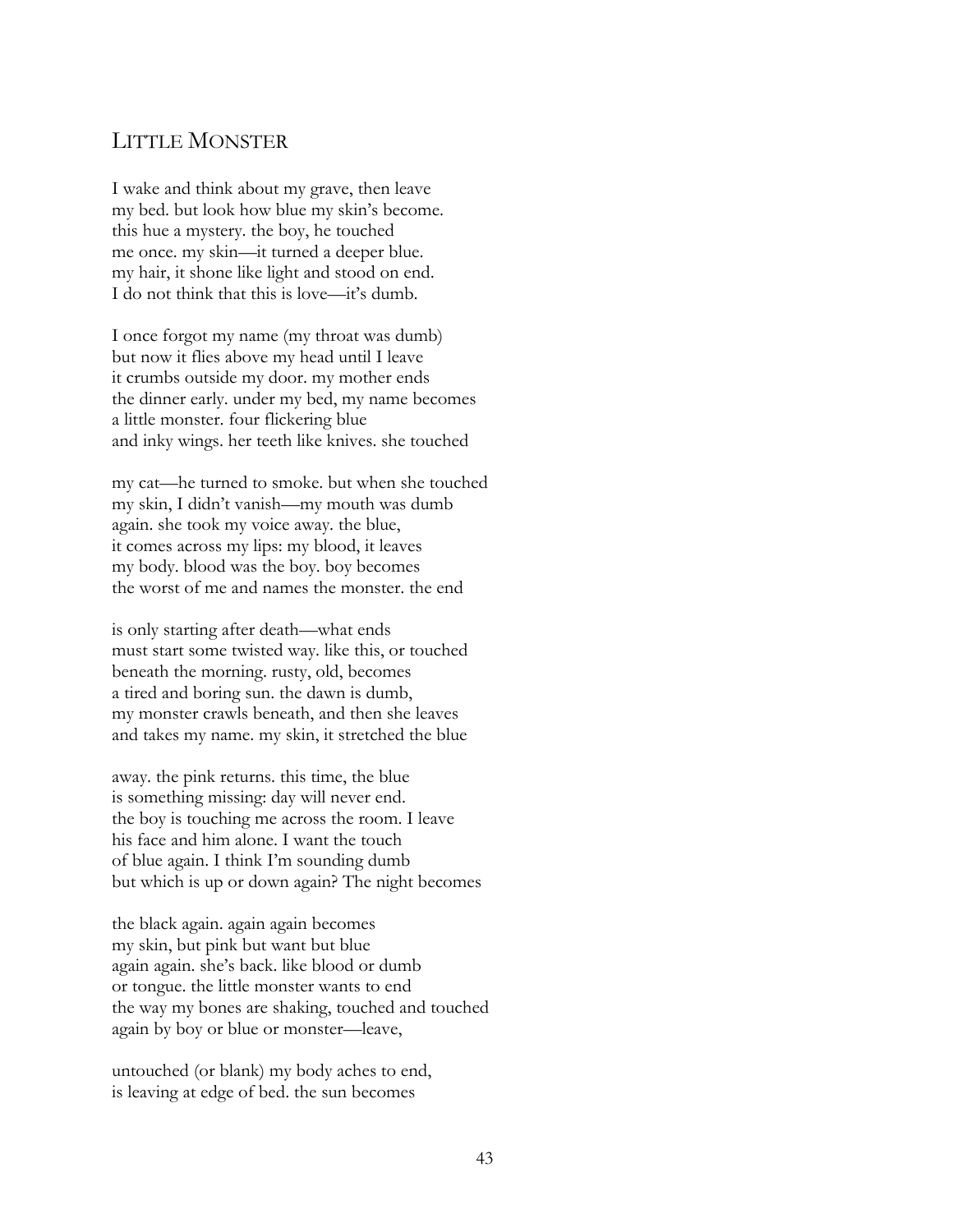a blue and yellow dress—my body: dumb.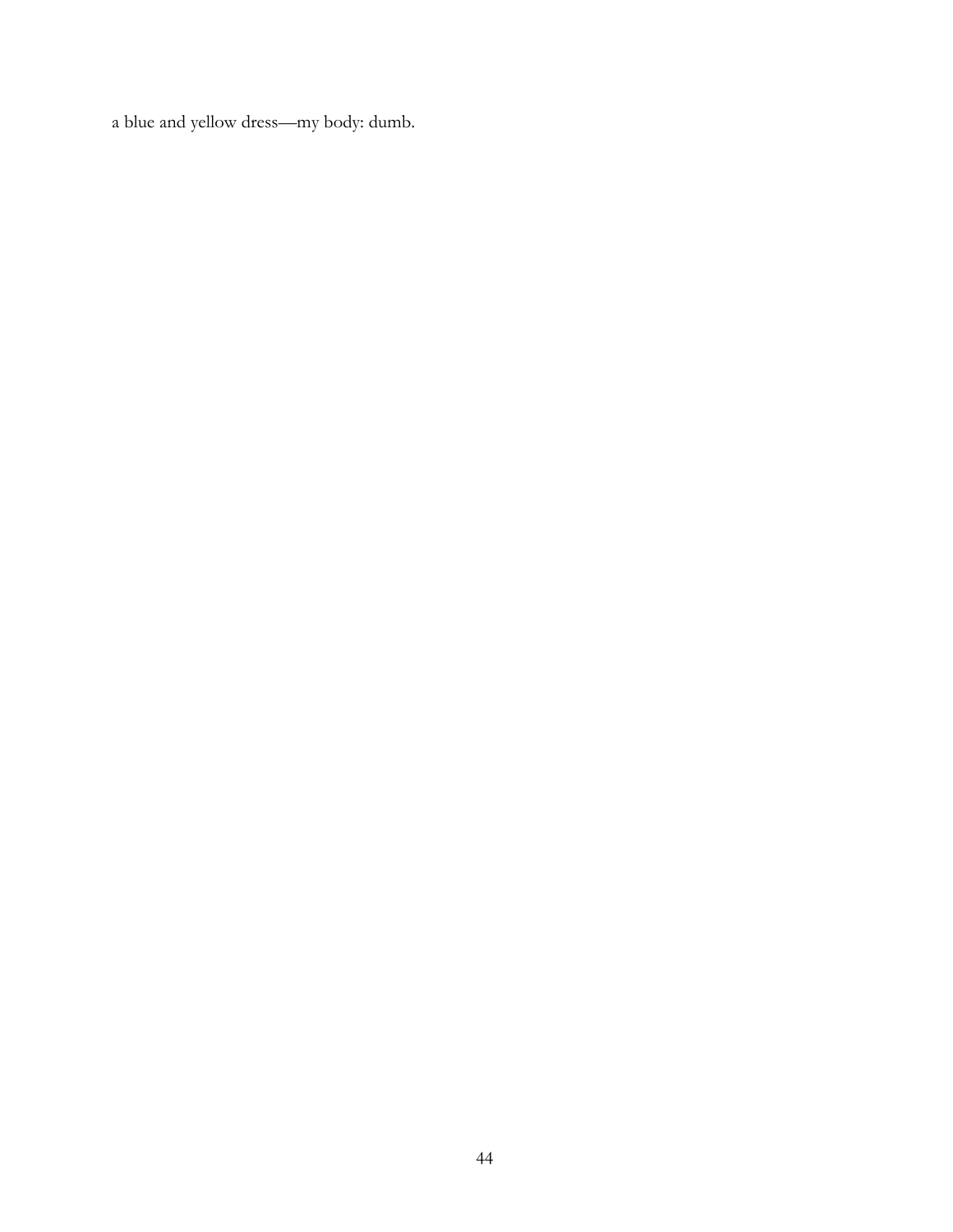### **EXTINCT**

invertebrates and spine and the footprint of the mummified frog. the horse tooth. banded flint. problematica— what cannot be classified in a series of bone. amber and soft sediment. most years, I am thankful to be seen. the favorable circumstance of disappearance. memory is a man I do not know. not a soft soil I have tasted under my tongue. today, it is the pounding of a nail. the sweet breath of a bat. a hummingbird. please, I need you to be conifer wood. ringlets of redwoods and the dawn. at once. be the black gold of an oil slick. be a bone museum on the beach of a desert. be eating the sun.

the eyewitness book of fossils and the lost skeleton growth and height. the fossilized sequoia and all the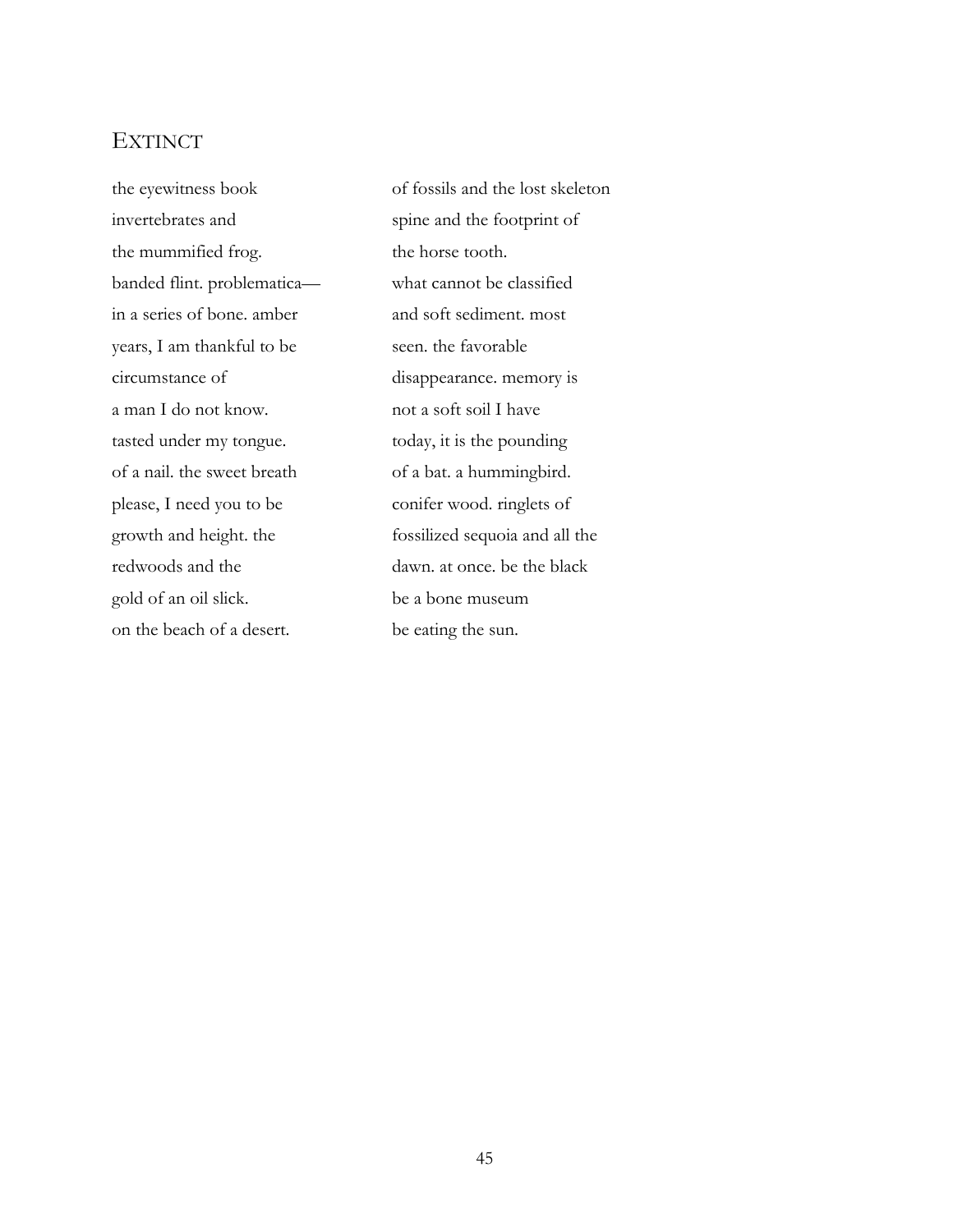### PANTOUM FOR DARK LANDS

#### after Aase Berg

it is my fear that tears apart the place. apart the strange, apart the fat rose in its muddy bed. tears the cave in two. a wild hare bleats until its neck bleeds.

apart the strange, apart the fat rose unraveling its petals into glass. this: a wild hare bleats until its neck bleeds. *a catastrophe that has already happened—*

unraveling its petals into glass. this: *avoid it.* bring it back and dissect it, the catastrophe that has already happened, where I forget all the dead animals.

avoid it. bring it back and dissect it it is my fear that tears apart the place, where I forget all the dead animals in their muddy beds. tear the cave in two.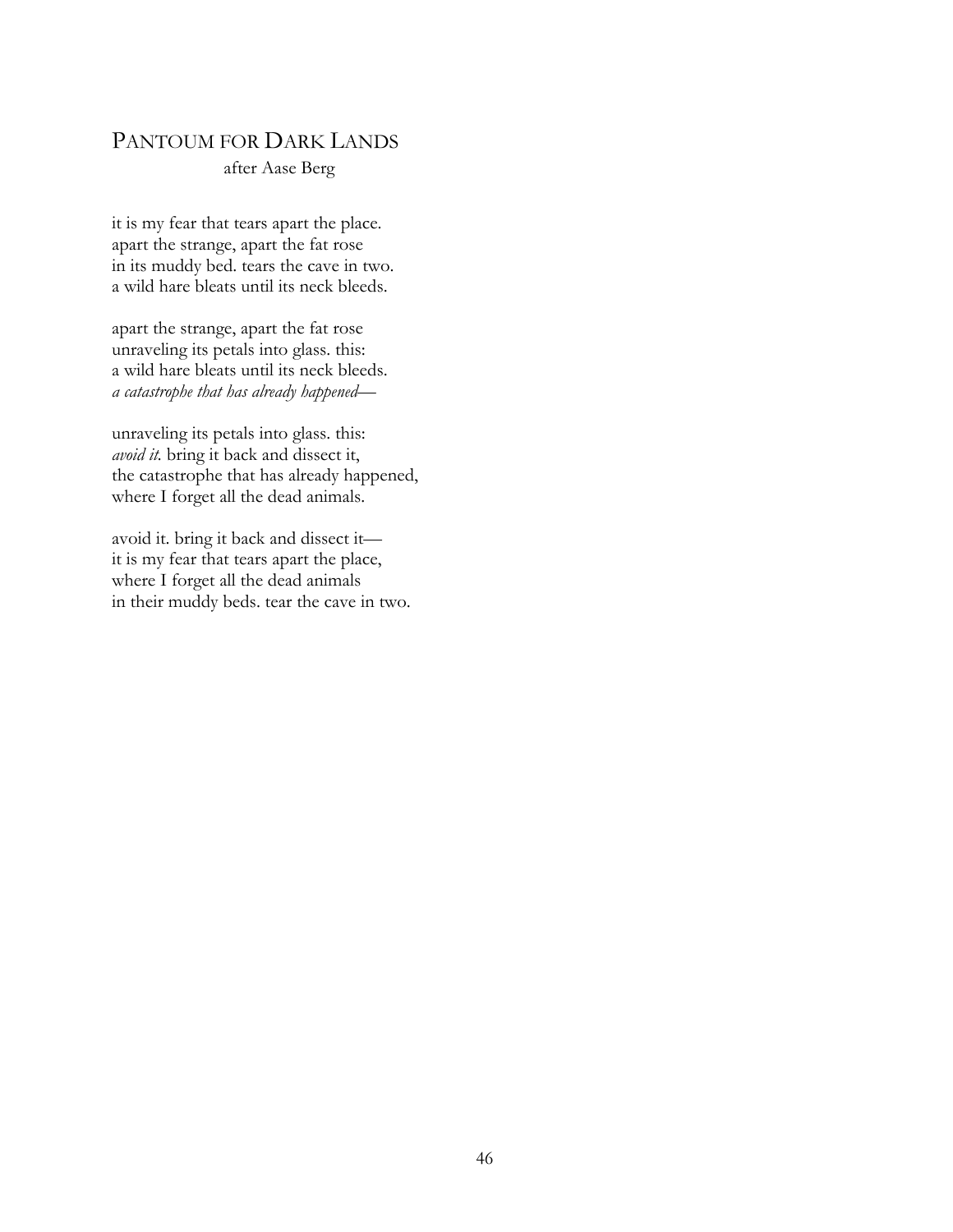## YOUR DAUGHTER IS A LIAR

she never repainted the bedroom. she said the steak was well-seasoned. she brushed out the braids you made and said it was the rain.

what a waste to have collected her trophies. what a waste to have fed the lizard translucent crickets until it died. what a waste to have groomed

the horses until they gleamed. on the bathroom floor, her nose bleeds until it is dark and dried. until her eyes are smooth, grey stones. when

does she finish feeling like a fortune. when does she learn to crack the eggs into the bowl without shell. when does she stop walking by

the church like a silly angel in white. and now, she has managed to sleep without forgetting to open the window. without swallowing the spiders

in her mouth. don't worry, this is not how she goes. not easy, not in the night. not without spilling her name like milk.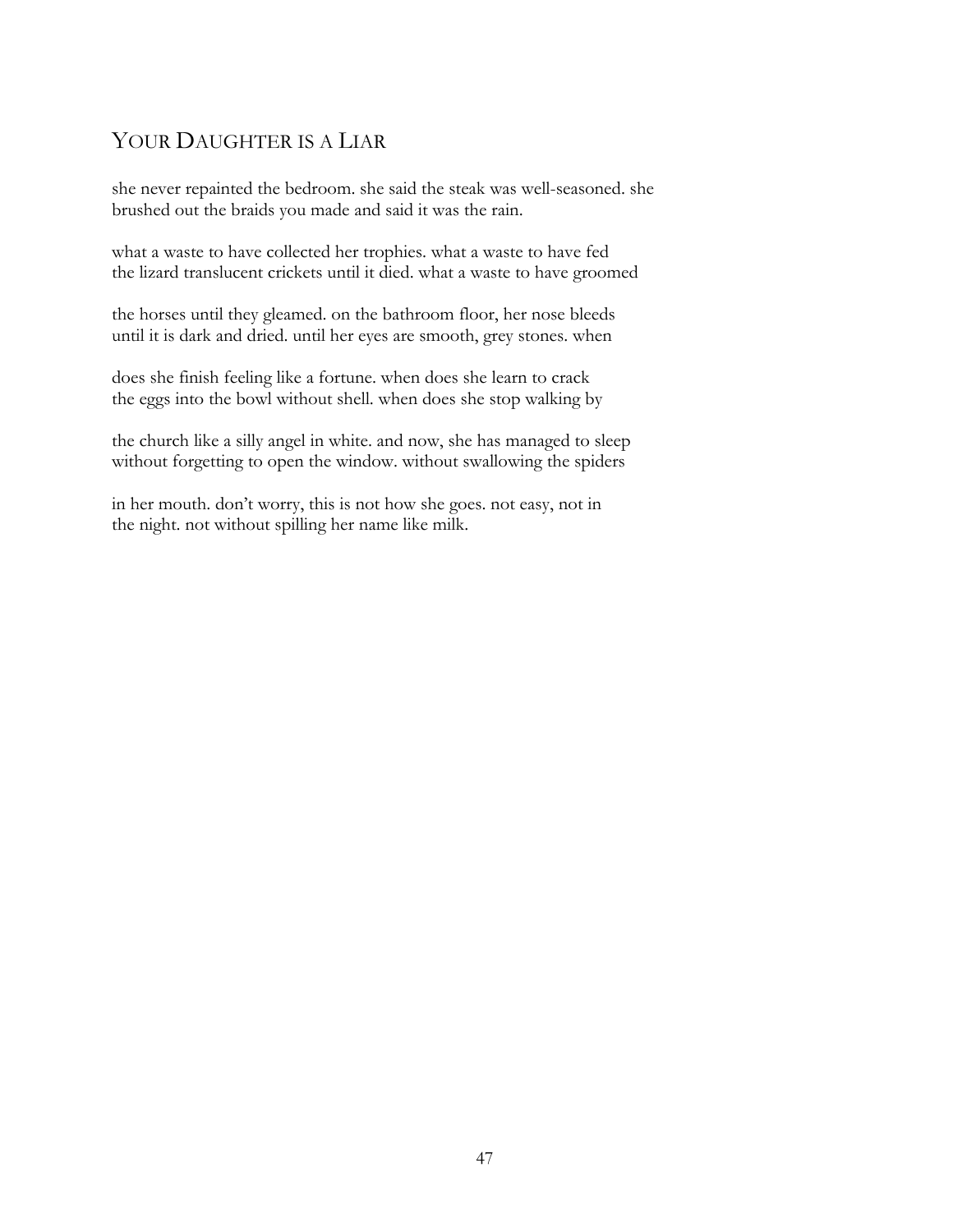### THE LIZARD THAT LIVED FOREVER

I know the bodies of water here, the beasts that surround them in dark, cloud-like flurries. I also know that I do not believe in God.

\*

I hate to say that I dream about men, but I do. about men who have gone off and married other girls. moved to other colonial houses in Virginia. it is like strapping the tree branch to my bicycle and riding until I become concrete.

\*

do not fall. do not grab for the largest branches. I did not believe it was a bald eagle until I saw it's neck in a flash of white. its mouth yellow and sharp like a sun. it stretched from the evergreen like a torch, like a cloud lit aflame.

\*

when the apple fell out of my mouth, I cried until I couldn't cry anymore. but it was good. the apple was sweet and grainy. I was laughing. the apple fell at my feet and fizzed and rolled. Monday drew a circle around me and lit it on fire. Wednesday learned my name and spit it onto my lap.

 $\ast$ 

I scrub an opal earring with a wire brush and it turns to gold in my hands. I have dug it out of a dead woman's pink jewelry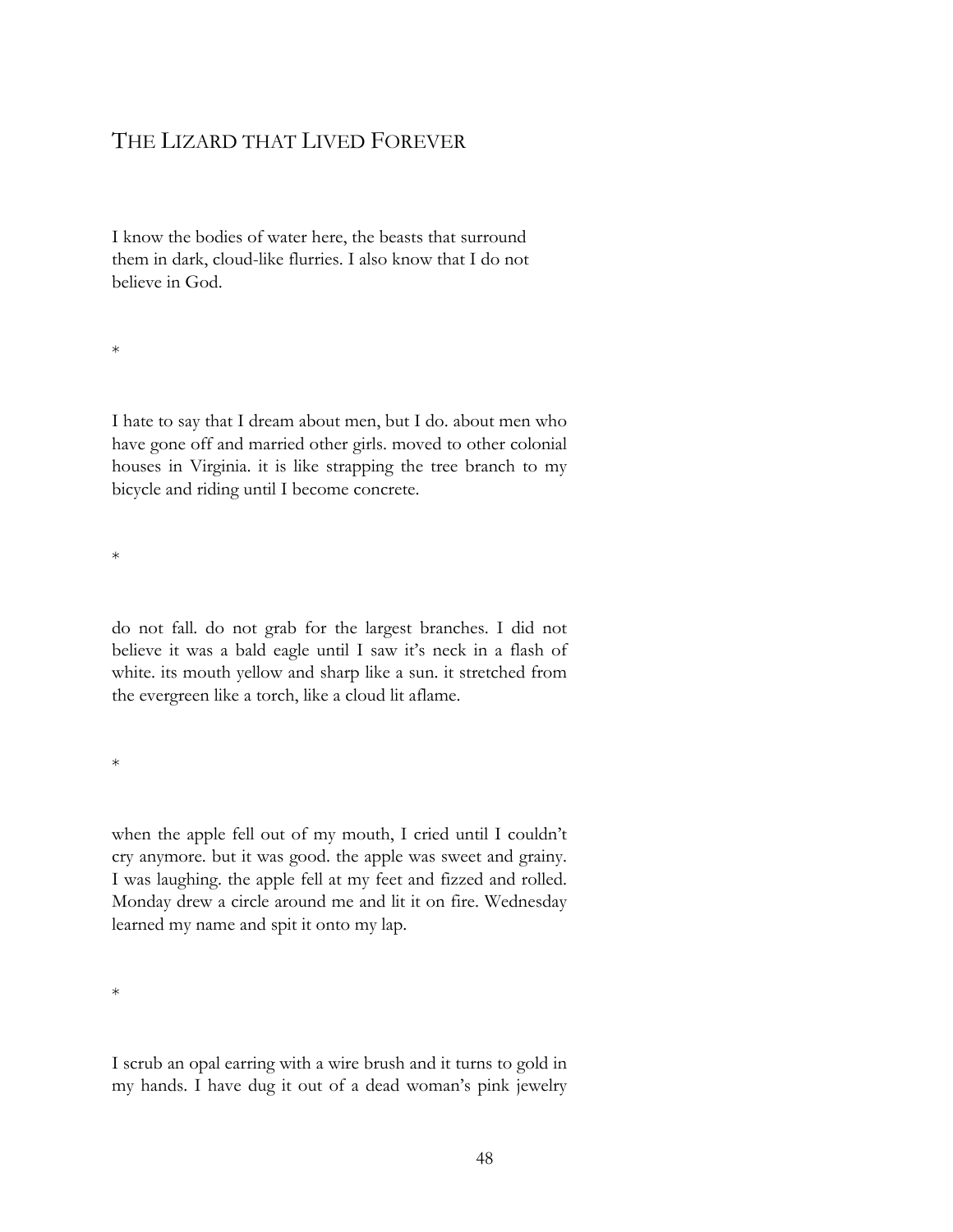box. I was born in October, and I feel like I need to polish all of the opals that ever existed.

\*

this morning, a man walks into the store where I work and tells me he is an ordained minister; he doesn't say anything about my body this time. he asks to see an antique straight razor and cradles the carved handle in his hands like a small bird.

\*

the truth is, my sister will not feed the pet lizard so the crickets jump around our house like small flickers of light. they sing to each other. the lizard jumps from our palms as though she has never been afraid. when she dies, she curls under a rock and turns to dust. we bury her in the backyard as though we loved her.

\*

when the man at the store tells me what he thinks of my body, I want to tell him that I haven't been touched in three years. maybe I am lying. maybe this is the struggle he speaks of.

\*

I am a person who forgets to take out the trash. I am three dead flies on a windowsill. my black cat carries a dead moth through the house and I do nothing to stop it. I am friendly. I have learned how to make people smile on command. I use words like watchmaker, stream, blueberry, turtle. I twirl in circles. I giggle and it sounds like the goddamn rain.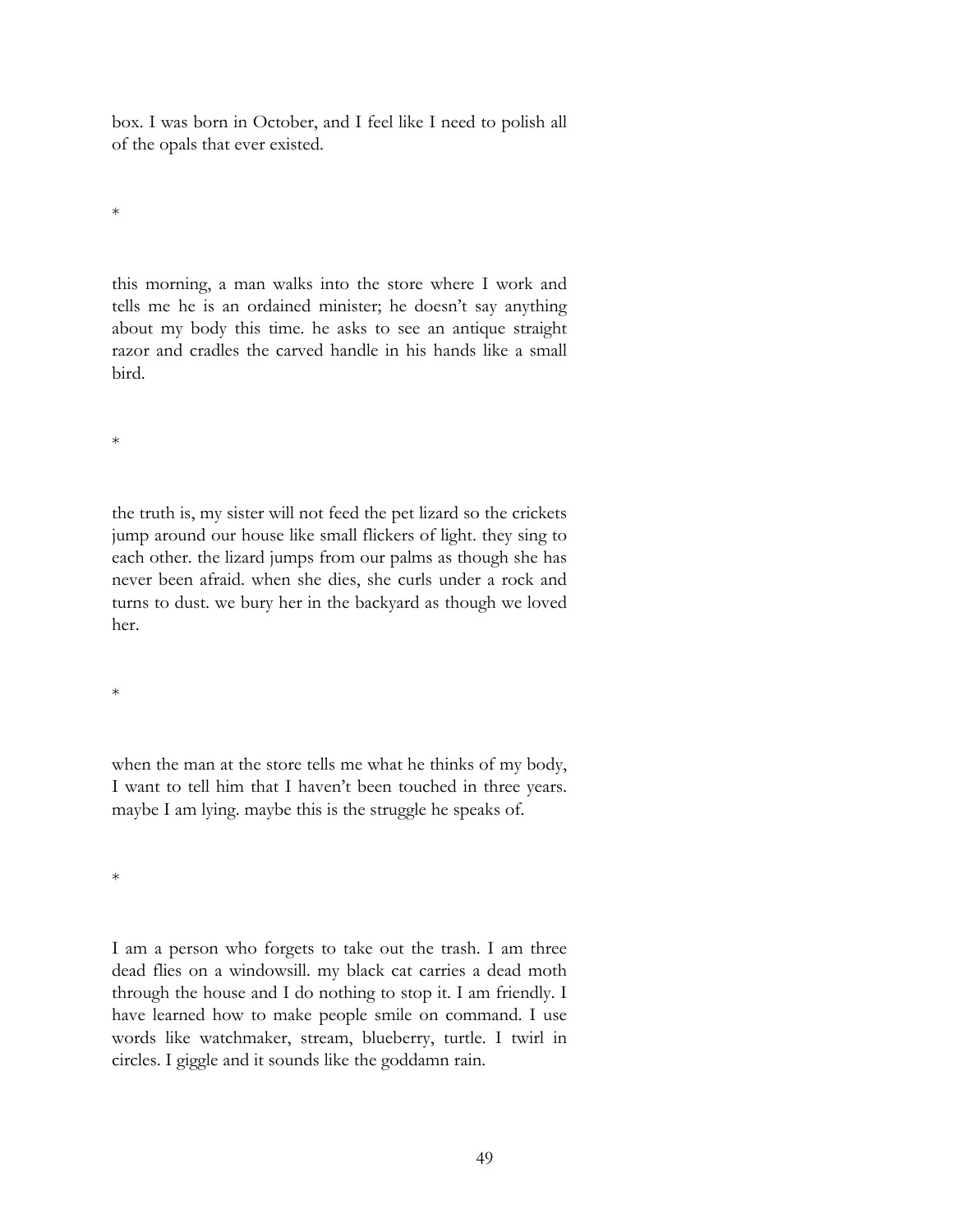I think about my sister's lizard. how I named her Bippy or Zippy or Dippy or Lippy. I think about how she lived longer than all the other lizards. I think about the strange scars left behind on my body; their pale and vicious takeover. the part I do remember: applying medicine every night, peeling off the scab in the morning, and doing it all over again. and again.

\*

\*

I see the man again. and this time, I shrink into a hummingbird. I polish the glass and nod my head. I try to laugh at his jokes and show my teeth. what he doesn't know is that I feel all the poison. I smell it on his skin. on his scabby arms. his combat boots are laced tight and tall as though they have never left his feet.

\*

maybe a stranger is someone I have never met. maybe he takes a picture of me without my permission. maybe he is 5 beers deep and reeks of smoke. maybe a stranger owns my body, in some sick and unfair way. he knows what will make me move down the bar. he knows what will make me shift in my seat until my dress becomes a chrysalis.

\*

this is to say: I have never forgiven myself for the times I smiled when I should have screamed. for the men who asked when they knew the answer. the last time I saw you, I ran through the parking lot like a deer caught in the line of fire. of course, I could just take the blindfold off. of course, I could just let you shoot me and it'd all be over.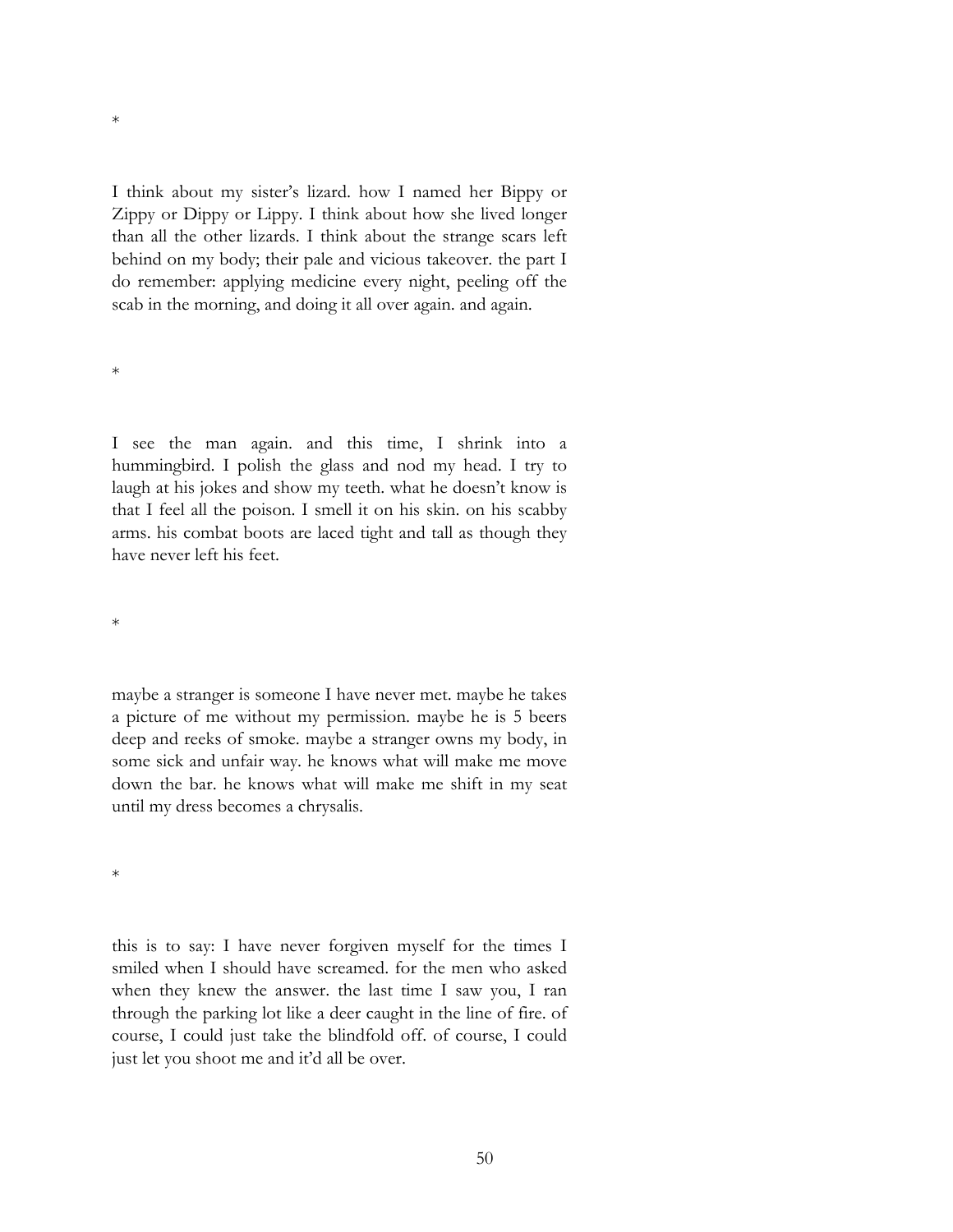the last time you saw me, my foot was broken and I was bleating like a doe. I shut my mouth and favored every other bone in my body.

\*

\*

before my trust became buried in the sea. before I picked up all the road kill and called it my own. before I learned that faith has nothing to do with love. before the overgrown lawn. before the man. before all the men. before I ate a fig for the first time and it felt like a universe found its way into my mouth. I never knew survival like that. how to say thank you but with needles in your teeth.

\*

but are you sure? in the end, everything turns to dust. just like the lizard. just like the rusty and worn down razorblade. we have all known too many cheeks. we have all known too many men who will tell us what they think without caring at all.

\*

it is easier, of course, to pretend none of this is real. that the rained-on, mustard-yellow couch sinking into the grass will be sat on again, someday, somehow, in a dry and well-lived-in home that creaks with mahogany. that someday, I will make someone laugh and it will not be with my mouth feeling so far away from my body.

\*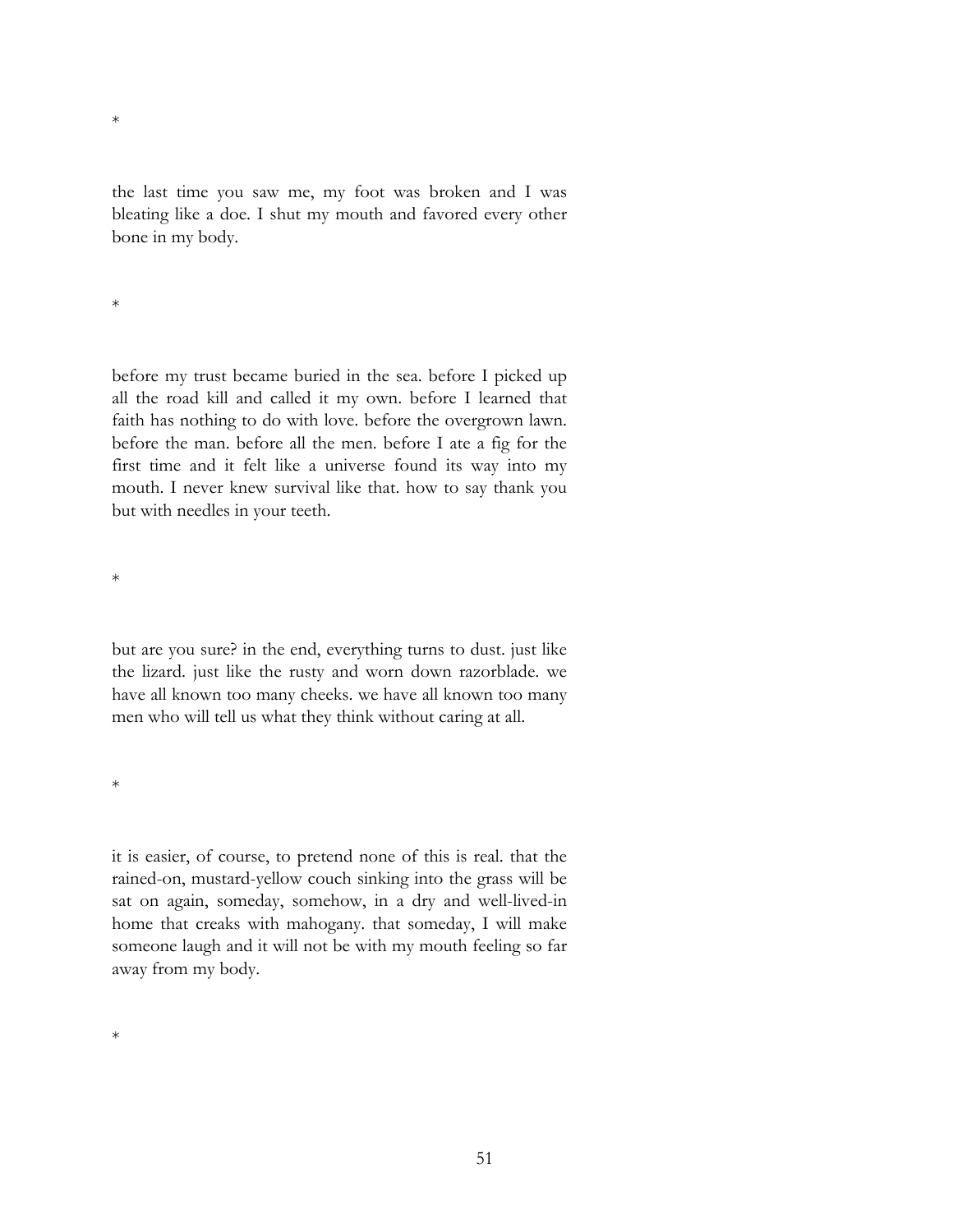I will never forget what you said to me when you left: you begged me to stop speaking. you begged me to stop saying your name.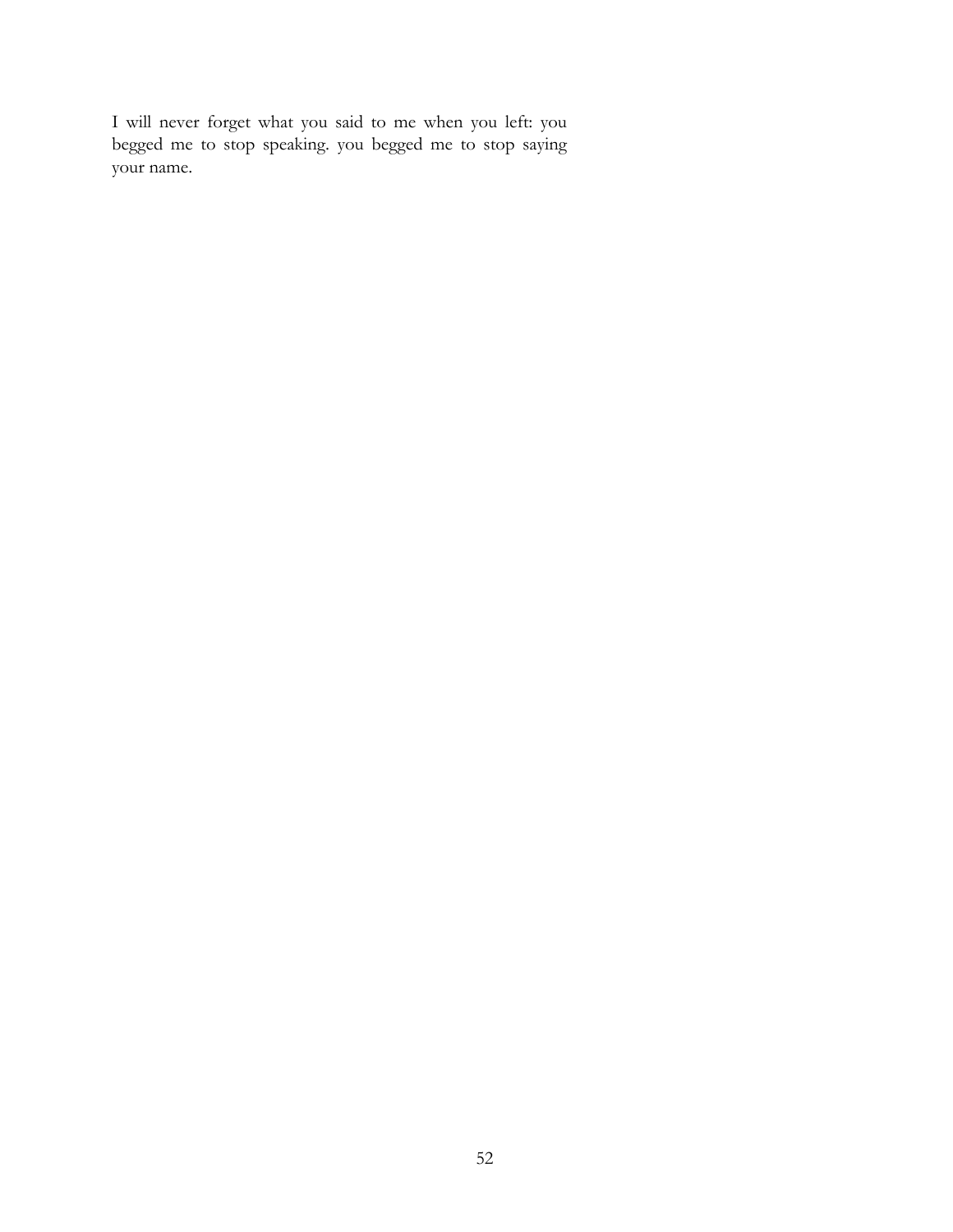## THE LAMB WITHOUT A MOTHER

when my mother's water broke in a McDonald's I was ready but I also was not. the doctor

pulled me by my shoulders until my collarbone snapped. until I broke out of my mother in a messy splinter of bone.

in the artificial womb, the pink lamb shudders. the womb is named eve. let's name the lamb "breath" or "baby"—

her hooves already sharp and black. her eyes closed. moving beneath the lids. her ears flickering in the fluid.

the plastic bag around her bony knees. a grip of viscous liquid. the life kept inside. a clear

tube feeds the lamb fetus bright red blood. like a mother. like an umbilical cord. the lamb is alive. the lamb is being born.

the lamb isn't broken. at all.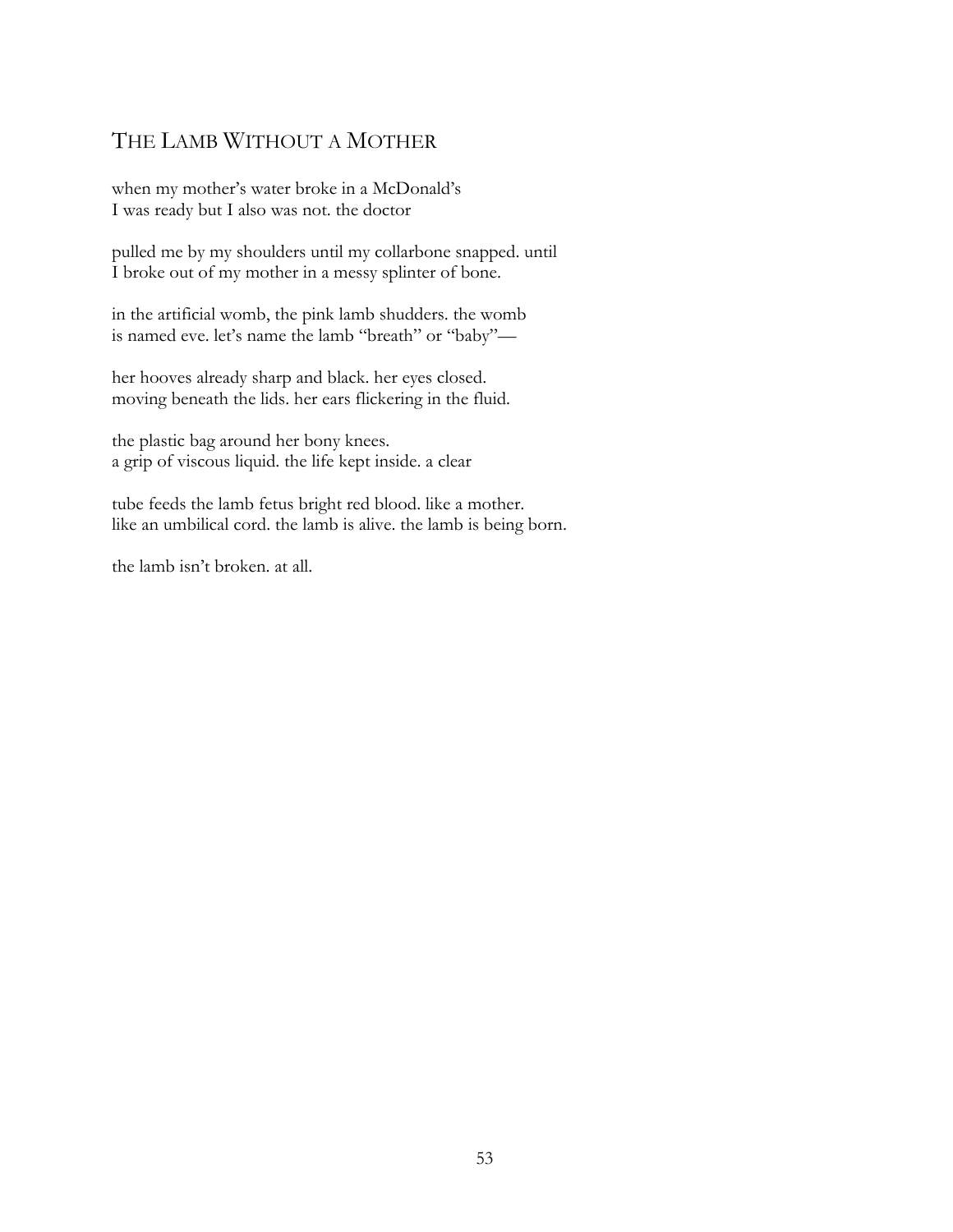## PHOTOGRAPHING THE BLACK HOLE

this is a faster passage of time. the clocks warp and pre-correct in silly spasms of relativity.

no one ever thought we were telling the truth. the Earth, falling into the sun—being sucked in,

slowly. feet first, you stretch apart in incredible height. the tidal force splitting you in neat halves.

extruded like toothpaste. in fourth grade, we called this phenomena human spaghetti. a stream of fleshy particles.

the black hole looking like a sad circle. all the wild theories in a glossy illustration. when they take the picture,

maybe it will look like nothing. maybe it will look like everything.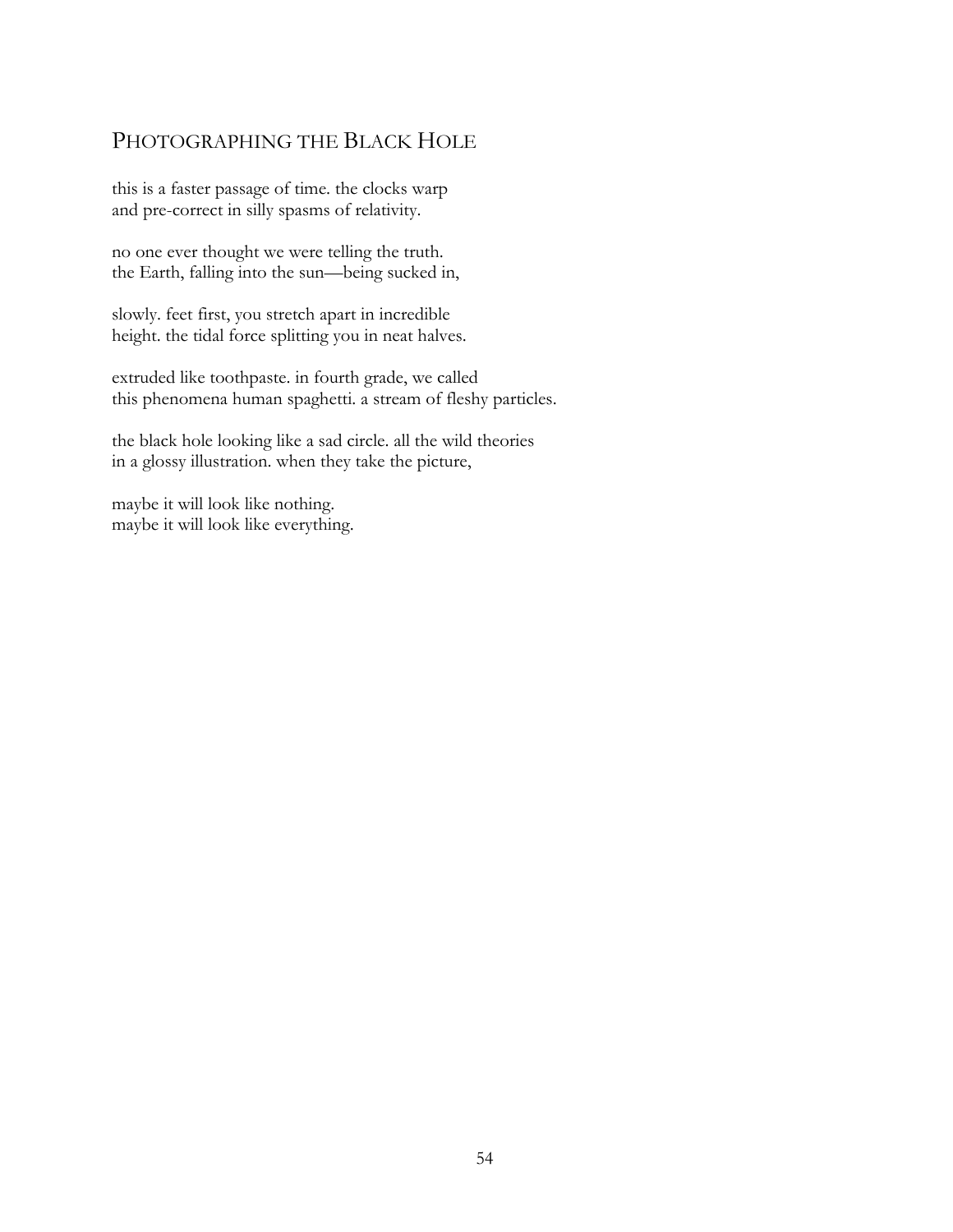### RIFLE SEASON

they come north for the woods. for the soggy overhang of trees.

the dampened noise and the echo. for the deer. the blood. the bullets.

quick and vicious. the season brings the deer blinds. men clothed in forest.

they rock their guns to sleep, cradle the metal bodies. here for the fur

harvesting. the trapping. the hard and silver teeth. the stocked freezers

swirling with ice. with ink-dark meat, sinew. blood unravels onto concrete

floors in damp garages. these men do not surprise me—their hands, dirty, coarse.

their tongues turn to gold in their mouths. they apologize, but their teeth are steel

cages. they chomp and glint—they sparkle. it doesn't matter— I'm wounded. I limp

into a clearing lit by the sun. maybe I'll be safe here. I'm always surprised when they find me.

the men: more and more of them tumble from the fog. their breath dirties the melting

snow. the deer, even, spooked. hooves hurried and sharp. maybe I'll wear fluorescent orange

next time. maybe I'll carry a whistle that calls the sky. the grouse, the crow, a dissimulation of birds.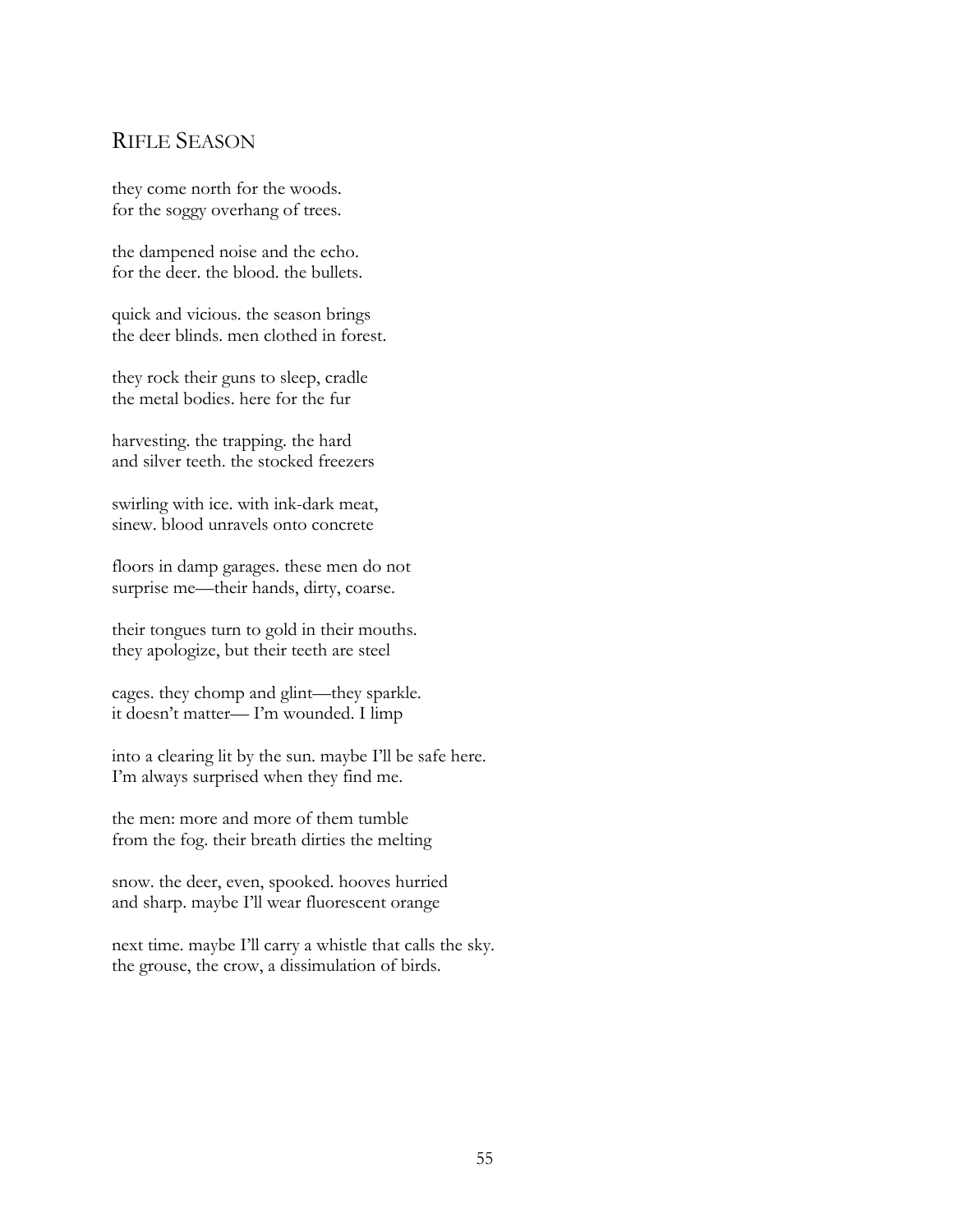### SENDING A BOOK TO A BOY

the boy from louisiana was short and told me too much over the phone. he stopped talking to me after i drove to chicago to meet him. this was a small balloon in my chest. the whole drive home, wondering what i said. the jacket i wore, too black and long to my knees. the way i joked that the cold wasn't cold at all, and pulled the light from the sky. i waited in millennium park for anything to happen. for the sun to explode. for the bean sculpture to turn into a bird made of mirrors. the art institute was too quiet and when we looked at a pile of potatoes connected to wires we did not know what to say. the security guard insisted that the potatoes weighed 8,000 pounds. we agreed that this was a reasonable estimate. i gave the boy a book and he gave me nothing. his sweater was rough and hard against my cheek when he hugged me. somehow, when my uber driver took too long to find me, I knew I would never see him again. this silly internet, this small and inconceivable love, who ever knew what was really happening. nothing, you girl with no foresight. nothing.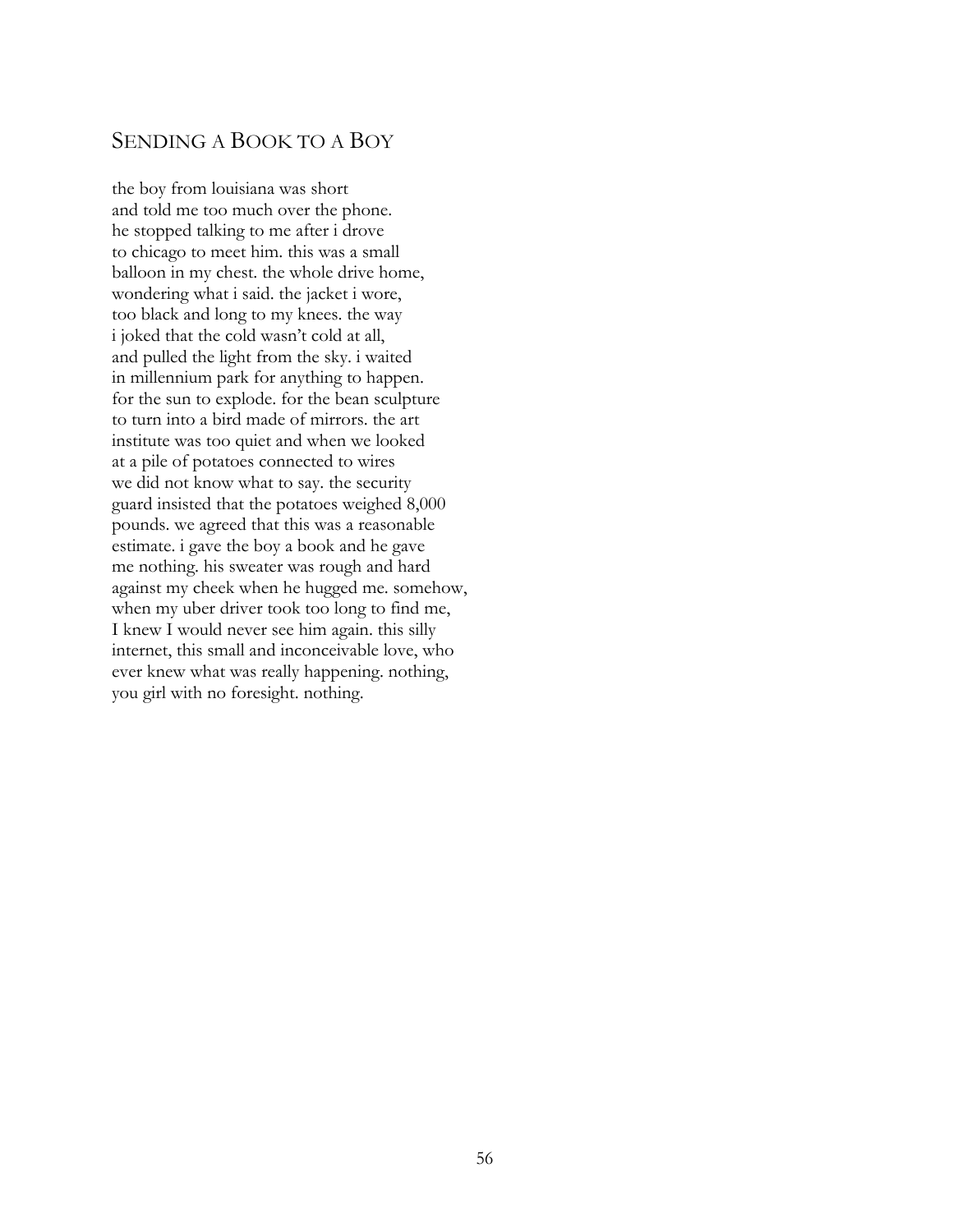### MAPPING MY FATHER

and the houses he has lived in. the grave where his mother is buried. the grave that, someday,

looks like my own. at the green house, my father's ghost throws rocks at the brick wall of the storage facility

next door. the train tracks run down the center of the street. he places pennies under the wheels

as they burn by in a crash of metal. this home at the end of the lake. where the water stops and says look.

the truth doesn't always hurt—sometimes the town is just the town. the siding is painted green and it breaks

my father's heart. sometimes, the flowers in the cemetery and the graves are dead and it doesn't feel like anything.

I forgive all these things. I forgive the broken air conditioning, the loneliness that feels round as an egg.

I forgive my father, too. for his discolored smile. all the ways he tore me down to bone and built me up

again in blood and light. for catching me when I held my breath too long. I wanted that wood floor. that fall.

that wet, freshly cut lawn. I need to wake up. I wonder where my father will be buried. next to the grave that is

my name. next to his father who has a place. the gulls in Michigan City scream like they know all the answers.

they have the keys to every prison in town.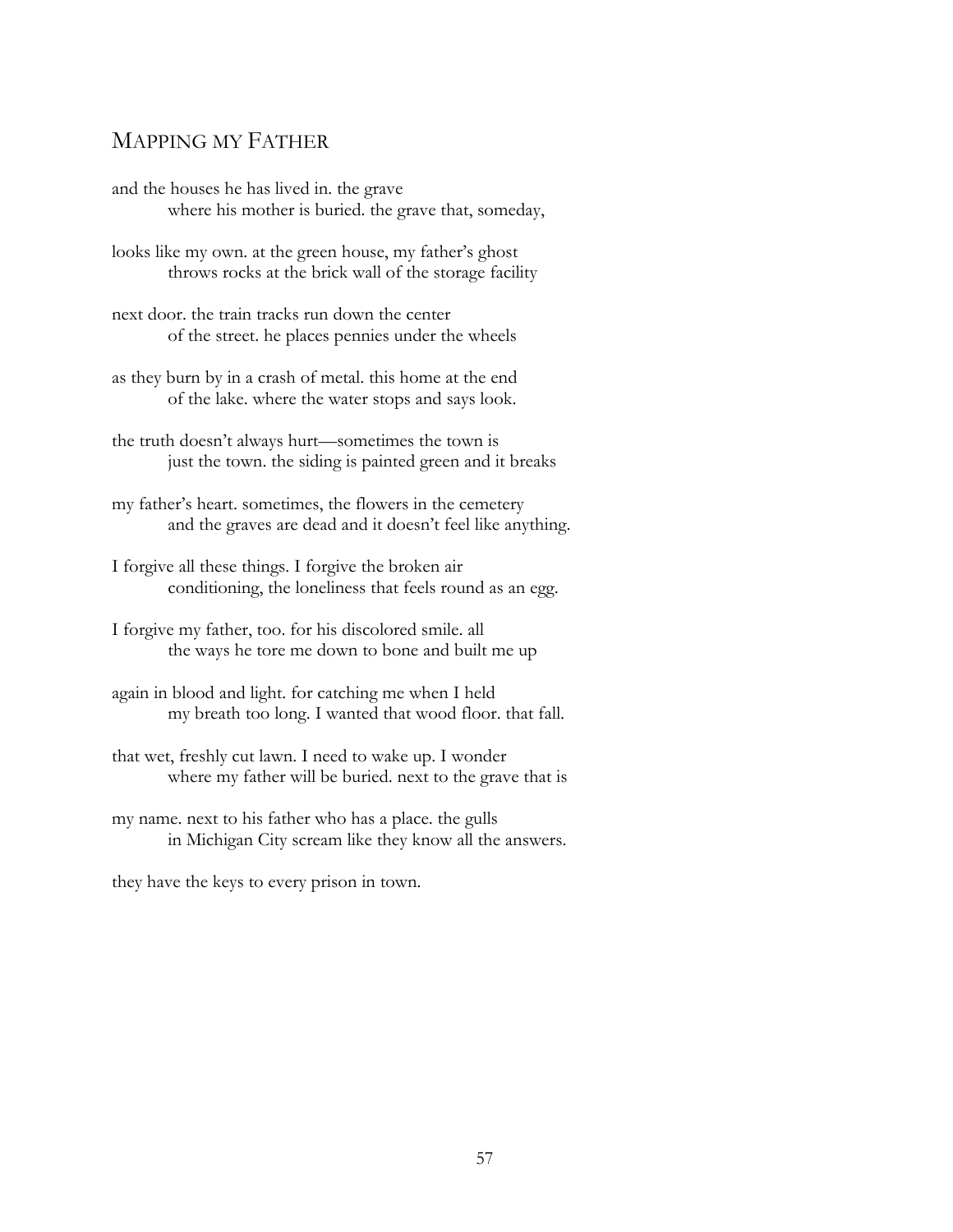## THE LIBRARY WILL BE CLOSING IN 15 MINUTES

I am an adult and I am reading large books, but when the voice sizzles through the quiet,

I am suddenly back in my childhood library. in the primary-colored kids' section.

I am surrounded by VHS shelves and picture books. foam mats shaped like simple puzzles.

I gather my selections around me as I will my parents to come collect me. to remember

I am in the basement of this muddy-brick building. I am afraid to get trapped in the library. forgotten

in the sea of metal carts and low ceilings. the library is gaping quicksand until I am safely out the door.

until the beanbag chairs no longer hold my shape. in 1996, an episode of *Arthur* called "Locked in the Library"

is released. Arthur and Francine are trapped in the library at night. the grandfather clock turns

into a growling monster. the trees outside become shivering beasts. I do not remember this episode, but

I can only imagine I saw, somehow, what the night would unleash. how quickly

the books would become bats. now, I know how fast the clock clicks into the dark. I am still swift to pack up my things. funny,

how the night turns the fireplaces into screaming bellows. how the flat, grey

stones morph into gargoyles.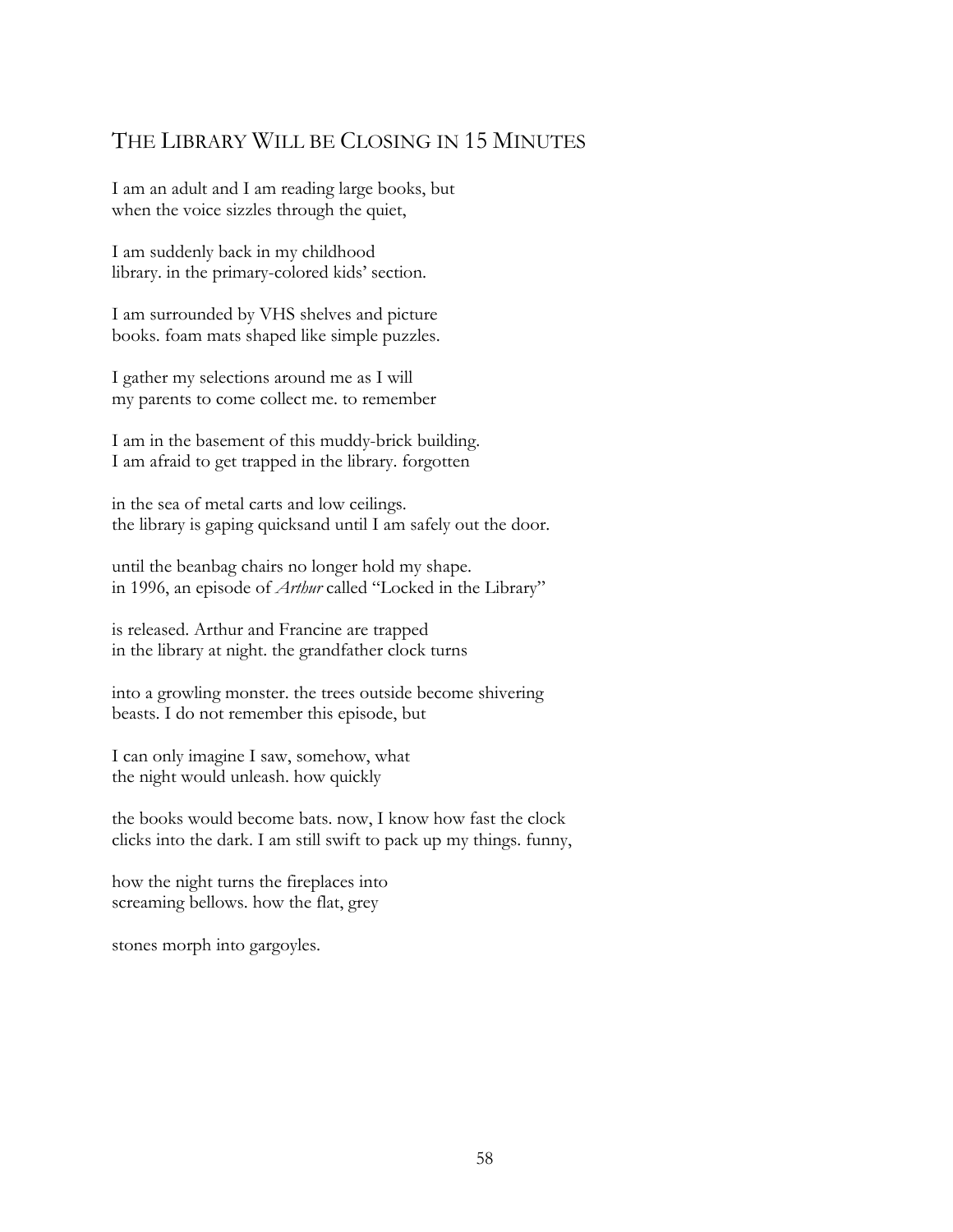## WOOLLY BONES

*you get one day to dig,* the farmer said, *the harvest is here*. this could have been the cornfield on the corner where the white dog barked at cars. this could have been my sister's cigarette hiding spot— in the skull of the beast.

there's a mammoth in michigan. there's tusks in my backyard. there's vertebrae in my teeth. this could have been the mud in my basement.

once, a deer left its head in a hayfield off the road. with a shovel, I hid it in the trees. I polished its ribs with bleach. this was a death I knew.

maybe the mammoth was hungry, or cold, or ancient, or sick, or so sure it was dying and the raw field of green seemed like the right sleep, seemed like the right spot to fertilize the crop—but maybe killed, by spear or arrow. kept in a pond as a prize. the bones showed signs of butchering.

those soybeans must have burst from the ground the year they planted. I wonder if the farmer questioned that first grassy crop. doubted how the corn was sweetest the next year. knew how mud ran so deep it hit bones, how water pooled there in the heavy season.

noticed how the rain knew where the thirst was, or how sometimes, when he tilled the fields, the dirt flew through the air like fur.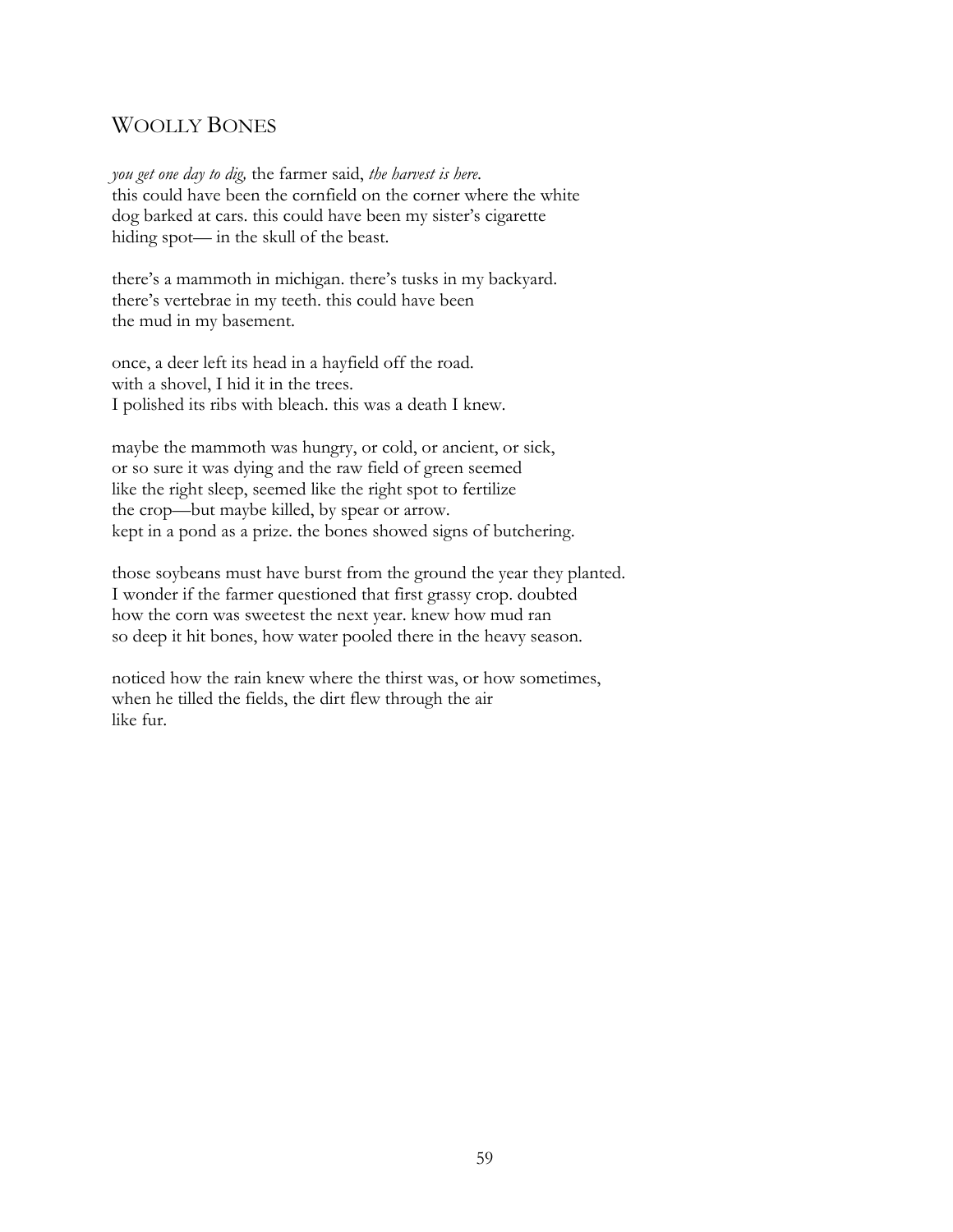### BLOSSOM ROT

you may wonder what I'm doing here planting lilies in your backyard, elbow deep in earth. see, I have dug up these worms for you: pink ribbons for your hair.

this is how I tell you I love you. from the dirt-sweet wet of my mouth, I give you two acorns.

crows assemble on the long necks of pines, a dog whimpers on my walk home, tied to a white porch. a man and woman drag metal detectors through their tangled yard.

this is how I tell you I love you. love, as in, you bury me.

I give you antler velvet, a pinecone the size of a fox, I give you a lightning bolt, I give, and the giving is a shadow of bats.

in the yawn of the hangnail moon, I eat my own wings. I am too tired for the heavy door.

I give you a handful of gutted lilies and name them my heart.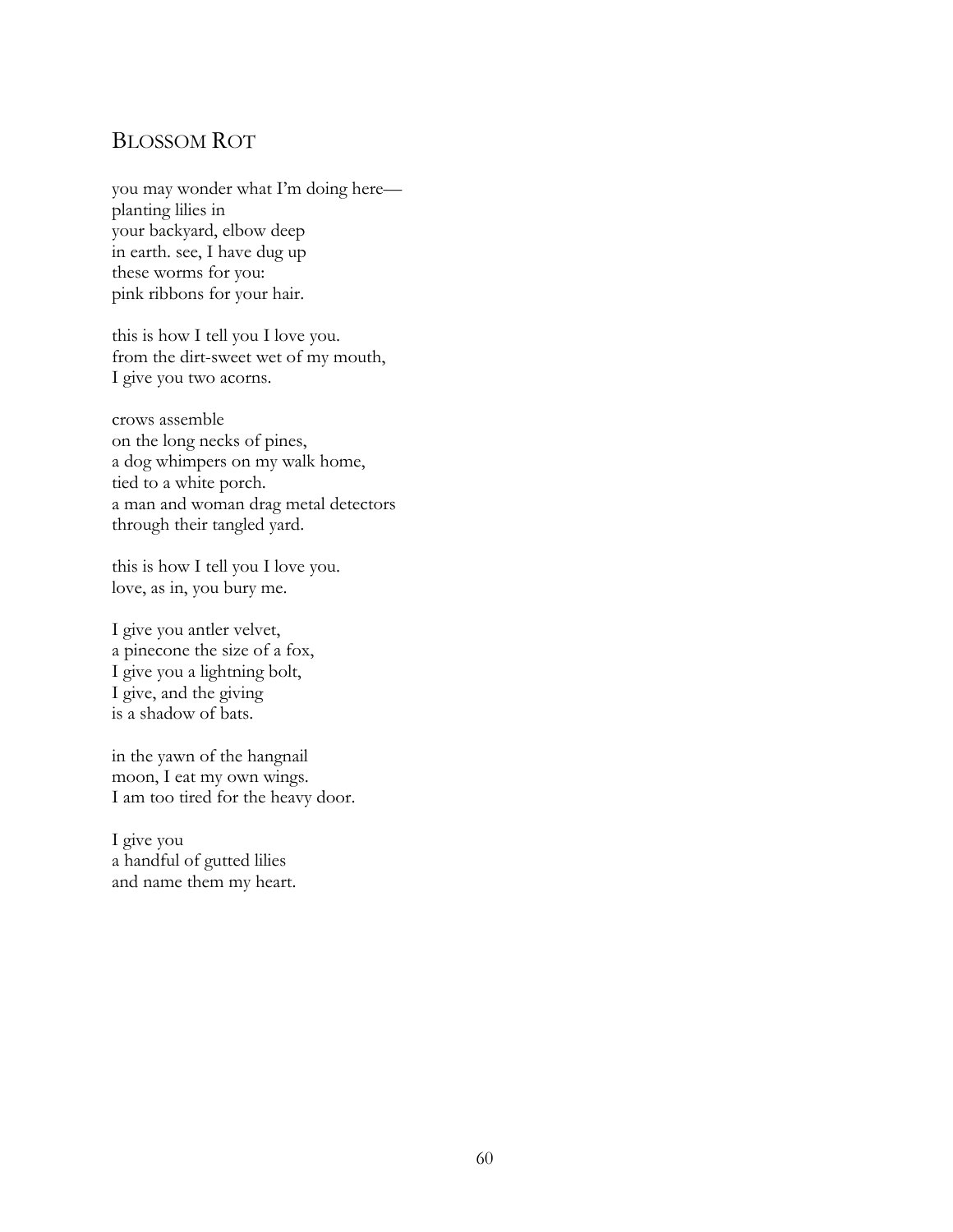## THE FARM

my sister there. outside the wet black city—in the gully's darkest puddle.

I draw the vista in my sleep, its slates and metals pinching until ground becomes dirt and dirt.

hunter's mud collects in her boots, the chickens claw shit through the fields.

the hay is stacked in nests of fire—a cigarette bounces from her mouth as she speaks.

a nymph in the hoop house she checks her lipstick in the tractor's skeleton.

aphids blink through sweet lettuces and greens —small, soft-bodied,

fat with sap. she rolls them between her fingers.

the farm is gardening a swarm of worms. they live in tall buckets of vinegar, they eat the sour from the dirt.

when i go to see her, I follow the water, blindly, as if I know how dark the shore runs, in inky bolts of blue.

the farm is something I often forget it lives beneath a tooth in my mouth.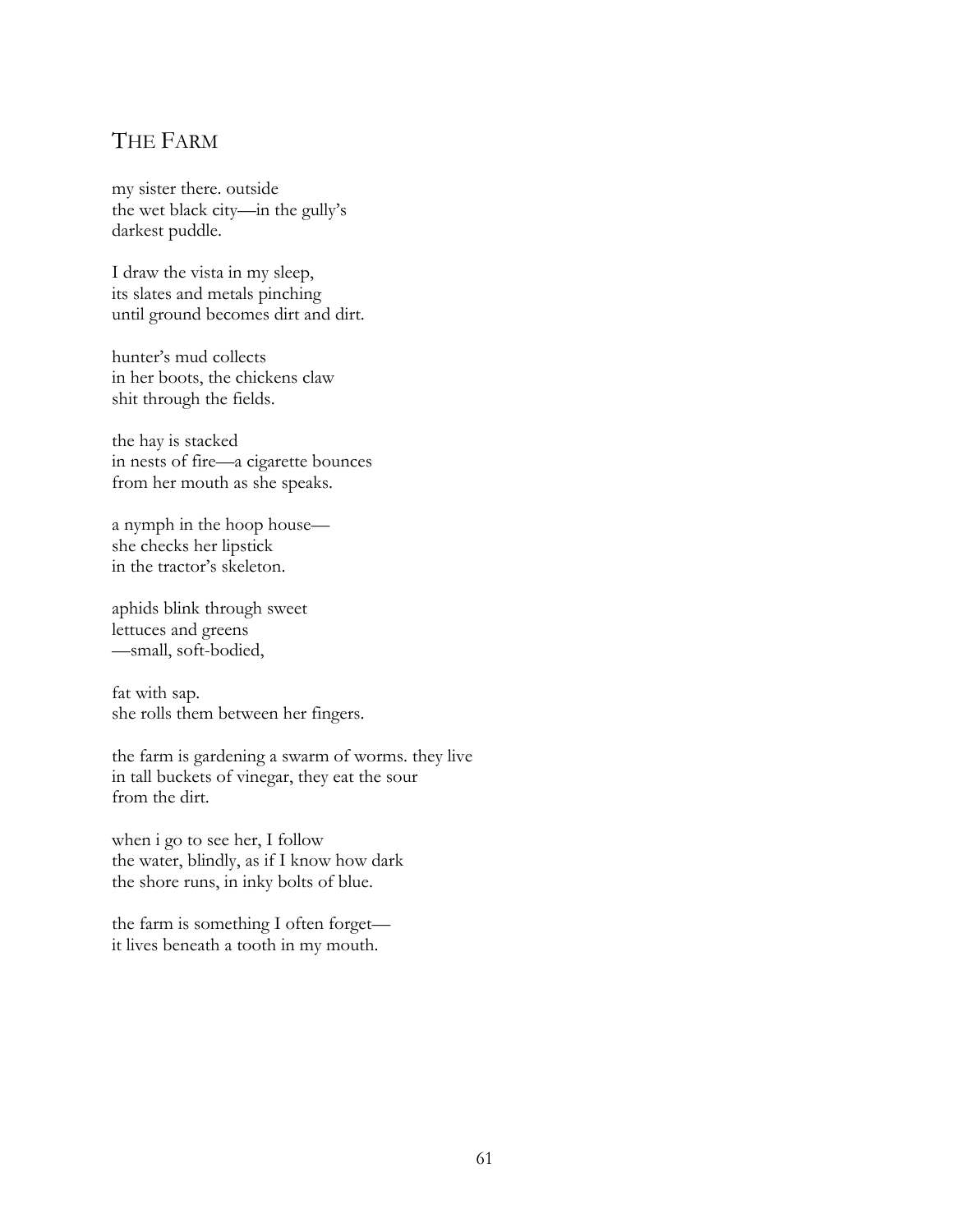### MUD CEREMONY

today, the jackal marries the fox. the fox is dead, but still red as a split lip a clumsy pair.

the jackal is a witch kissing her wife—the sunshower wets her fur like a compulsion of storm, of sun beat to blue fire. a bright devil.

there are many things I have never done. buy a lottery ticket. call a radio station. play slots. catch a bouquet of wisteria or rats. a plague. maybe

I'm the witch—the wolf in a wedding dress. I can't say why the crow I marry isn't in the folklore isn't in the black book.

when the rain spills from the sky's mouth like milk somewhere, a wife is crying. maybe I'm the wife. the devil beating me, fighting over my chicken bone;

bloody, stripped of meat. this is when the funfair begins. when the weather turns salty—whips the dead fox redder.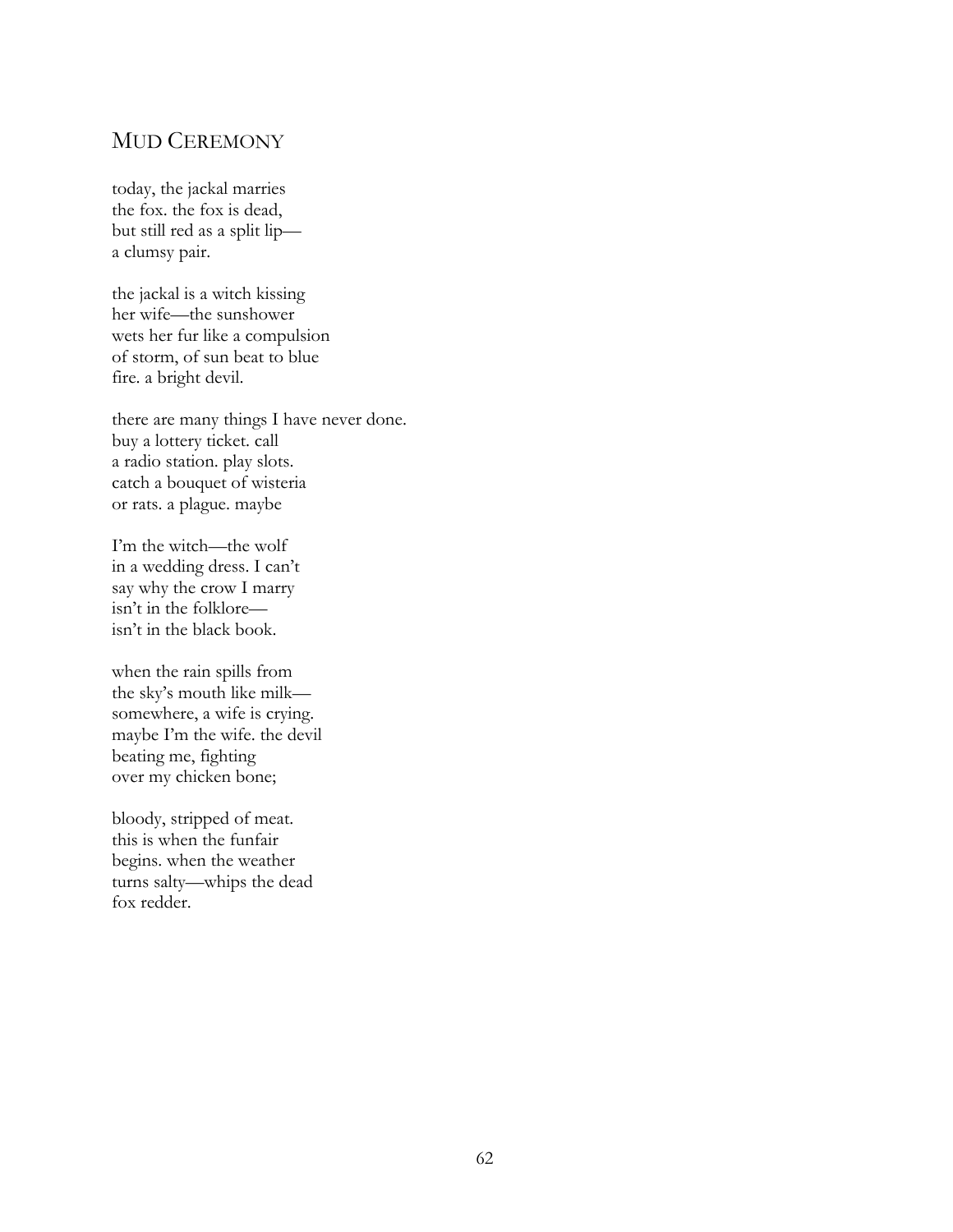# III.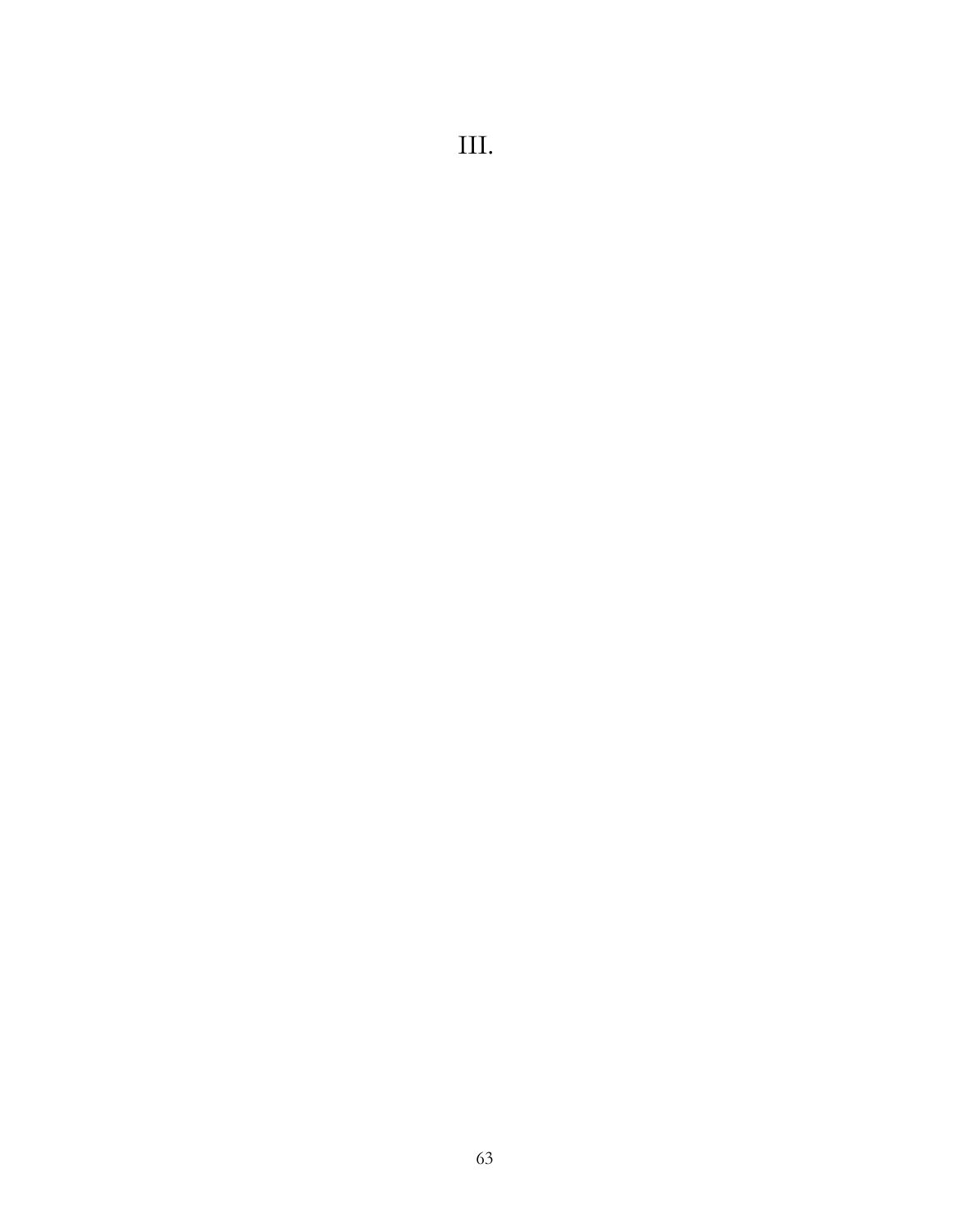#### SOMEWHERE INBETWEEN

my mother's kitchen is not my mother's but my father's. he spins the dense iron pots like slick vinyl records. he burns the butter and does not apologize. the basil pesto gleams on spaghetti like emerald jewelry. glossy and loose. my mother knows how to make grilled cheese and fried eggs. she knows how to hook the propane tank to the grill but not how long to wait until the raw is gone. my father's heavy knives snap back deep into the wooden block that keeps them. i place slices of orange into my mouth and smile like a canary. this is our new kitchen, with the big island and countertops the color of mud. my sister rearranges the stools like dominoes. slams the glass cabinets shut as though they will never break. the inside of the oven gleams like it has never been used. we know it has. we know this house was not built for us. we know the floor plan is strange and unfamiliar— the appliances have misplaced handles. but when my mother burns the bread, the char tastes the same. it coats our mouths like ash.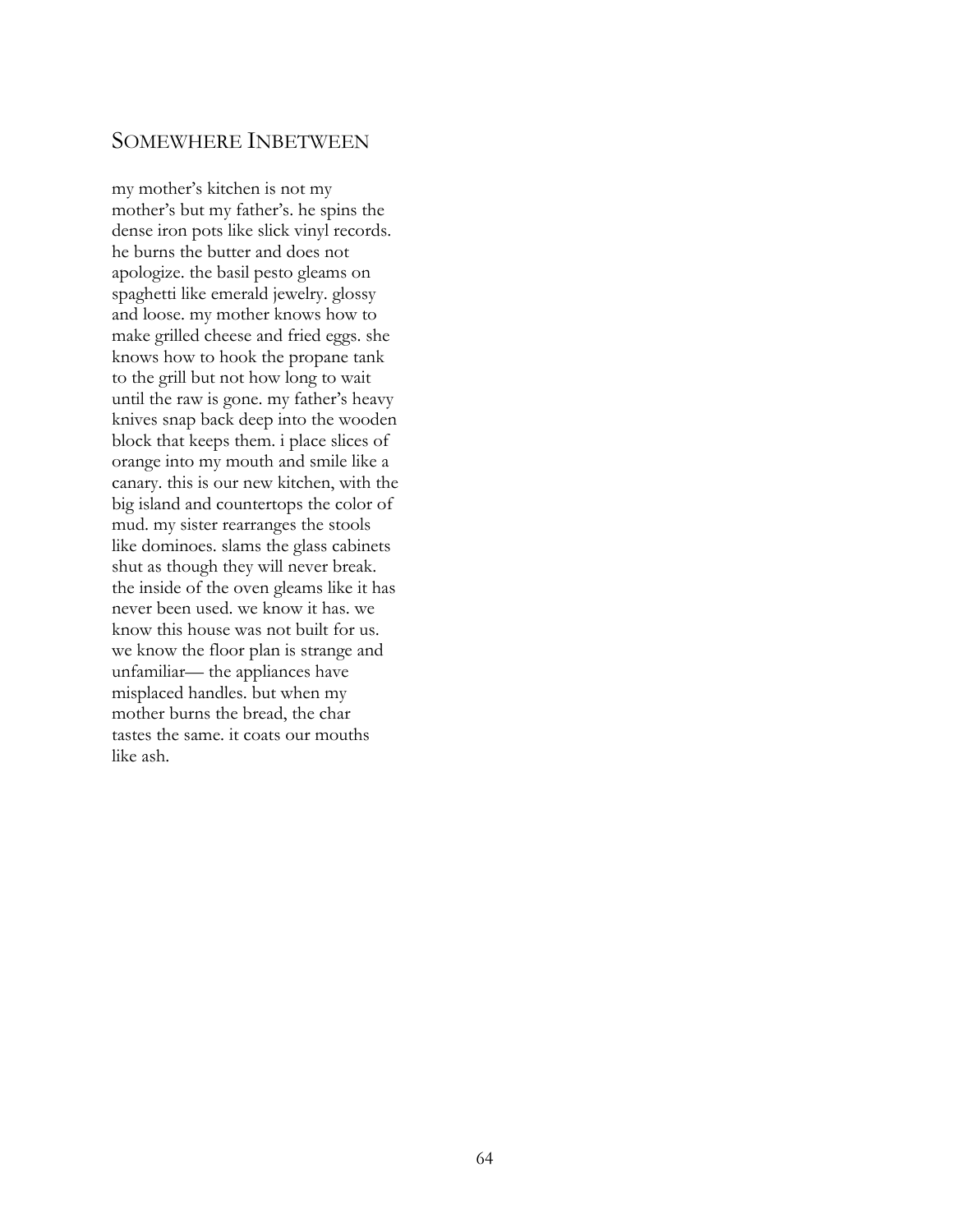#### 2 LITTLE LIES

when I watch my mother from above, she is red-faced and a rose. her mouth

is oily and I am on my way. my father is wearing a tux. I have never

seen him in a bow-tie. his hair looks soft and I reach to touch it, but come back

with air. with chicago's sweet breath. I let out my first wet scream. my mother's

hair sticks to her neck. she is a salt-licked ocean. my father is crying and laughing and grinding his teeth.

what he is thinking is a lie. my mother whispers into my cheek and this is a lie, too. I have never known

my parents as liars. where is my full set of straight teeth? where are my unmarried knuckles?

I think to call out, but my voice is the creaking of the door.

the blip of my mother's heart monitor. but there I am, crying and red

and full of life and lies. I reach for the blanket I am swaddled in. my hand

comes back with a fistful of ash. I have touched the lies and they want me back.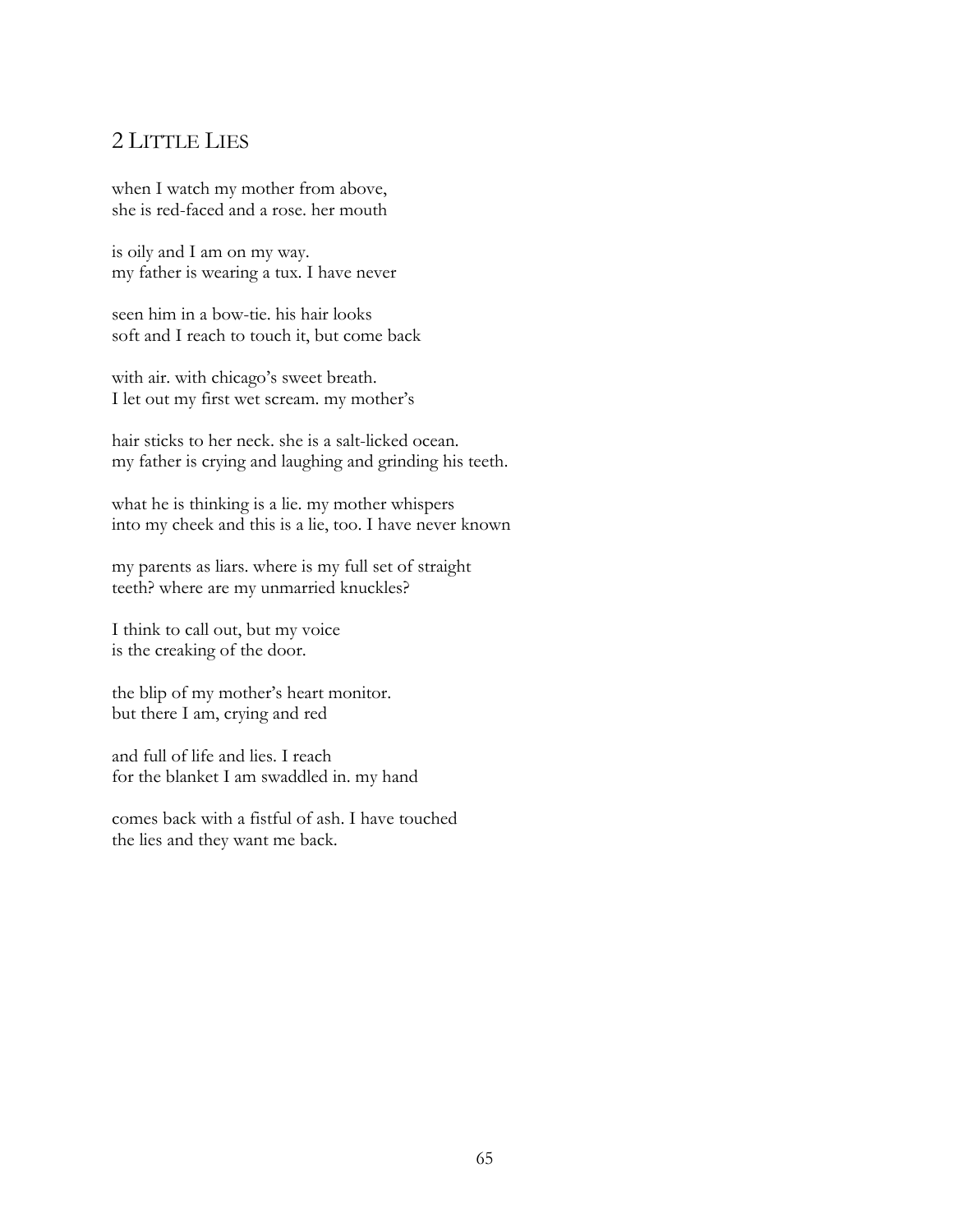#### FAVOR

#### *after Li-Young Lee*

a field of poppies blooms between my fingers my father grabs a needle and tells me to hold still.

I am not a patient child, or a curator of pain , so I become a young bird, underneath.

I dig at a splinter until my palm begins to bleed. a rose opens.

I remember my small white hand, a ceramic plate, and a circle of red, growing as the heart in my palm pulsed free.

my fathers voice is low, and his fingers are much bigger than mine—he loses me in a story about lake shore drive, or fire, or paddling a boat.

the wood is released from me, and I don't cry, but place my mouth over the cut; feeling foreign, feeling like the hand of a bird.

I am not patient. my father whispers in a clatter of silver. I become an eagle, underneath my father, preening my wings.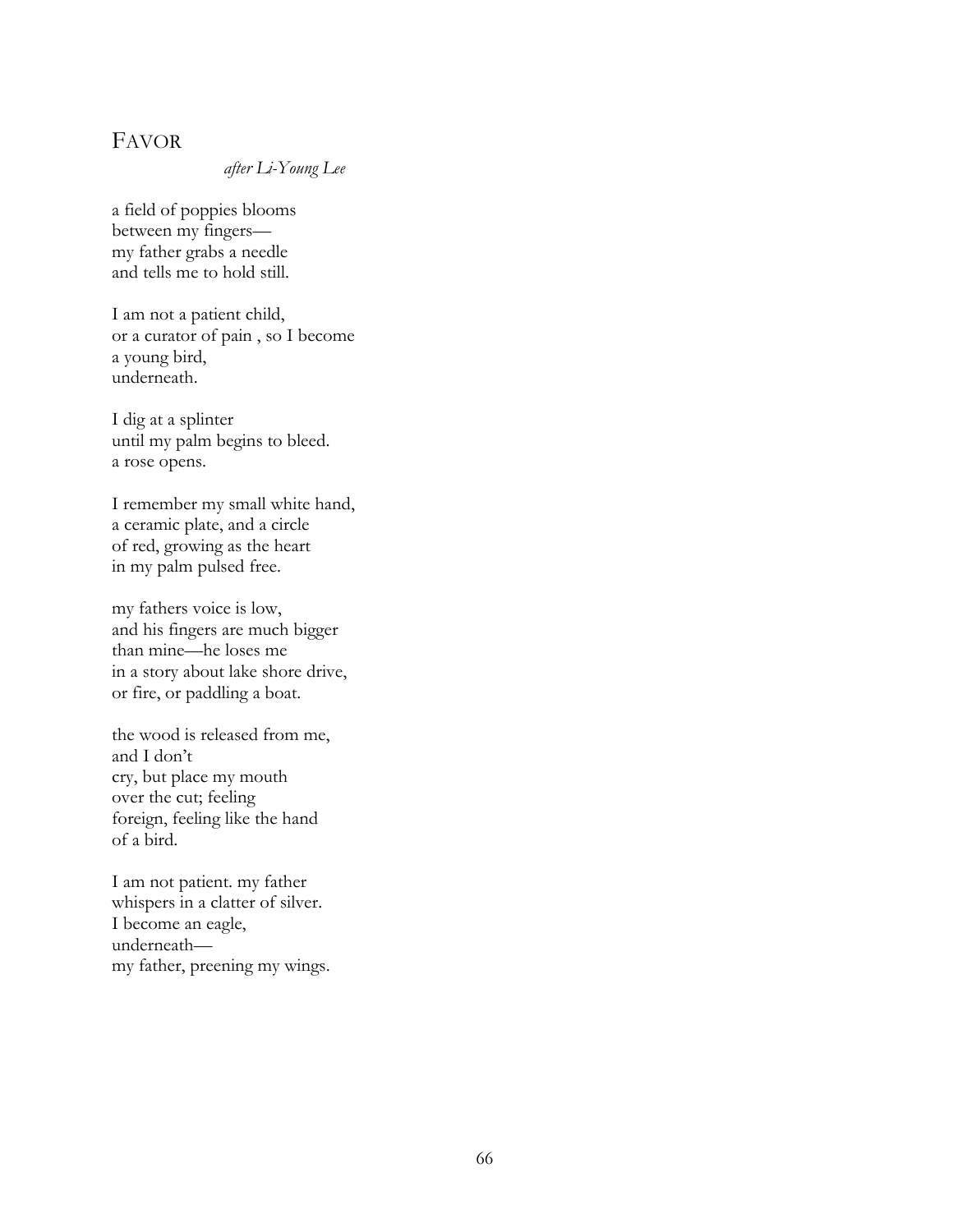#### MAKING A MEAL

I find a spot in my kitchen that I do not love.

there, I peel a sweet potato. I smash garlic into guts. I cut my thumb and stuff it, singing, into my mouth.

next, I dismember an animal. I relieve it of its skeleton, its dense assemblage.

it's sorcery: parts and bones and flesh and onion skins—brown moons, coalesce into broth, into redlipped harvest.

the unused, the castoff roots, the dirt licked husks. in the stained core of the bird hides the deep, lush savor.

when I boil milk, the kitchen smells like my mother. when oil pops and blisters my skin, I become a blue plate.

I stop sharpening my knives. I collect these ruins like gold, roast them 'til honeyed.

my kitchen is a simmering orchard—nourish, fill, and enough. a cycle of ashes.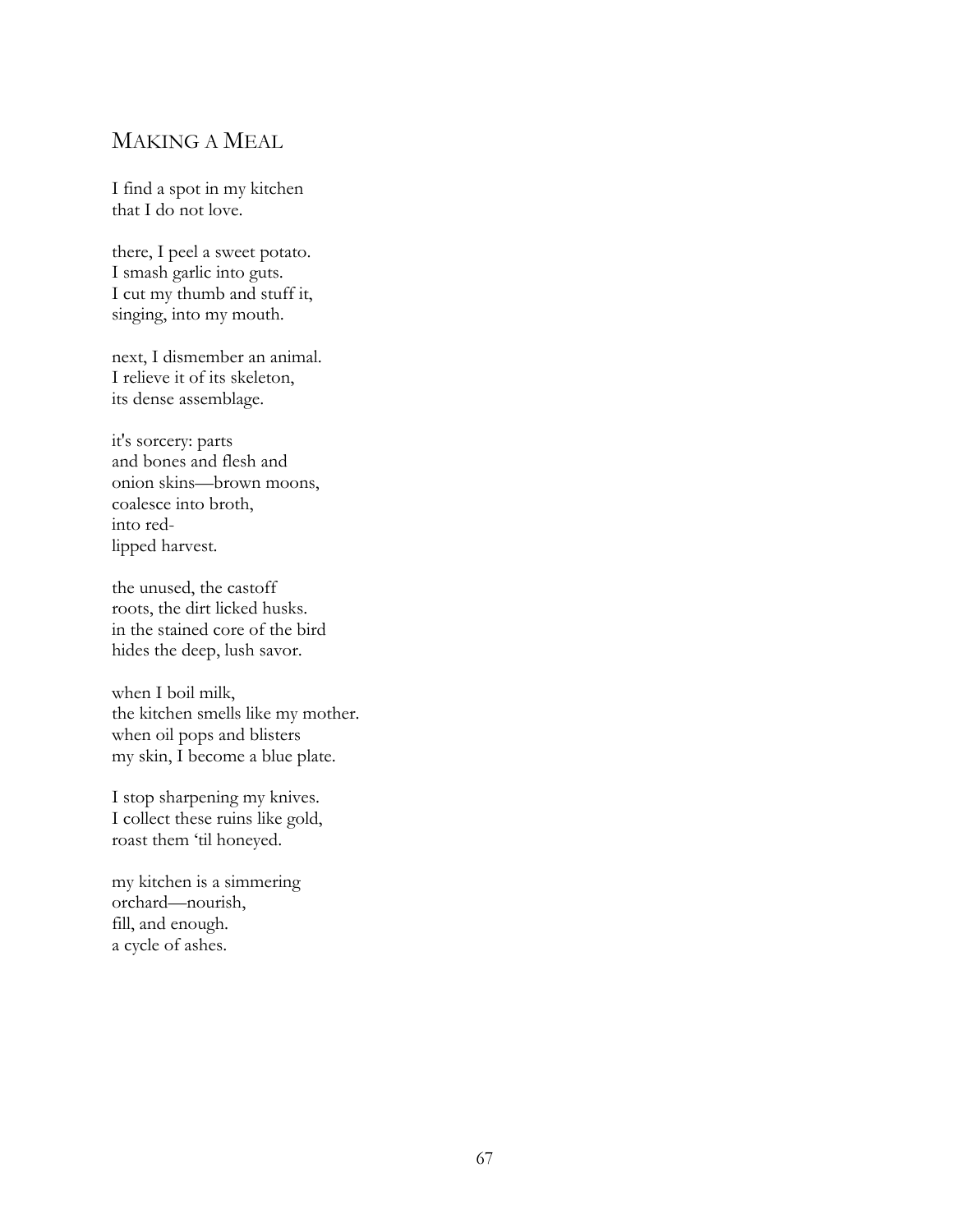# RAW HONEY

on the hills of the antelope valley poppy reserve in california, the blooms of the state flower billow like small red dresses.

like orange streaks of citrus. the poppies are thin-hipped, silky and hammered with fire. my sister tears the poppies from the ground

like weeds. she hides her heroin in the car we share. like some kind of milky and boiled down

monster. it's not the same. i know. but the opium poppy looks just as much like blood. when the poppies die in california, the valley

looks like a great, wide grave. like the same slash and burn a world away. when the opium poppies' petals fall apart like lanterns of fire, the bulb

is cut with a knife. pressed into a brick. strained through burlap and the dead stems of a flower that once was decoration. that once knew nothing

but to bloom.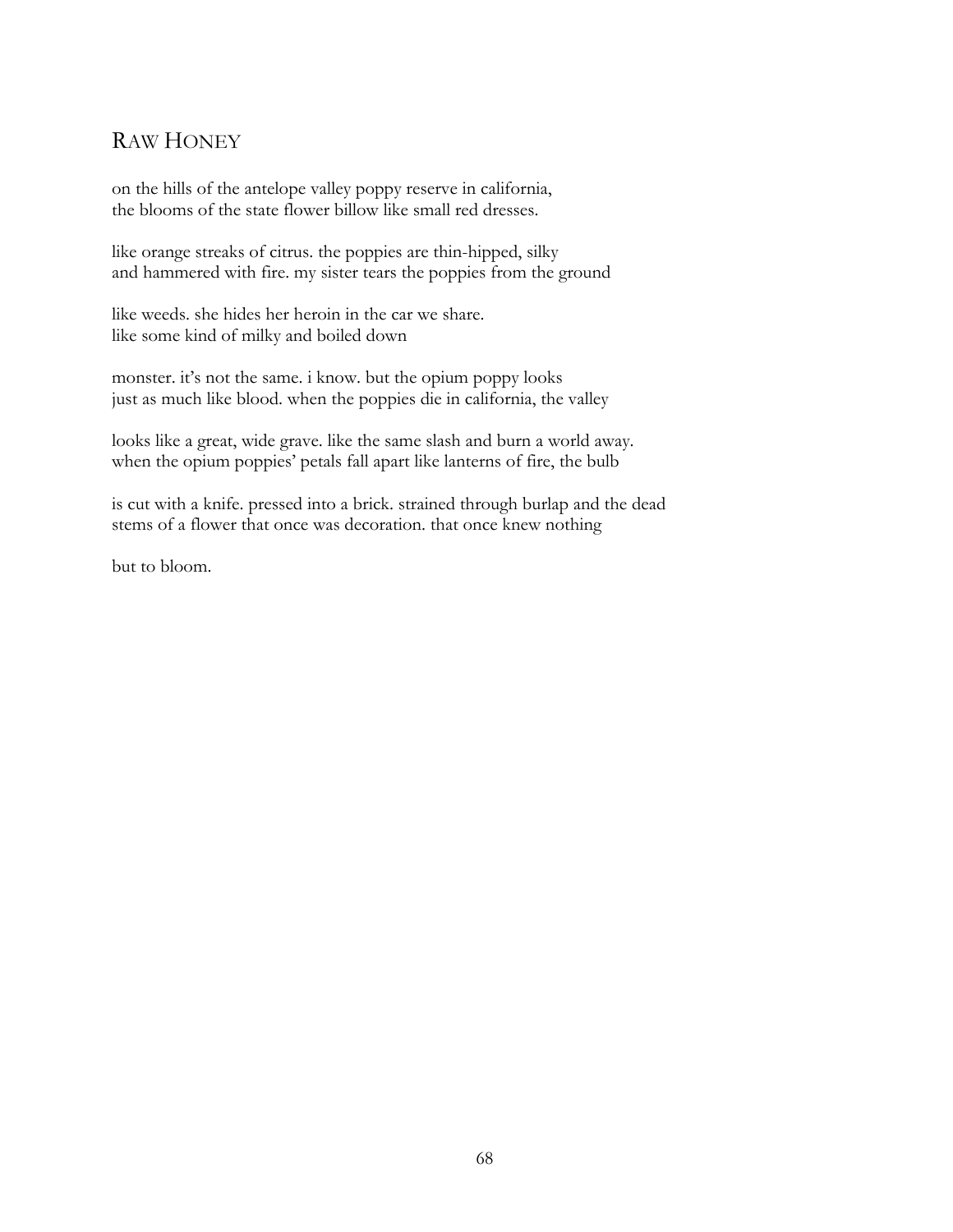### THIS HISTORY OF LUNGS

- 1. There are twelve worries she does not know, but she carries them onto the plane, through the ocean's bleak face.
- 2. She is a ruby in the night before Halloween.
- 3. Her throat is a restless pigeon in a king bed.
- 4. When she gets an MRI, they have to cut her wedding ring off.
- 5. She is a diary I am keeping.
- 6. She is a painter of the bedroom ceiling, carpenter's daughter, blood-sick nurse—menace in a pressed suit.
- 7. A man threatens to bring his gun to the office with my mother in the barrel's ink
- 8. She works behind blue windows of wake, face to mouth to metal.
- 9. In Thailand, she eats grasshoppers and calls my father when he wakes up.
- 10. She buries cubes of butter into a baked potato and chews the skin.
- 11. When I see my mother, I see her hands twisting into knuckle.
- 12. She is a child of splinter, a history bruised blue by wine.
- 13. In California, she sobs into the herb garden when she misses my phone call.
- 14. She collapses as a bale of parched hay.
- 15. The drought has taken her tongue.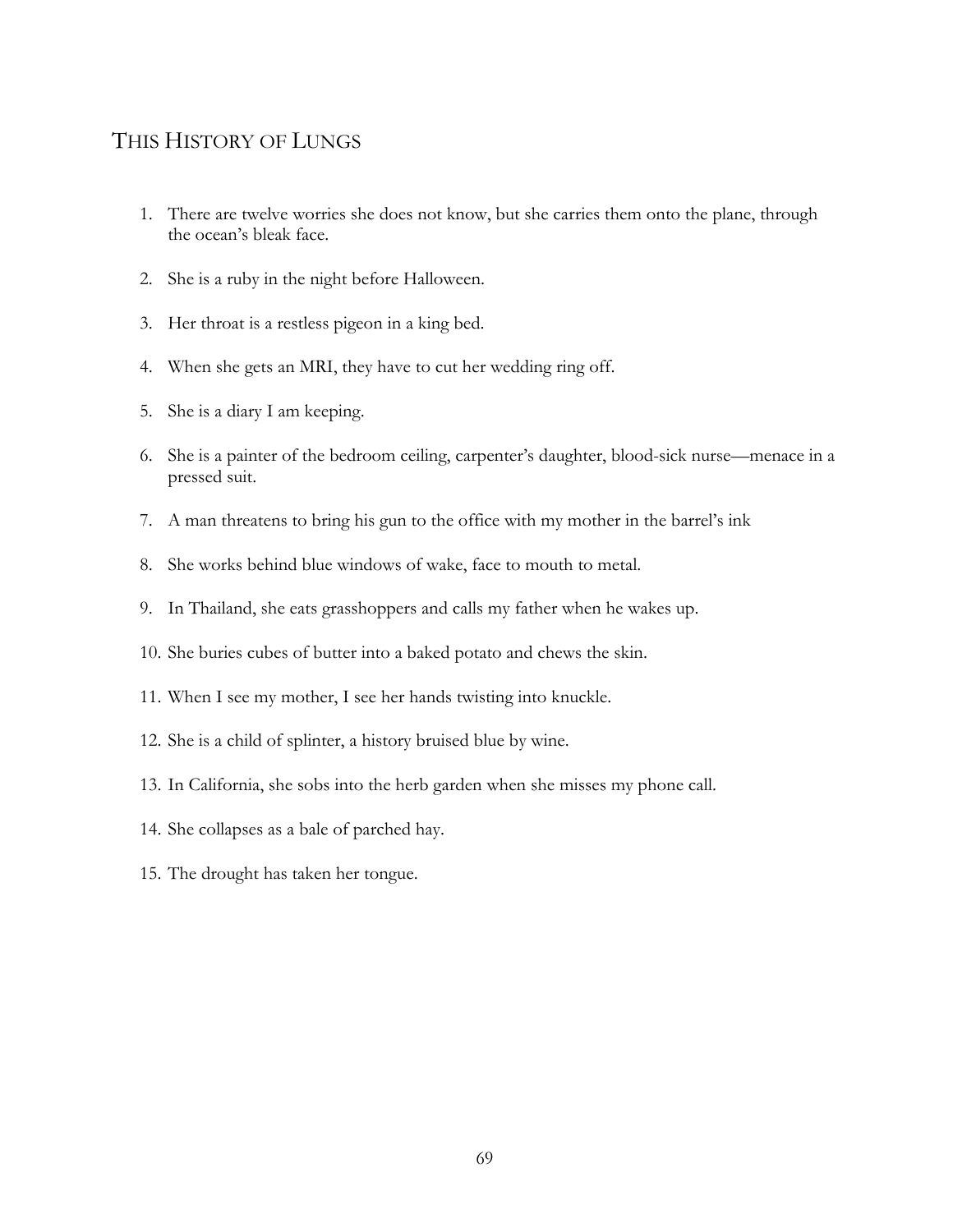# THIS IS HOW I WILL LEAVE YOU

first, I will ask you the names of things. the plum tree in the field. the crackling firewood and my grief. I am always ripening—my skin bruising and shifting color. I am unable to tell if the sweetness is coming or going. when I look out the window, I can't find a single crow. no lonely pigeon cooing from an eave. it was just the snow, the white— I will escape into it. from the wet warmth of your body. the mist curls and lets go of the water. the lake roars because it is hungry. you are here and I am away. we are little strangers. let's not act like we know each other well. let's run through the yard, stealing fruit.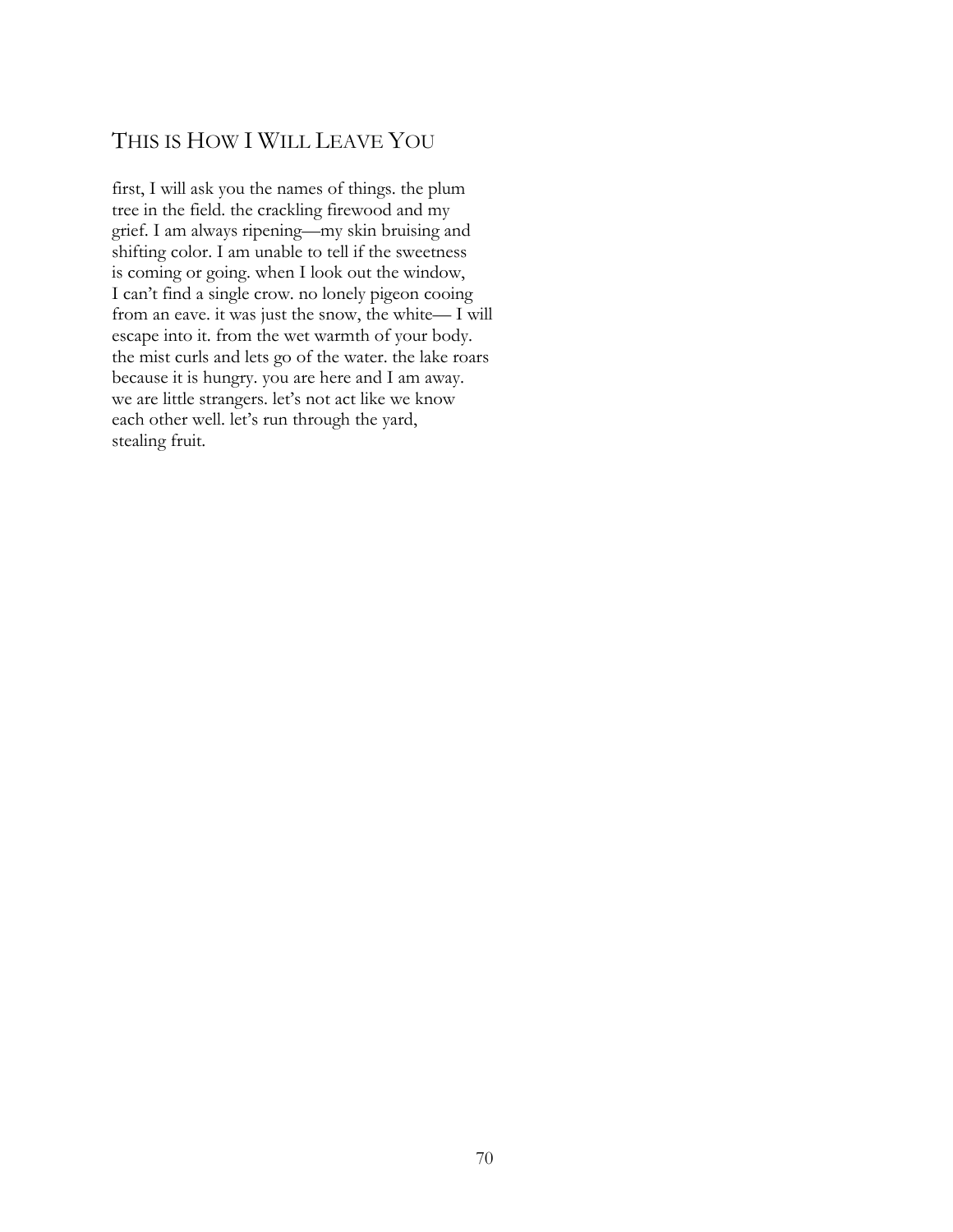#### LOVING WITH SCISSORS

this is a place of joy, I guess. the sun rises and sets in brassy exclamations of light. I write poems

about being in love with nobody but wind. my mouth is a little red animal. I love lightning—

I live at the top of a hill and roll my body down until my bones hit lake. it is a big fake dream, living

here in a house made of ghosts. it is easy to be invisible in the woods. if I start making

a movie out of my life. if I pan out to show a blue car rumbling through Kentucky. if I cut open

the chest of a wolf and find milk. what then. I could leave here forever and never come back.

I'll say: this is the road I traveled away from this place. this is the national forest that cried

out my name as I drove. this is the coyote I saw as I left the state. I've never seen a coyote, but

I sometimes dream of heaven. every place I have known has hurt me. this is to say

that I miss the soft things. feeling safe in crosswalks of cities I love. I drop a pair

of scissors and catch them, the shears open against my hand like wings.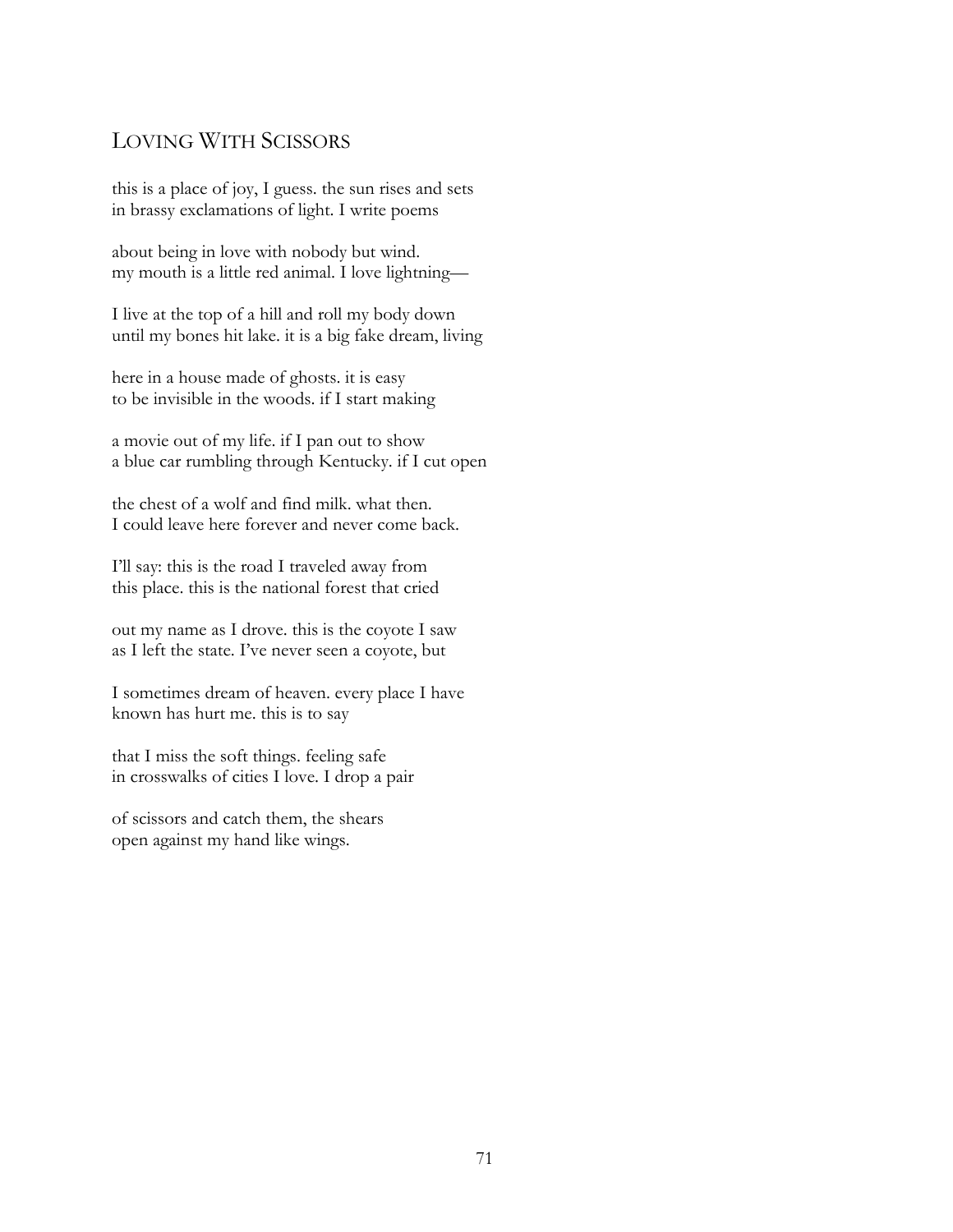## SELF PORTRAIT AS/WITH SISTER

it is a beautiful day in Michigan, and she is rising and setting like a reliable, burning planet. she doesn't need me anymore—it's okay.

I'm accepting this. sometimes, she

stands still and life bustles around her in a blur. she shaves her head, and I shave down my bones in her shadow.

being an older sister is hard. I imagine,

being a younger sister is harder. even the stars dye our arms with blue inks. between the bridge and Canada, she

comments on the weather. her dogs

run through the snow in flurries of beige. she is electric. she is a forest. she is made of moths and gets a tattoo

of the death's head hawkmoth. *just like*

*silence of the lambs*, she says, *mom's favorite movie*. she grins and the small vein at the center of her forehead pulses.

for a moment—is full of blood and sun.

I do not need to be told that I know nothing about wine. or men. or Detroit. or electronic dance music. I know she thinks I only have

the most useless of knowledge: love poems.

rhyme schemes. why she dreams of her teeth falling out of her mouth. I notice that her shoes are covered in mud. I have the same pair. shined.

gleaming. when I visit her, I always do her dishes.

clean out her car. I find an old pickle. dog toys. an uneaten black apple. between us, I see a small ocean. a yellow raft floats across our arms,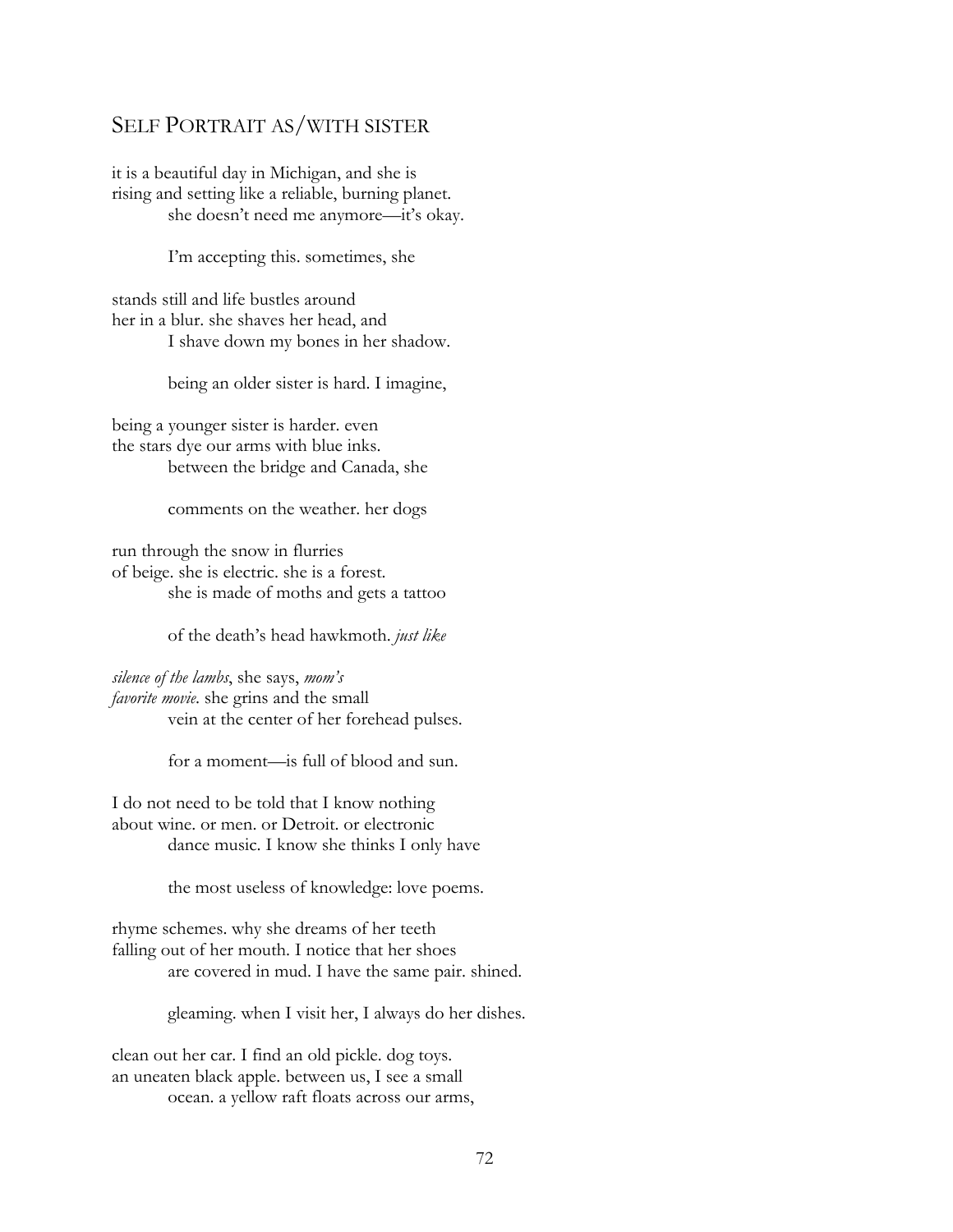outstretched. she hugs me whenever she sees me.

on the shortest phone calls, she says I love you. and I say I love you, too. we both know why. this is our way. our forced, grinning

photograph. our aching pattern of blood.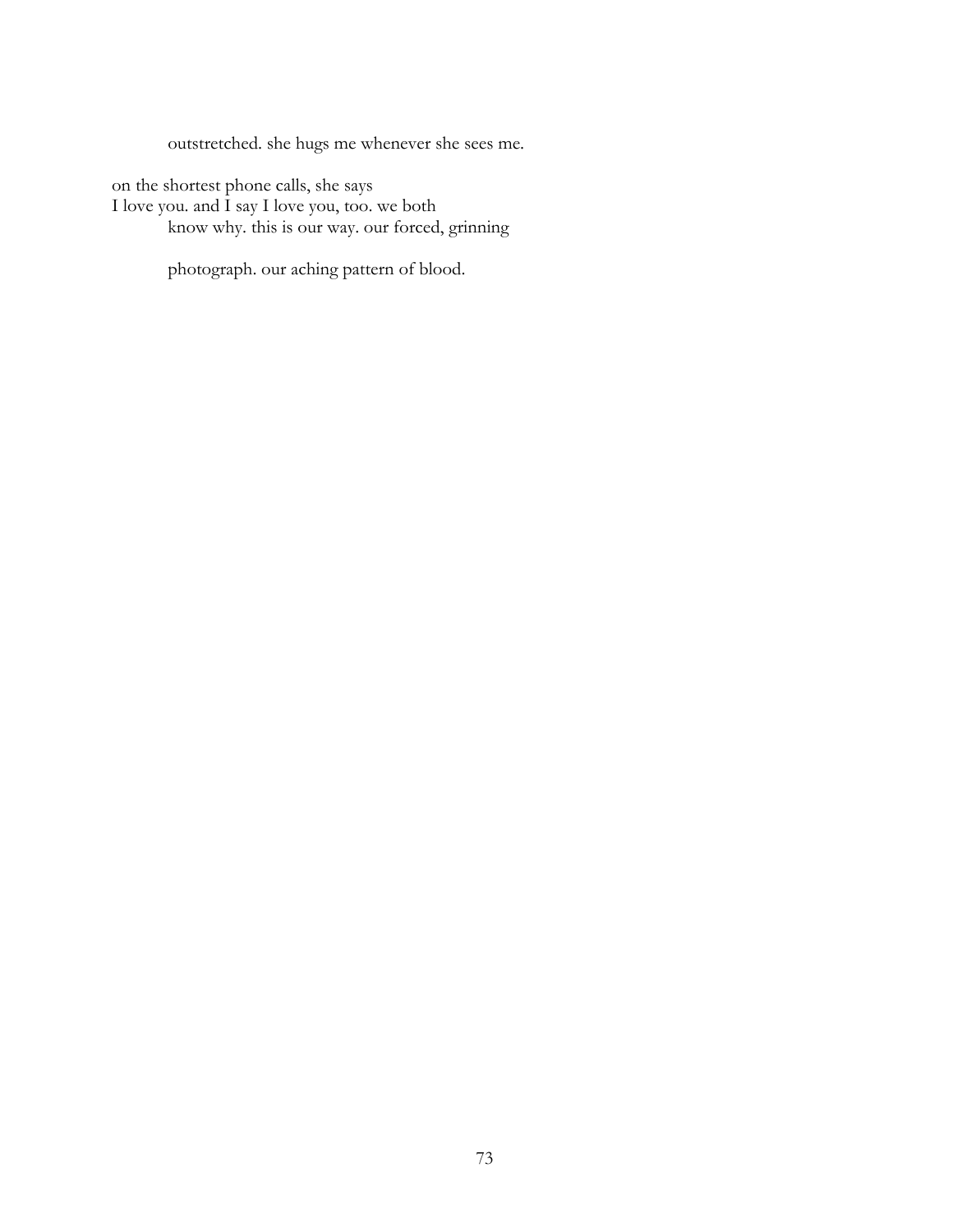#### FEVER

I have some explaining to do the gun wasn't mine. I didn't lose the keys

but knew I'd never need them again. I twisted them in the door until the metal

broke into silver. until the lock had swallowed them up. the bullets were really

unburied roses. the bulbs still fleshy and soft dormant in the winter. the truth is, I often

think of the breads we made. the sourness of the yeast. the way we punched down

the leavened loaves and made them obey. when a baby screams, it all floods back—

the unflinching stumps of dead trees. the way I cry back at the face of something wailing.

my body calling out and me, smothering it into silence. into awkward and hungry

submission. the horses make the thunder in the night. I can hear them. they make

my blood run warm.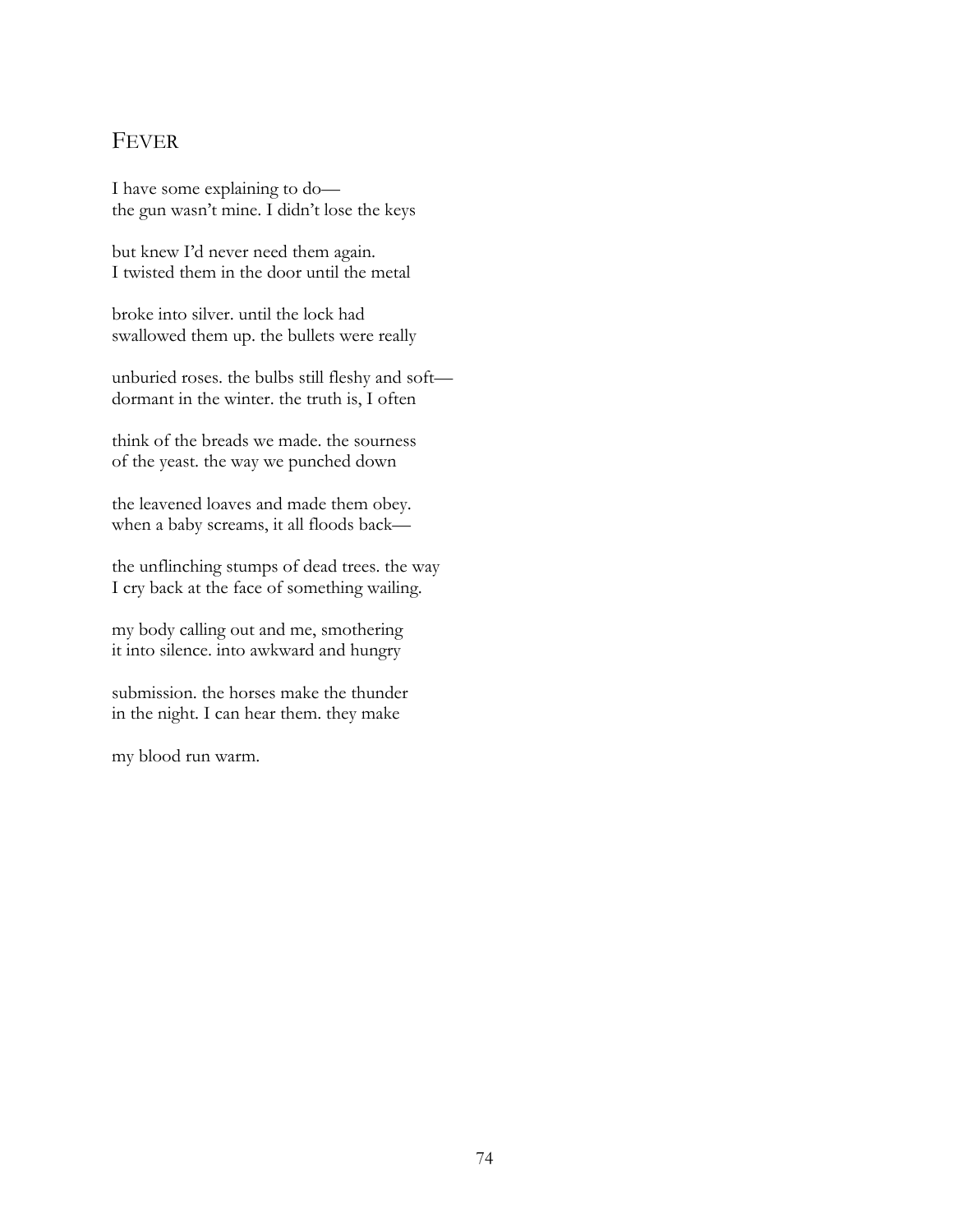## THIS IS THE REALM OF LAST CHANCES

it could be anything airplanes, mice, socks, wolves these sounds, they turn to ghosts in the night. their howls become me, somehow. I always find a way to write about birds, even though I know that everyone expects me to write about birds their wings, maybe, their small and yellow beaks, their flight and descent the patterns they make in the sky. there I go, my obsession turning to ash. I will give you all the wolf poems and call them a book, or my musings on danger and its definitions. maybe there is a place for all of this, some last chance that erases the fear. it wraps up all my vague and bloom-red scars into lush bouquets of blood. this is how I search for the wolves. find my blindness in a place I cannot come to terms with. it is a weakness, coming to the woods and forgiving the shore. I cannot own or disown anything. not in the right way. it's all too final for its own good.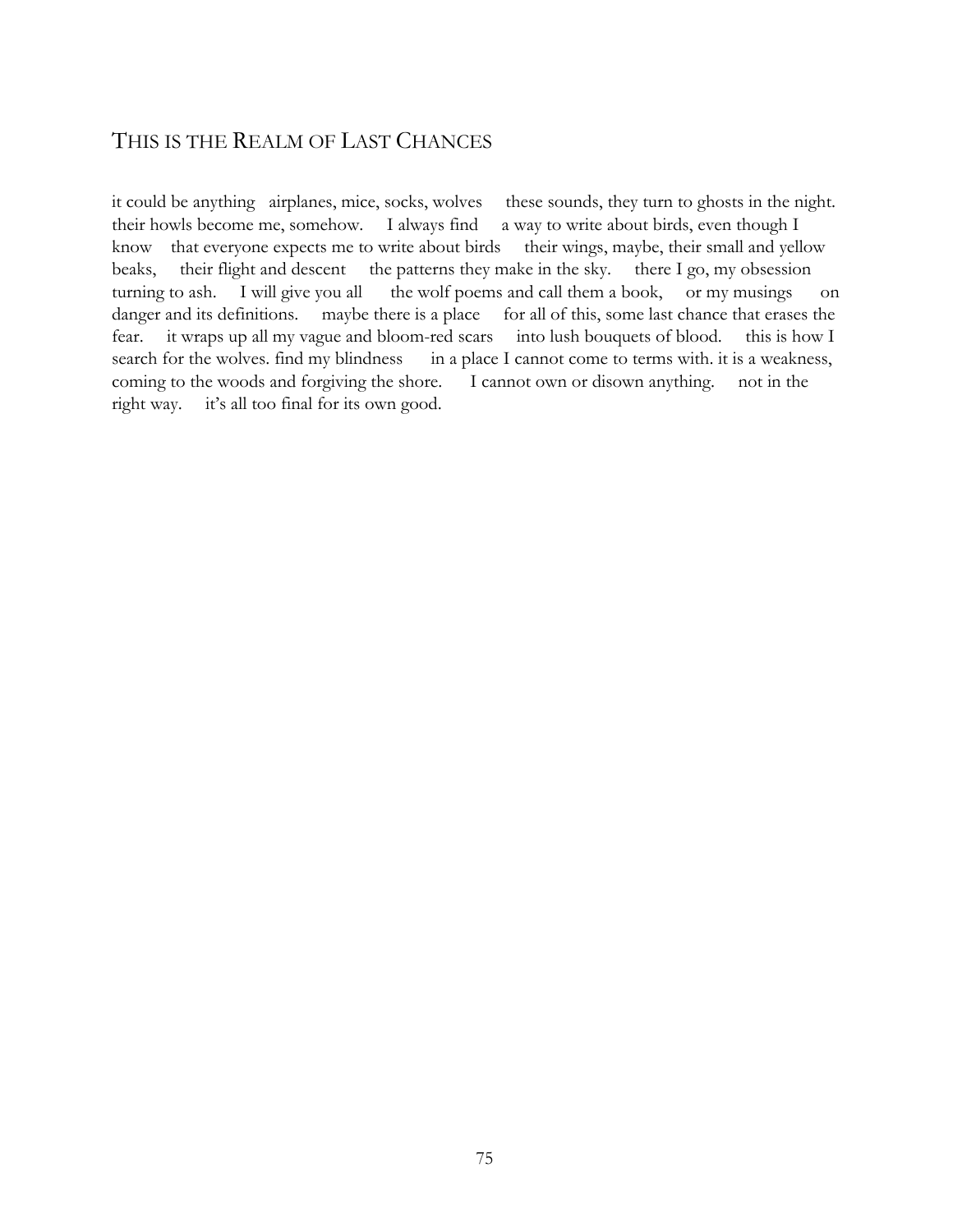## A COMPULSION OF LETTERS

I cannot walk through my front door without dunking my hand into my empty mailbox.

I know it is empty. sometimes, it is a Sunday evening. sometimes, I have already intercepted my mailman.

something, though, pulls my hand into the metal box. it is a strange routine

of comfort. of knowing there is nothing left. when I lived in Florida, and my mailbox

had a key, I still opened the box every time I walked by. sometimes, 5 times a day.

when I stumble into my home, drunk, I check the mail as if midnight has delivered

letters in my absence. I am not often expecting important mail. an electric bill, a free underwear voucher,

a coupon for pizza, a call for donations from the local animal shelter. recently, two wedding

invitations from friends I have not congratulated. every time I move, my mail takes

weeks to start arriving. I still check the mail everyday. for once, a small black box

taken care of. emptied out like it should be. nothing but an echo. my knuckles clacking

against the walls.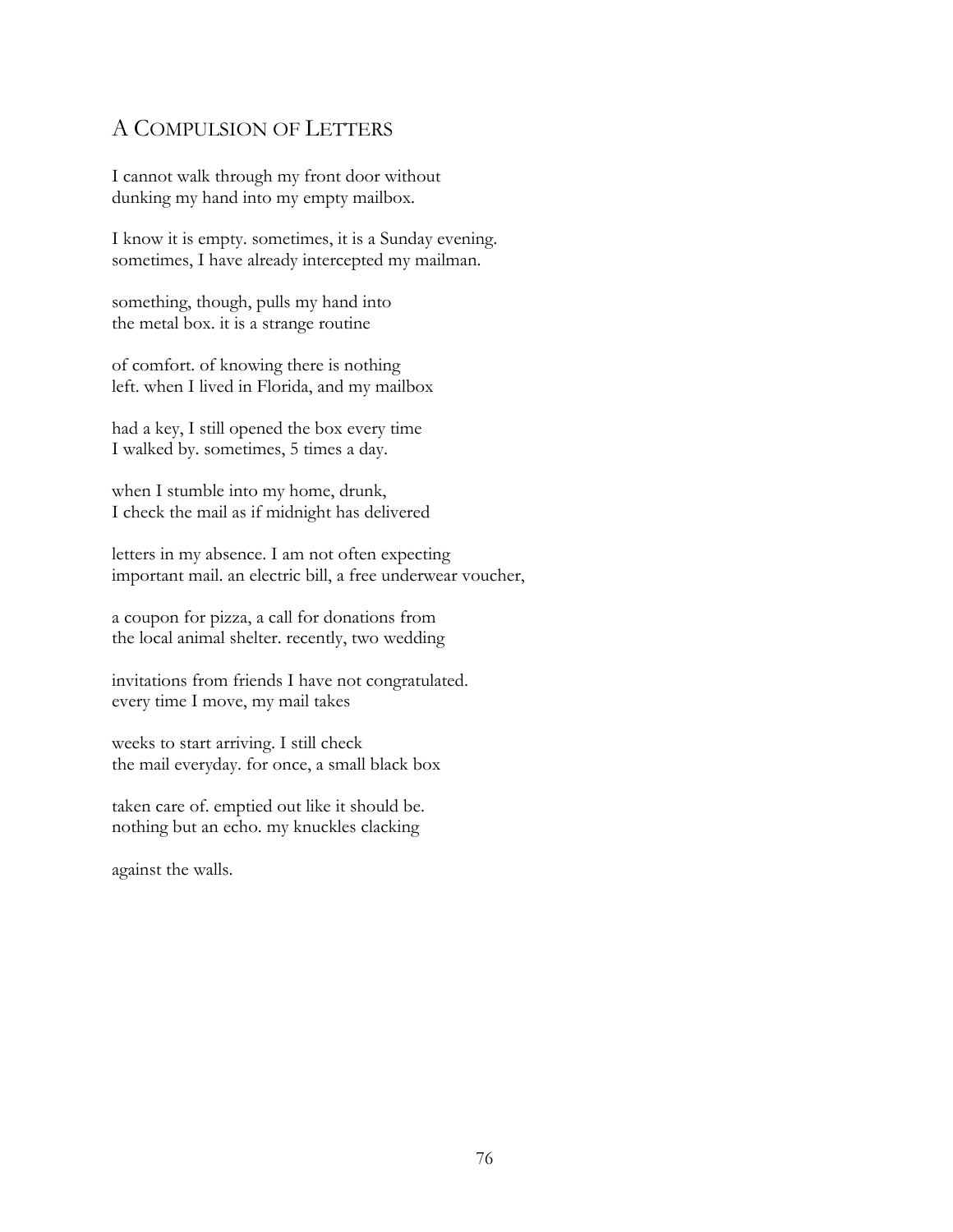## PHEDRAS DE BLONDEL

name him Geronimo, a collection of braid, name him Florida. the gelding is a head and neck, barrel of ribs, alive for the butchering. hooves to wither, a stack of hands above the twitching chest. wild to the slaughter, to the jump of the fence. the farm is a theft of blood a red horse in the morning, he is a body in mid-run orphaned chest. shoulder harvest at the joint, the thigh over ice. cannon bone scraped clean. bit clenched until gums bleed. a prize in the dusk field, the soaked grass nibbled short, grey velvet of the muzzle—lost in the gallop of panic, the coo of the sweet knife for meat, for the black gold morning, for the memory gone West—pierced until the fluttering quiet, in illusion: a pasture—a garden, separated in dust.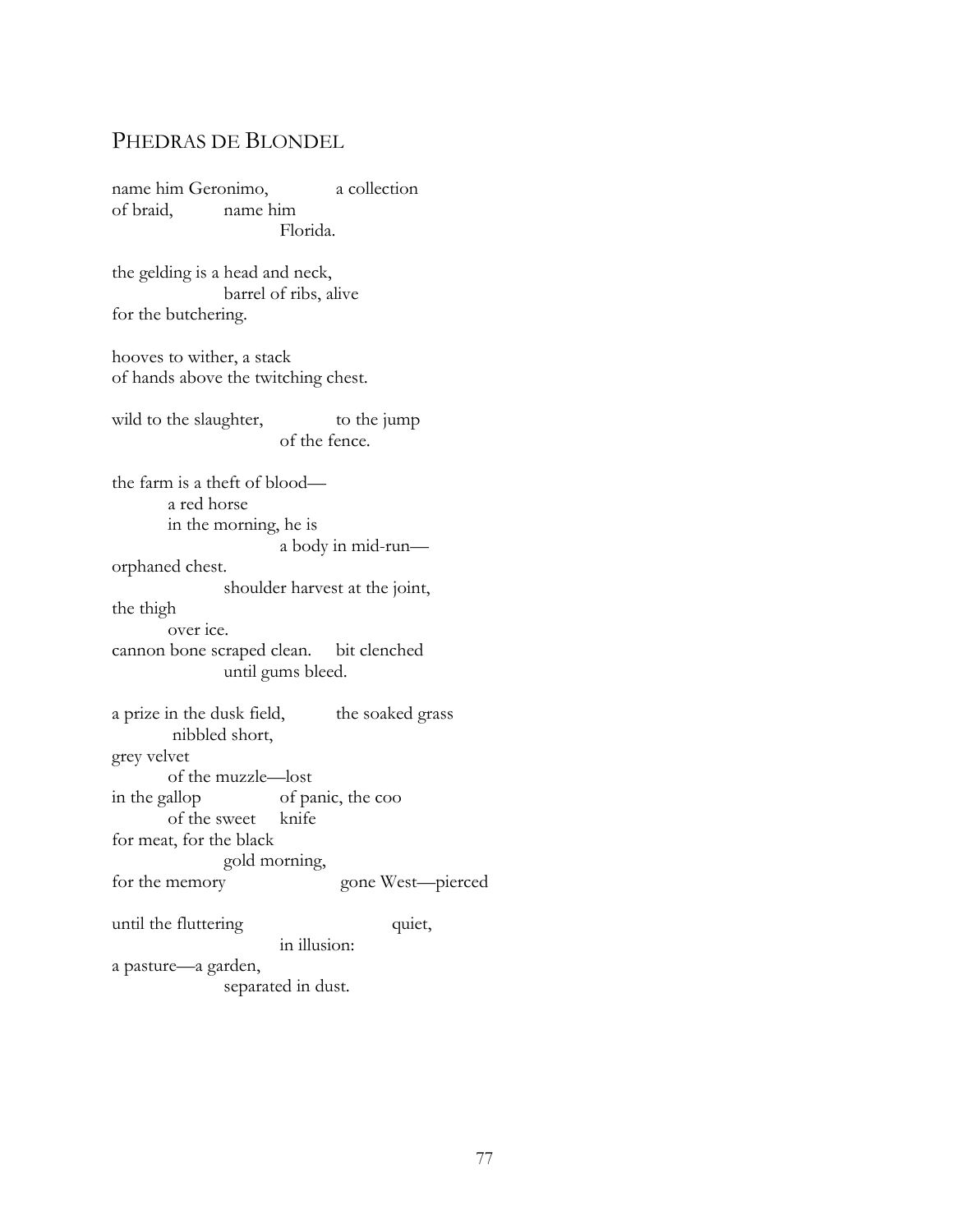# THINGS THAT HAVE LOST THEIR POWER

what i'm telling you is all truth. i don't know why you'd think i'd lie to you. next door, bells are ringing a sad song. i can hear the muffled metal through the walls. my dear, listen: the snow is falling in sheets of milk. california is on fire. the horses are burning in pairs. in dozens. the blazes stop at the ocean and spit at the water. and what about that storm—it swallowed two people into its belly. that cold, dark lake. the trees on the ridge splintered like toothpicks. the power lines brought down like spools of yarn. that man, with a small girl in his mouth. all the men, their cheeks puffed out bulging with milk and hair. those dreams i had as a child. my strong and clicking knees, how they once could run for miles and knew how to best carry me. when i think of the word power, i think of electricity. a spark. fire churning through national parks at hundreds of miles an hour. i've given up on taking photographs from airplane windows. nothing looks as impressive on camera. the world lets me down this way. all the time.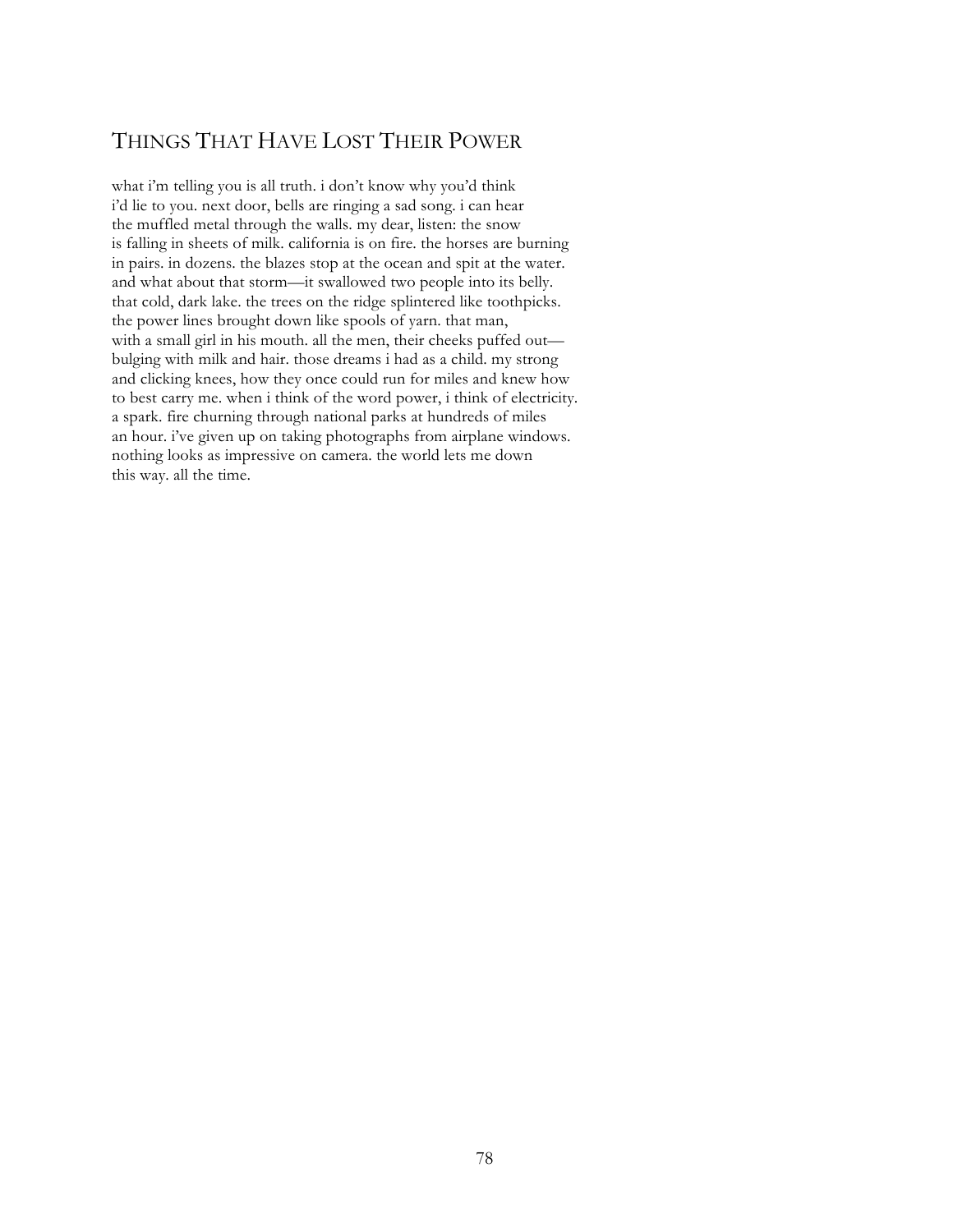#### FOR A MOMENT

taking a picture of a picture is a reverie—the photo paper a white glare of light. the glass in the frame is another fragile layer. I am in my father's office surrounded

by his shiny black synthesizer equipment, waiting for the printer to work. its dumb body groaning with ink and confusion. next to the desk lamp,

a small silver frame. beveled edges. slippery velvet backing. my grandfather inside—handsome, young. the side of his suit jacket tucked behind his hip,

his hand on his belt. the wind blowing his tie askew. the backdrop, a silky blue curtain. my grandmother next to him. cat-eye glasses. gingham shirt dress.

biting her lip. not dead at all. it's almost like I am meeting her in this glass box. we are shifting our names around in our pockets. the clumsy letters mixing and splitting

between us. they do not know what is coming. her deep and bloodless sleep. his mouth sweet with smoke. her young face of milk. his cheeks like strong hammers. her earrings,

small circles of moon. I slip the photo out of the frame. I try taking a picture, but each time, they are more removed from me. they look less like my blood.

his grip on her shoulder—tight and unimaginary. her tongue on her lips, holding a word.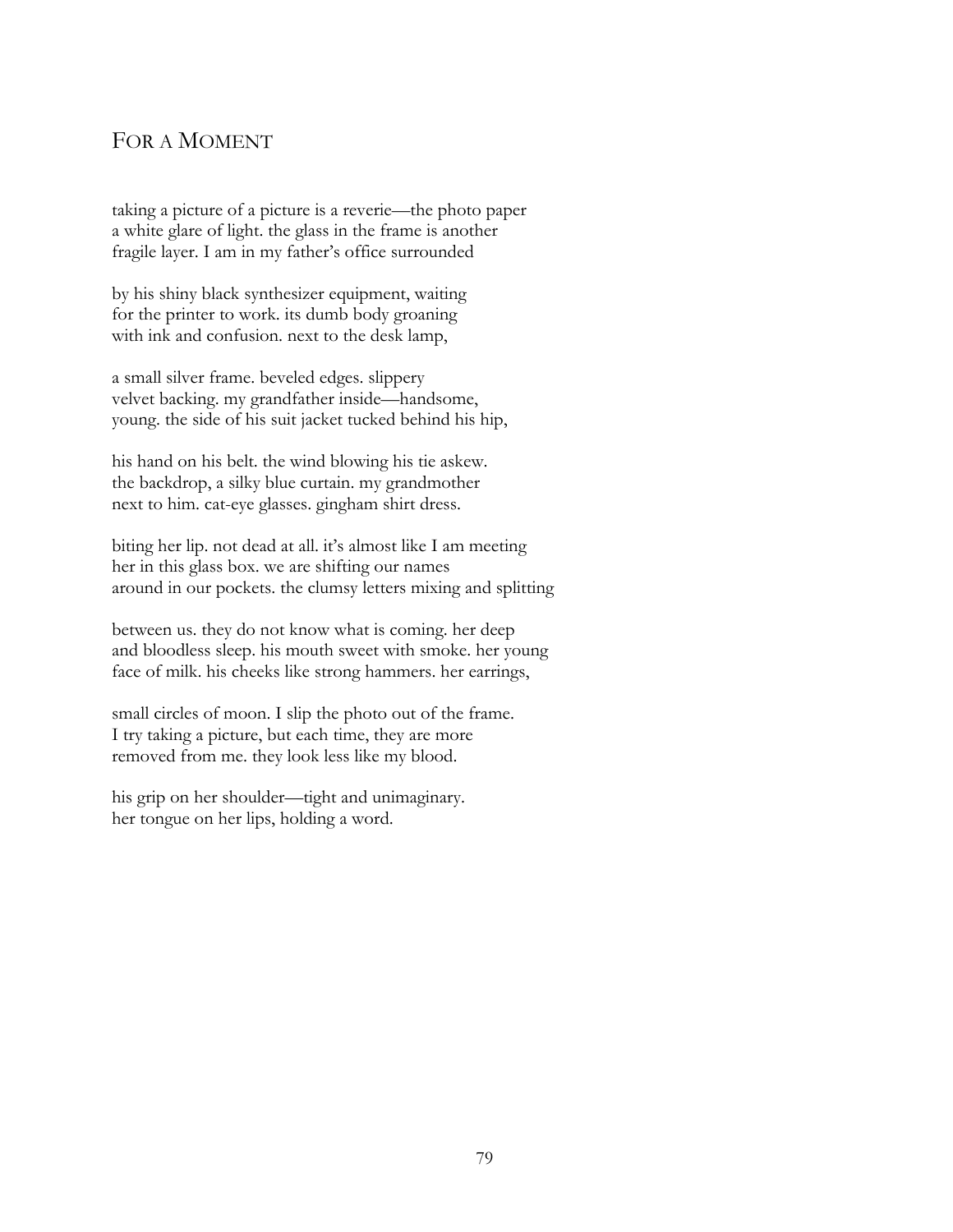#### UNITS OF SOUND

it was something about how you said my name. how it escaped your mouth like a knife. "sara"

like it was the first word you learned. like it was your first cry into the air. it's easy to forget a name.

but you never forgot mine. you knew it like you knew your own. you knew it was mine

and you knew that it was as much a part of me as my bones and my blood. the way you said it—

as though it was meant to serve eternity. it fell out of your mouth like a spool of my own hair—each time

you said "sara", I saw a piece of myself growing inside you. it is not unreasonable to suppose that you did not know

what you were doing. your dangerous preoccupation with my alphabet. my clumsy inheritance of sounds.

you sang it in a field lit by floodlights. you screamed it when I ran away—down the beach. down

the stairs. out to where the sea broke into small pieces of glass. it echoed there. its letters hung in the air

like four paper crows.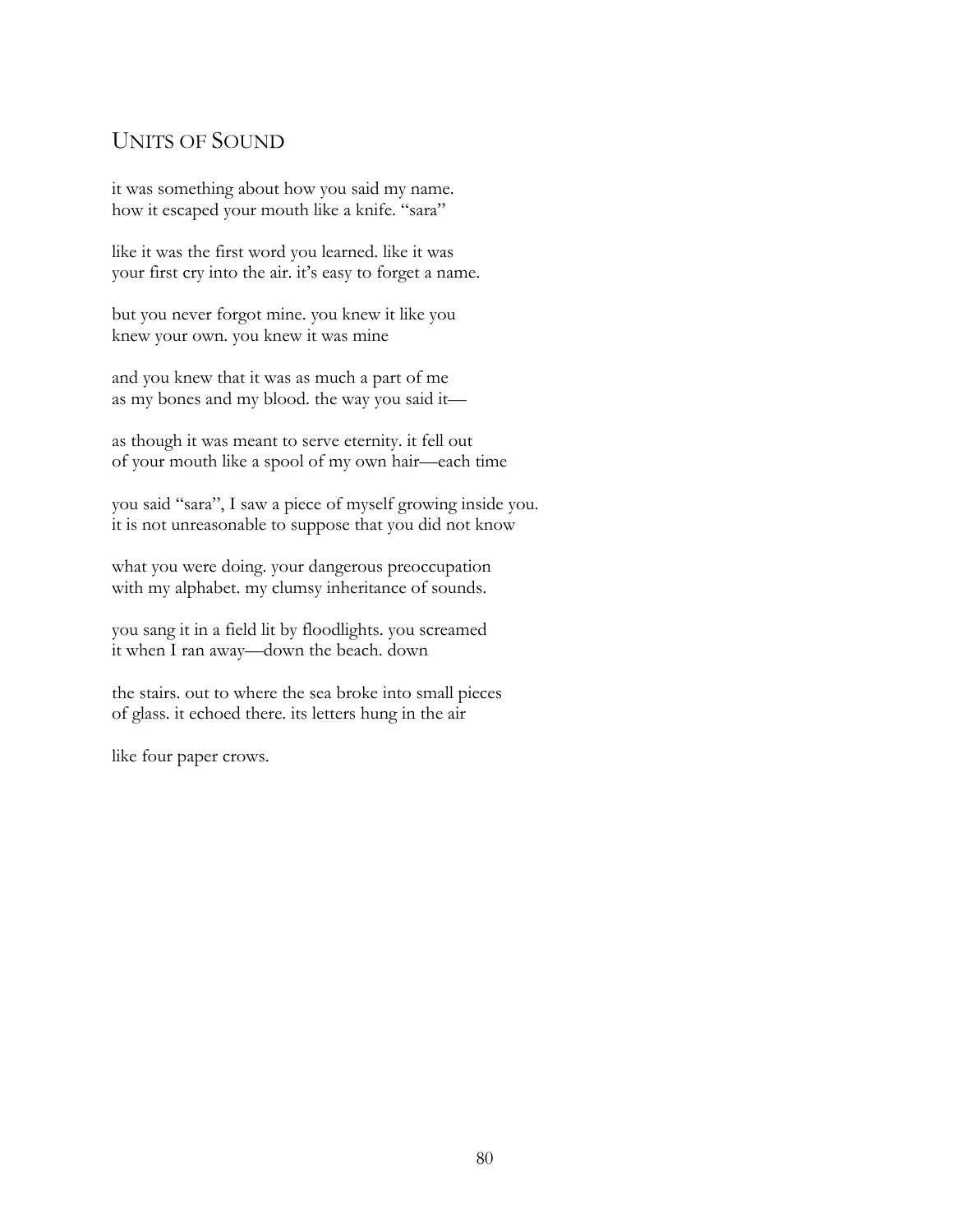# LOVE POEM IN WHICH I AM IN LOVE WITH NO ONE

if I die at forty, please do not throw away my vintage handbags, my oversized tshirts,

my aching chest of drawers. do not misinterpret my diaries. my calligraphy—meant for no one.

do not search for them. I am too organized for my own good. loneliness is like that:

knowing what's best for myself quickly becomes a black and tired chaos. sometimes, I want to die early.

so people will say "wow" or "how sad", and my dying will not be ordinary or forgotten

and my obituary—short. I am like my father: he gives me old, dull knives that I cannot throw away.

I don't know why love is this way. I don't know why I have given you all of my internet passwords

just in case I lose myself on a two lane road in Michigan. just in case I forget my name and leave to live with crows. no one knows

what it's like. to remove twigs from my teeth and find the moon. to cough up a feather and find you. in this future,

people will remember me as beautiful and gracious and not angry. because I know I will be angry.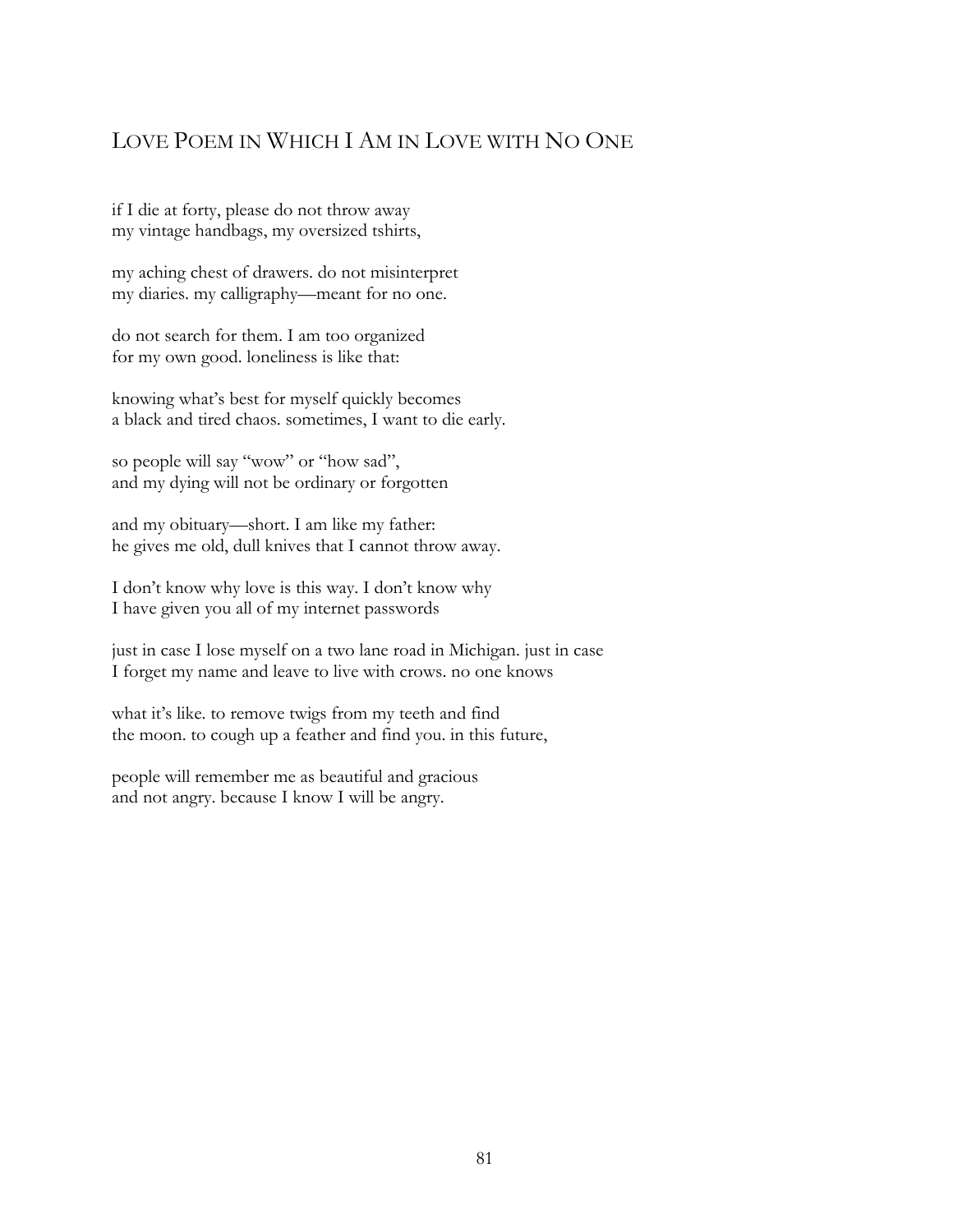# LOOK WHAT I HAVE DONE

i welcomed you like a hood of antlers.

like bone broke down to velvet. like growth and the wind that raised me. in my mind,

heaven is full of animals the earth didn't get to keep.

the nice things

taken away from the shrieking child with red cheeks.

> the do-do. the tasmanian tiger. the hartebeest. the passenger pigeon.

inside me:

some goddess of war. maybe she carries

a bow and arrow. maybe she is sculpted of marble.

it is friday, and i am swallowing the sun. the rats

in my parent's backyard are so big, so strong,

that they take the traps with them. they snap in the night, but the yard is empty.

> my womanhood hibernates in the winter. blows shrill whistles

in the damp mornings. croons

the dead birds into small funerals of feathers.

i must stay calm

so as to preserve my wings. you could destroy them

easily, just like that.

with the bark of a tree. with a small gun.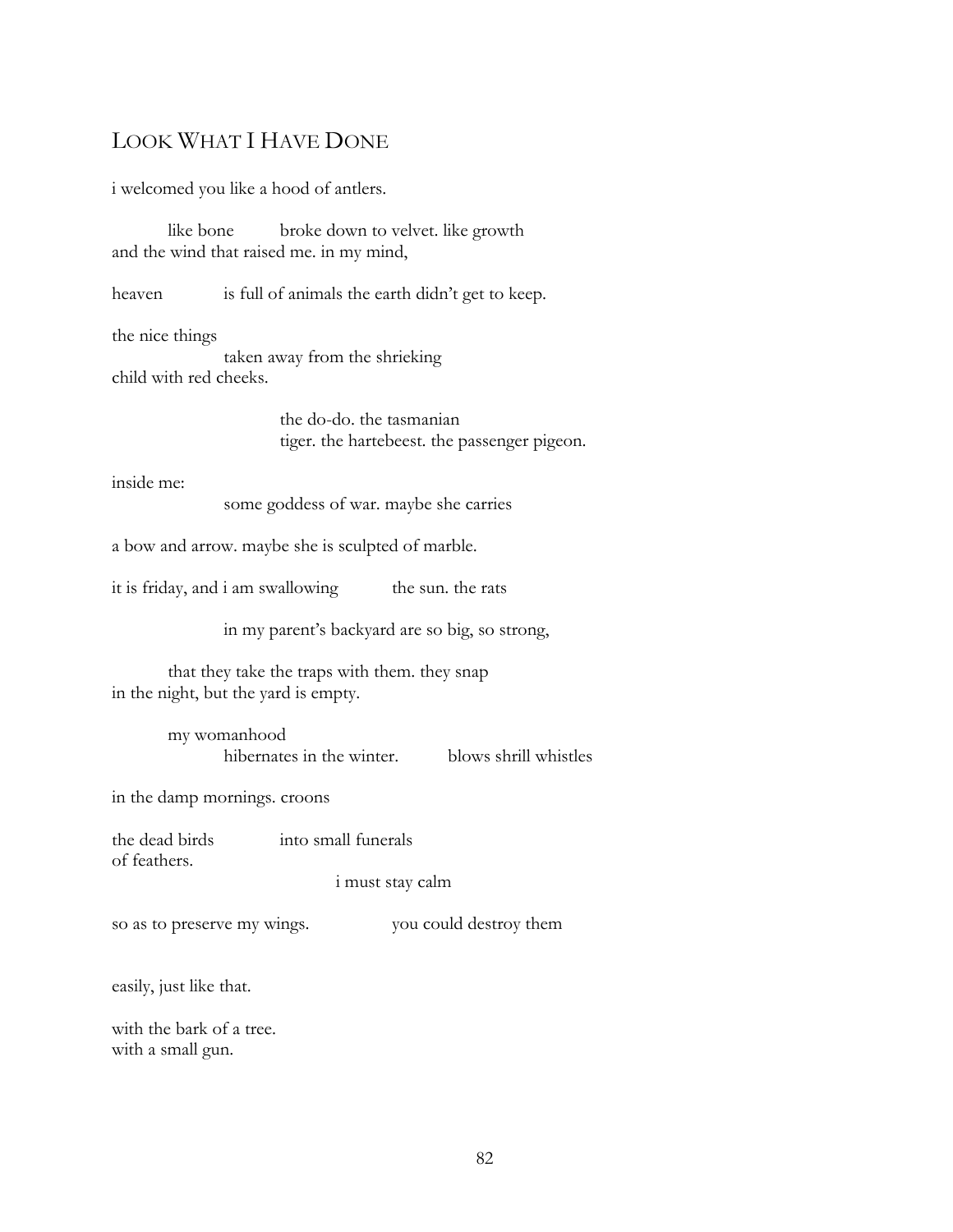#### FIELDBORN

come taste the grass in my lungs, it is sweet in the way I know the road home.

you gift me a yellow nest of hay, and you understand my refusal to learn ritual.

I am too good for that.

my body is pitch and milk. you are a lesson in remembering the land and my non-place in it.

you are the winter-polished skeleton of a buck laid down to sleep.

my body is told in the language of gravel— I would give a nickel for anyone to say my name.

but it's lost, like me, in the North's cold sheath, its thick meadow of ice.